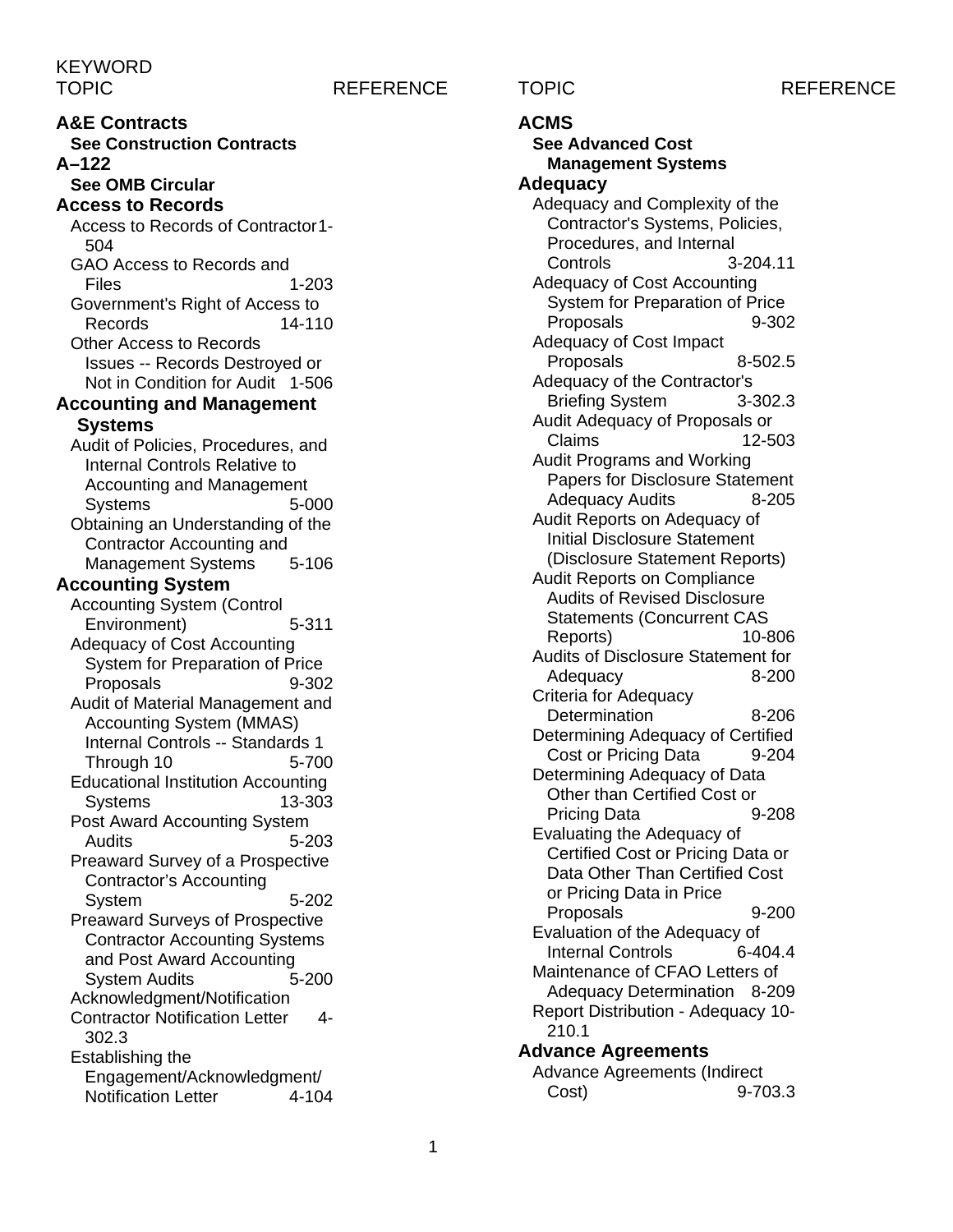TOPIC REFERENCE TOPIC REFERENCE

Advance agreements A-300 31.109 Indirect Costs Advance Agreements 6-710 **Advance Payments** Contract Audits of Advance<br>Payments 14-904 Payments **Advanced Cost Management Systems** Advanced Cost Management Systems (ACMS) 14-800 **Advertising Cost** Public relations and advertising costs A-300 31.205-1 **Agreed-Upon Procedures** Application of Agreed-Upon Procedures – General 14-1000 Audit of Part(s) of a Proposal and Applications of Agreed-Upon Procedures – Price Proposals 9- 108 Reports on Application of Agreed-Upon Procedures 10-1000, 14-1003 **AID Contracts See Educational Institutions Allocability See Cost Principles Allocation Methods** Allocation Methods and Consistency of Application 6- 505.2 Indirect Cost Allocation Methods 13-805.3 Indirect Costs Allocation Methods -- Bases and Pools 6- 606 **Allowability See Cost Principles Anticompetitive** Suspected Anticompetitive Procurement Practices 4-705 **Appendixes (Proposal Reports)** Appendixes (Proposal Reports)10- 212 **Application Controls See Information Technology**

**Armed Services Board of Contract Appeals See Contract Disputes ASBCA See Contract Disputes Assets Acquired From the Government See Depreciation Costs Assist Audits of Incurred Costs** Assist Audits of Incurred Costs 6- 800 **Audit Determined Rates See Indirect Cost Audit Opinion** Audit Opinion - General 10-208.5 Audit Opinion - Pricings 10-208.5 Audit Opinion - Termination 10-208.5 Reporting the Audit Opinion in Price Proposal Audit Reports 10.208.5 Types of Audit Opinions in Price Proposal Audit Reports 10.208.5 **Audit Planning** Audit Planning – Concurrent Auditing 6-107.2 Audit Planning Data – Educational Institutions 13-304 Audit Planning 3-000 Coordinated Audit Planning 4- 202.1 Internal Control Audit Planning Summary (ICAPS) 3-400 Introduction to Contract Audit Planning 3-100 Introduction to Audit Assignment Planning 3-200 Preparation of the Internal Control Audit Planning Summary 3-405 **Audit Program** Audit Program (Operations Audit) 14-502.3 Audit Program for Postaward Audits 14-114 Audit Programs and Working Papers for Disclosure Statement Adequacy Audits 8-205 Audit Programs for Material Costs 14-405.2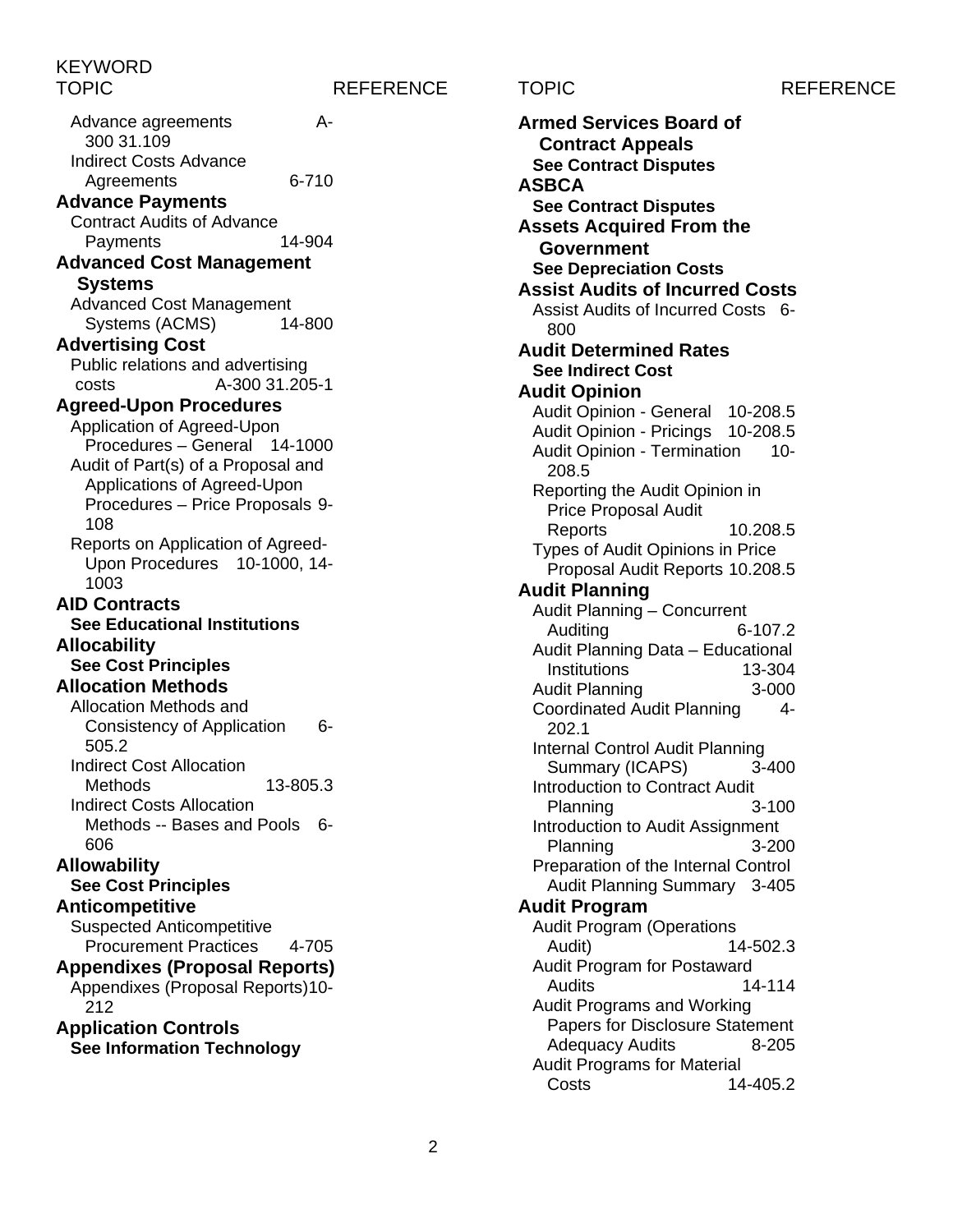Contents of the Audit Program 3- 203.1 Developing the Audit Program Steps 3-203.3 Modifications to the Audit Program 3-203.4 Preparing the Audit Program 12- 303 The Audit Program 3-203 The DCAA Postaward Audit Program 14-102 **Audit Report Format and Contents (General)** Audit Report Format and Contents (General) 10-200 **Audit Reports On** Audit Reports on Adequacy of Initial Disclosure Statement (Disclosure Statement Reports) 10-804 Audit Reports on Annual Incurred Costs 10-500 Audit Reports on Compliance of Initial Disclosure Statement (Disclosure Statement Reports) 10-805 Audit Reports on Compliance with CAS (CAS Compliance Reports) 10-807 Audit Reports on Compliance Audits of Revised Disclosure Statements (CAS Reports) 10-806 Audit Reports on Contract Audit Closing Statements, Other Contract Closings, and Price Redeterminations 10-900 Audit Reports on Cost Accounting Standards Matters 10-800 Audit Reports on Gov't Property 14-408 Audit Reports on Noncompliance with Disclosed or Established Practices, CAS, or FAR (Noncompliance Reports)10-808 Audit Reports on Operations and Internal Control (System Audits) 10-400

TOPIC REFERENCE TOPIC REFERENCE Audit Reports on Postaward Audits of Certified Cost or Pricing Data 10-600 Audit Reports on Price Adjustment Proposals or Claims 10-1100 Audit Reports on Price Proposals 10-300 Audit Reports on Termination Settlement Proposals 10-700 **Audit Responsibility** Audit Responsibility – Advance Funds 14-904.2 Audit Responsibility – Home **Office Audits** Audit Responsibility – Nonappropriated Funds14-905.2 Audit Responsibility – Offsite Locations 6-805.1 Audit Responsibility - Progress Payments 14-203 Audit Responsibility – Technical Service Contracts 6-205.2 Audit Responsibility – Voluntary Refunds 4-802.2 CAS Audit Responsibility 8-104 Contract Audit Responsibility 14- 906.2 **Audit Sampling** Audit Sampling 4-600 **Audit Scope** Audit Scope - Field Pricing Support 9-103.3 Audit Scope - Incurred Costs at Low-Risk Contractors with \$15 Million or Less Auditable Dollar Volume (ADV) 6-104 Audit Scope - Incurred Costs6-103 Audit Scope - Progress Payments 14-204 Audit Scope - Purchasing Controls 5-605 Audit Scope 9-1205 Document Audit Scope Limitations 13-703.3 Factors Influencing the Audit Scope 3-204 Limitation of Audit Scope 13-706.3 **Audit Services**

Audit Services for NASA 15-106.2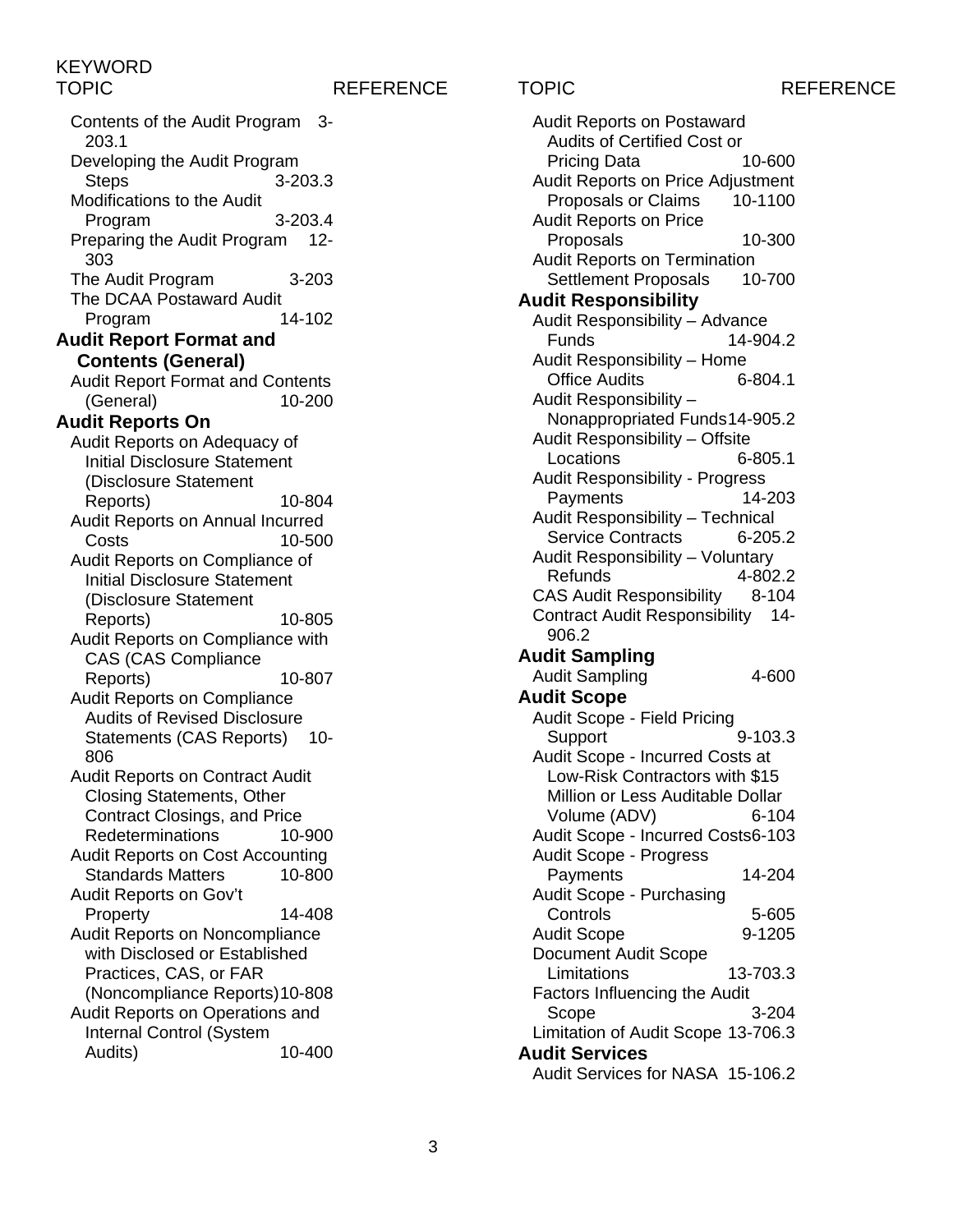### TOPIC REFERENCE TOPIC REFERENCE

Audit Services for Non-DoD Agencies 1-300 Contract Audit Services for Nonappropriated Funds 14-905 Contract Audit Services for TRICARE 14-902 NonauditAdvisory Services 2-1065 Requests for Audit Services Received from State or Local<br>Governments (15-120) **Governments Auditing Standards** Auditing Standards and DCAA Audits 2-100 **Auditing Standards** Auditing Standards 2-102 Generally Accepted Government Auditing Standards (GAGAS) 2- 101 AICPA Reporting Standards for Attestation Engagements (GAGAS 6.30) 2-402 **Base See Allocation Methods Bid Protest** Bid Protests 1-406.3 Relationship with Government Legal Counsel in Contract Disputes, Bid Protests, and<br>Other Matters 1-406 **Other Matters Billing Rates** Appendix - Billing Rates 10-505.2 Provisional Billing Rates 6-705.1 **Billing System** Audit of Billing System Internal Controls 5-1100 Billing System - Information Technology System Internal Controls 5-1109 Billing System Examination Considerations for Contract Types 6-10S1 Billing System Policies and Procedures 5-1107 Criteria for Adequate Billing Systems – Major Contractors 6- 1007.2 Criteria for Adequate Billing Systems – Nonmajor Contractors 6-1007.3

Implementation of Billing System Policies and Procedures 5-1108 **Board of Directors** Board of Directors or Audit Committee 5-307 **Briefing** Adequacy of the Contractor's Briefing System 3-302.3 Briefing Contract Requirements 5- 1108.3 Briefing of Contract Terms 5-911.2 Briefing of Contracts and Requests for Proposals 3-300 Contract Briefing System 3-302 Objective of a Contract Briefing System 3-302.1 Prior Contract Briefing 12-604 **Budget and Planning** Audit of Contractor Budget and Planning System Internal Controls 5-500 **Budget Performance** Budget Performance - Revisions5- 510 Budget Performance and Measurement 5-509 **Business Combination** Asset valuations resulting from business combinations A-300 31.205-52 Assets Acquired in a Business Combination Using the Purchase Method of Accounting. 8-404.2 Bonuses Resulting From Business Combinations 6-414.6 **CAC See Contract Audit Coordinator CACWS See Cumulative Allowable Cost Worksheet Also see 6-708.2 and 10-504.5 CANCELLED ASSIGNMENTS** Documenting Cancelled Assignments 2-303.c Working Papers for Cancelled Assignments 4-403.f(4) **Capital Investment** Audit of Contractor Capital Investment Projects 14-600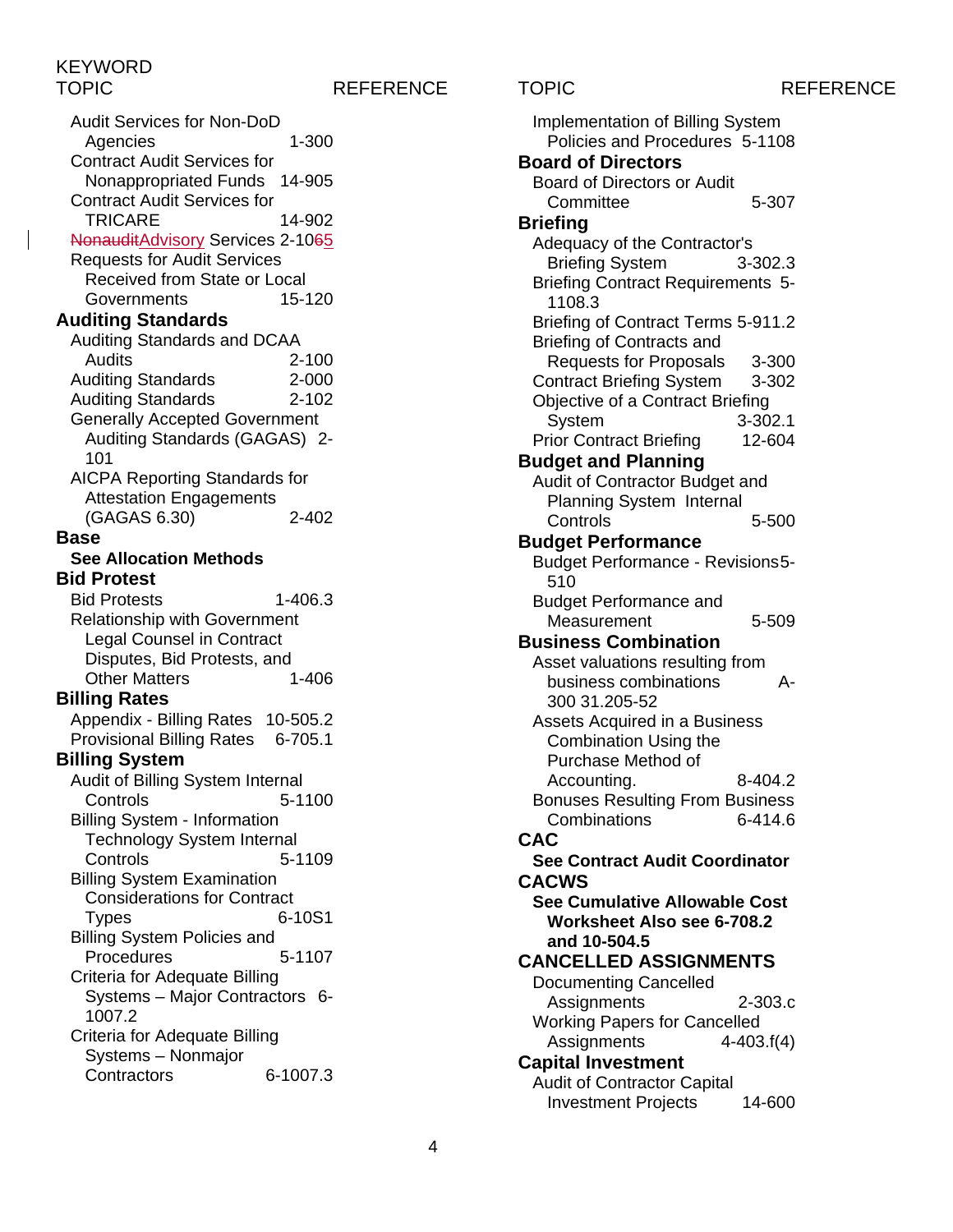TOPIC REFERENCE TOPIC REFERENCE

| <b>Methods for Evaluating Capital</b>                              |              |
|--------------------------------------------------------------------|--------------|
| <b>Investment Proposals</b>                                        | 14-603       |
| <b>Capitalization</b>                                              |              |
| <b>Capitalization of Equipment</b>                                 | $13 -$       |
| 806.1                                                              |              |
| Cost Accounting Standard 404 ---                                   |              |
| <b>Capitalization of Tangible</b>                                  |              |
| Assets                                                             | 8-404        |
| <b>CAS Compliance</b>                                              |              |
| Audit Reports on Compliance with                                   |              |
| <b>CAS (CAS Compliance</b>                                         |              |
| Reports)                                                           | 10-807       |
| <b>CAS Compliance</b>                                              | 11-104.5     |
| <b>CAS Coverage Requirements</b>                                   |              |
| <b>CAS Coverage Requirements and</b>                               |              |
| <b>CAS Exemptions</b>                                              | 8-103        |
| <b>CASB</b>                                                        |              |
| <b>See Cost Accounting Standard</b><br><b>CERTIFICATES OF NON-</b> |              |
| <b>DISCLOSURE</b>                                                  |              |
|                                                                    |              |
| Signing Certificates of Non-<br>Disclosure and Statements of       |              |
| <b>Financial Interest</b>                                          | 1-403.5      |
| <b>Certification</b>                                               |              |
| <b>Audit for Contractor Compliance</b>                             |              |
| with Certification and                                             |              |
| Agreement                                                          | 14-908.4     |
| Certification                                                      | 9-1207       |
| <b>Claim Certification</b>                                         |              |
| Requirement                                                        | 12-505       |
| <b>Contract Certification-Estimating</b>                           |              |
| <b>Systems</b>                                                     | 5-1210       |
| <b>Indirect Cost Certification</b>                                 | 6-706        |
| Indirect cost rate certification and                               |              |
| penalties on unallowable                                           |              |
| costs                                                              | A-300 31.110 |
| <b>Proposal Certification</b>                                      |              |
| Requirement                                                        | 12-506       |
| <b>Changes Clause</b>                                              |              |
| Auditing Submissions Under the                                     |              |
| <b>Changes Clause</b>                                              | 12-700       |
| <b>Changes to Disclosed or</b>                                     |              |
| <b>Established Practices</b>                                       |              |
| <b>See Disclosure Statement</b>                                    |              |
| <b>Circulars</b>                                                   |              |
| <b>See OMB Circulars</b>                                           |              |
| <b>CIPR</b>                                                        |              |
| <b>See Insurance Cost or Pension</b>                               |              |
| Cost                                                               |              |

## **Claims**

Assistance in Preparing Claims Against the Government 1-508 Audit Adequacy of Proposals or Claims 12-503 Audit Reports on Price Adjustment Proposals or Claims 10-1100 Auditing Contract Termination, Delay/Disruption, And Other Price Adjustment Proposals Or Claims 12-000 Auditing Delay/Disruption Proposals or Claims 12-800 Claims for Extraordinary Relief 12- 900 Contractor's Request for Reconsideration or Claims of Disapproved Costs 6-908 Costs of Preparing and Supporting Equitable Adjustment Proposals or Claims 12-606 Costs of Preparing and Supporting Proposals or Claims 12-802.6 Equipment Costs on Construction Contract Proposals or Claims12- 802.5 Equitable Adjustment Proposals or Claims - - Total Cost Method 12- 704 Evaluation of Contractor's Procedures for Preparing Reimbursement Claims 6-1006 Exit Conferences on Price Adjustment Proposals or Claims 12-507 Preparation and Submission of Reimbursement Claims by Contractors 6-1004 Price Adjustment and Contract Settlement Proposals or Claims - Overview 12-500 Price Adjustment Proposals or Claims - General Audit Guidance 12-600 Prime Contractor Audits of Subcontractors' Claims 6-802.3 Profit on Equitable Adjustment Claims 12-703 Qui Tam Actions Under the False Claims Act 4-709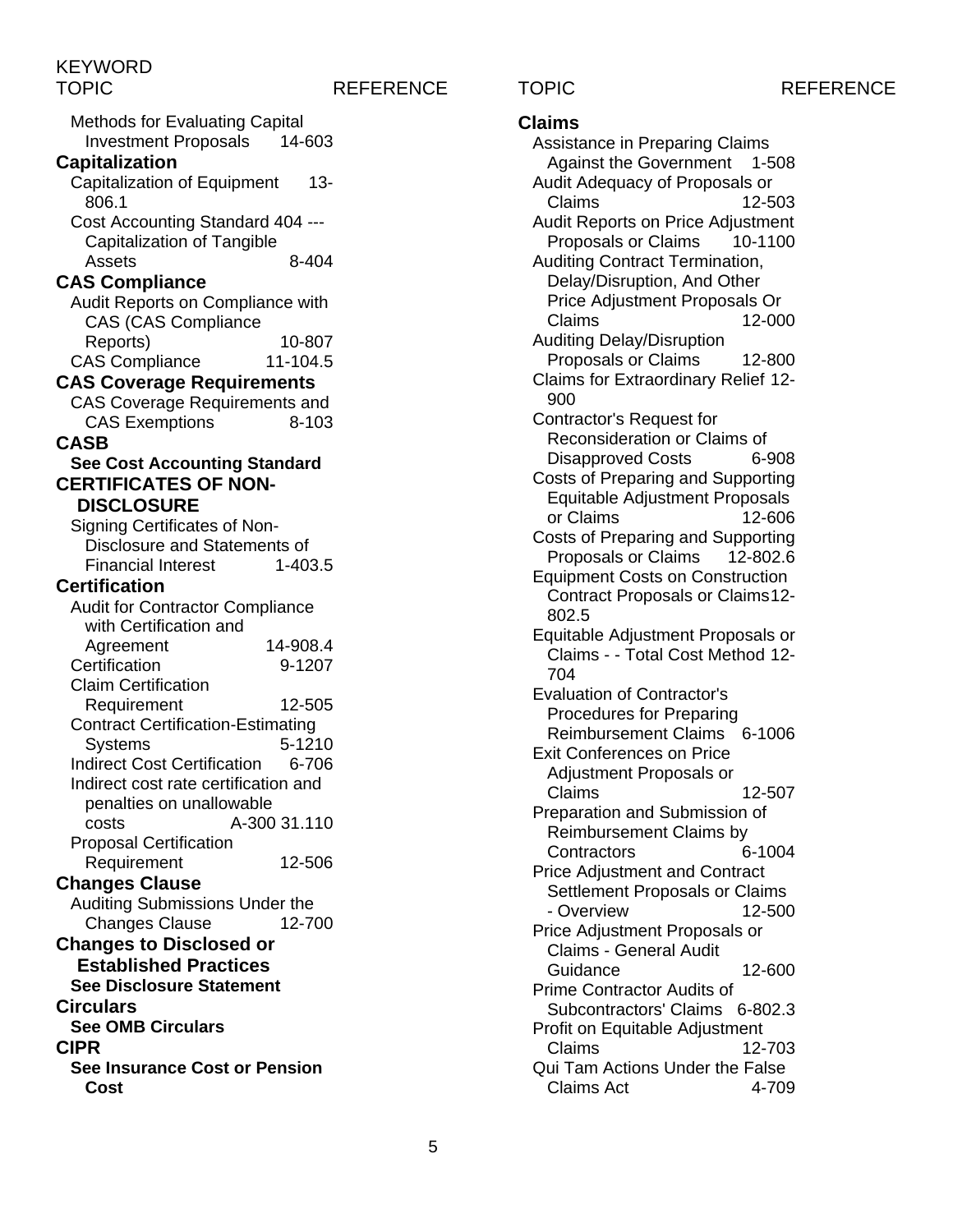### TOPIC REFERENCE TOPIC REFERENCE

Subcontractor Equitable Price Adjustment Proposals or<br>Claims 12-605 **Cognizance** Assignment of Cognizance to Federal Agencies 13-102 Audit Cognizance at Educational Institutions and Nonprofit Organizations 13-102.3 Change of FAO Cognizance 1- 502.4 Cognizance of Cost Negotiation and Audit at Educational Institutions and Nonprofit Organizations 13-100 Cost Negotiation Cognizance at Educational Institutions 13-102.1 Cost Negotiation Cognizance at Nonprofit Organizations13-102.2 Establishing Audit Cognizance and Processing Non-DoD Audit Requests 15-102.1 General Rules for Establishing Cognizance and Accepting or Rejecting Non-DoD Requests 1- 302 **Commercial Items** Commercial Items 14-907.5 Modifications to Contracts for Commercial Items 14-907.6 **Common Costs See Educational Institutions Compensated Personal Absence** Cost Accounting Standard 408 --- Accounting for Costs of Compensated Personal Absence 8-408 **Compensation Costs** Determination of Reasonableness of Compensation Costs 6-413.4 Offsets – Compensation Costs 6- 413.7 Reasonableness of Compensation Costs of Owners, Executives, and Other Employees Having a Higher Risk of Unreasonable Compensation 6-414 Reasonableness of Compensation Costs 6-413

### **Compensation System** Compensation System – Information Technology System Internal Controls 5-810 Compensation System Review and Audit Report 5-812 Compensation System Review and Audit Results 5-811 Compensation System Reviews (CSR) and Audit of Internal Control 5-800 Description of a Compensation System 5-802.1 General Audit Policy for Compensation System Review(s) (CSR) 5-803 Management Reviews of the Compensation System 5-806 **Completion** Actions Taken at Completion of the Audit 6-708.1 Actions Taken at Completion of the Audit 6-709.1 Completion Stage of Terminated Work 12-304.11 Precontract Costs, Costs After Completion, or Costs Over Contract Amount 6-202 Procedure Where Contract Specifies a Completion or Delivered Product 6-202.3 Processing of Completion Vouchers 6-1009 Receipt-Completion Vouchers 6- 1009.1 Responsibilities for Processing and Approval of Interim and Completion Cost-Reimbursement Vouchers 6- 1000 Review-Completion Vouchers 6-1009.2 Timeliness of the Receipt and Review-Completion Vouchers 6- 1009.3 **Compliance Review** Compliance Reviews 5-1006 Management Compliance Reviews 5-1106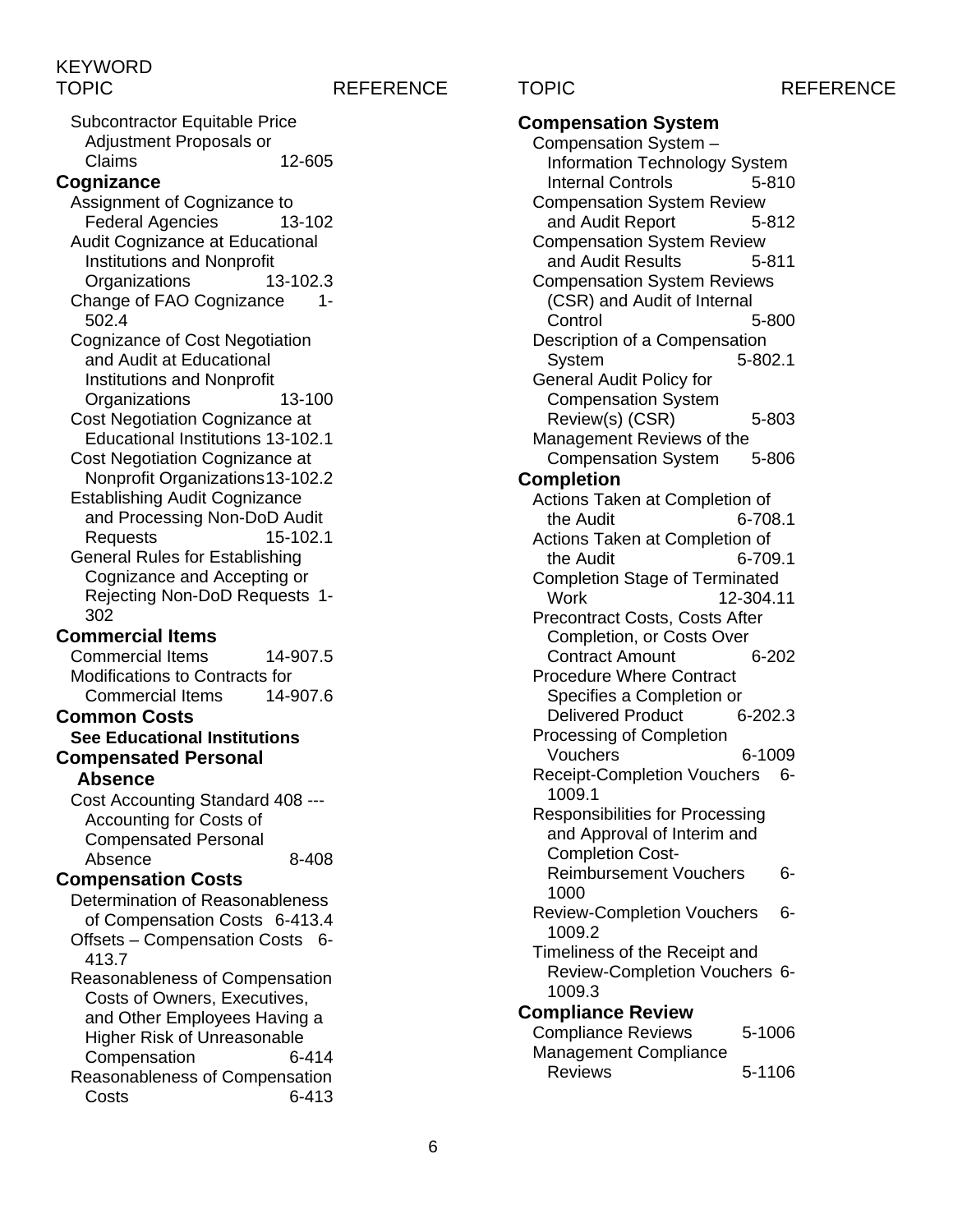### TOPIC REFERENCE TOPIC REFERENCE

Scope of Compliance Reviews 5- 1006.2

### **Compliance Testing Compliance With**

Audit for Contractor Compliance with Certification and Agreement 14-908.4 Audit of Contractor Compliance with "Limitation of Cost," "Limitation of Funds," and "Limitation on Payments"

Clauses 11-100 Audit Of Contractor Compliance

- With Contract Financial Management Requirements 11- 000
- Audit of Contractor Compliance with Earned Value Management System (EVMS) Guidelines 11- 200
- Audit of Disclosure Statement and/or Established Practices to Ascertain Compliance with CAS and FAR 8-303
- Audit of Estimated, Accumulated, and Reported Costs to Ascertain Compliance with CAS and FAR 8-304
- Audit Reports on Compliance with CAS (CAS Compliance
- Reports) 10-807 Audit Reports on Noncompliance with Disclosed or Established Practices, CAS, or FAR
- (Noncompliance Reports)10-808 Compliance with Cost Accounting Standards Board (CASB) Rules,
- Regulations, and Standards, and with FAR 8-300 Compliance with FAR 31.205-
- 6(b)(1), Compensation pursuant to labor-management
- agreements 6-413.1 Evaluating Contractor Compliance
- with Administrative Suspension and Debarment Agreements 4- 711
- Evaluation of Compliance with Internal Controls 6-404.5 Illustrations - Compliance with the Standard 8-404.3

Noncompliance with CAS 8-302 Noncompliance with FAR Part 31 8-502.8 AICPA Reporting Standards for Attestation Engagements (GAGAS 6.30) 2-402 Reporting Compliance with Generally Accepted Government Auditing Standards (GAGAS 6.32 and 1.12) 2-403 **Computer-Aided Audit** Computer-Aided Audit Applications 4-408 **Concurrent Auditing** Audit Planning – Concurrent Auditing 6-107.2 Concurrent Auditing 6-107 **Conferences With** Conferences With the Contractor (Entrance, Interim, and Exit) on Audit Plans and Results 4-300 Exit Conferences and Release of Draft Audit Reports 4-106 Regional Conferences with GAO1- 205.3 **Confirmation** DCAA Response to Accounts Receivable Confirmation Requests from CPA Firms 4-203 Written Confirmation of Specific Cost Information 9-107.2 **Congress** Relationship with Members of Congress and Congressional Committees 1-409 **Consistency** Allocation Methods and Consistency of Application 6- 505.2 Consistency between Estimating and Accumulating Costs 8-401.1 Consistency in Reporting Costs 8- 401.2 Consistency in Using Standards 9- 314.4 Consistency with Strategic and Long-Range Plans 5-508.3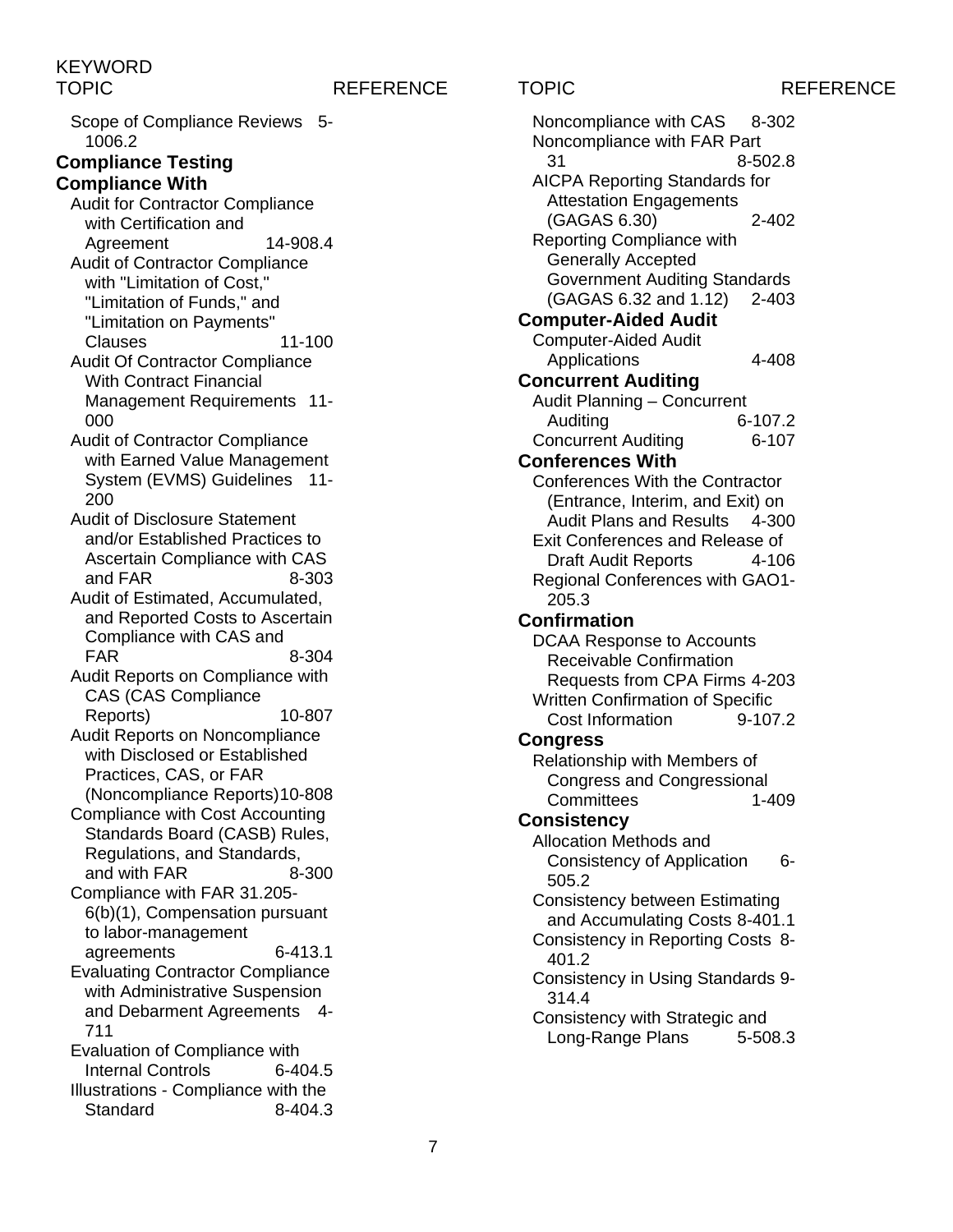### TOPIC REFERENCE TOPIC REFERENCE

Cost Accounting Standard 401 --- Consistency in Estimating, Accumulating and Reporting Costs 8-401 Cost Accounting Standard 402 --- Consistency in Allocating Costs Incurred for the Same Purpose 8-402 Evaluation of Consistency in Estimating and Accounting 9- 311.2 Evaluation of Internal Equity or Consistency 5-808.5 **Construction** Construction and architectengineer contracts A-300 31.105 Construction and architectengineer contracts A-300 31.201-7 Cost Accounting Standard 417 --- Cost of Money as an Element of the Cost of Capital Assets Under Construction 8-417 Equipment Costs On Construction Contract Proposals or Claims12- 802.5 Prohibition Against the Use of DoD Funds for Construction of New Buildings 13-906 **Consultant Service Cost** Professional and consultant service costs A-300 31.205-33 **Contingency Contracting** Contingency Contracting 1-901 **Contract Terms** Briefing of Contract Terms 5-911.2 Contract Terms 6-603.5 Special Considerations in Audit of Selected Contract Terms 6-200 **Contract Administration** Contract Administration Interface 9-1005.6 Coordination with Contractor and Government Contract Administration Personnel 4-102 DCAA Responsibilities to Procurement and Contract Administration Organizations 1- 403.1

FAO Coordination with Procurement and Contract Administration Personnel 4-100 FAO Participation in Procurement Meetings Prior to receipt of Audit Request 4-103 Financial Liaison Advisory Services to Contract Administration Offices 15-306<br>terim Discussions 4-105 Interim Discussions Post Issuance Support 4-107 Procurement and Contract Administration Responsibilities to DCAA 1-403.2 Relationships with DoD Procurement and Contract Administration Organizations 1- 403 Required Notification to Contract Administration Offices and Courtesy Notice to Contractors 1-503.2 **Contract Audit Coordinator** Contract Audit Coordinator (CAC) Program 15-200 Contract Audit Coordinator (CAC) 8-104.3 **Contract Audit Follow-up** Contract Audit Follow-up 15-600 **Contract Clause** Contract clause A-400 231.100-70 Contract Clauses 14-112 Purchasing System -- Contract Clause Flow Down 5-607 **Contract Disputes** Contract Disputes Act 12-504 Coordinated Support of Contract Disputes Activity 15-503 DCAA Contract Disputes Cases 15-504.1 FAO Responsibilities in Contract Disputes Cases 15-506 Procedures for Actual or Potential Contract Disputes Cases 15-500 Regional Contract Disputes Coordinator (CDC) Responsibilities in Contract<br>Disputes Cases<br>15-505 Disputes Cases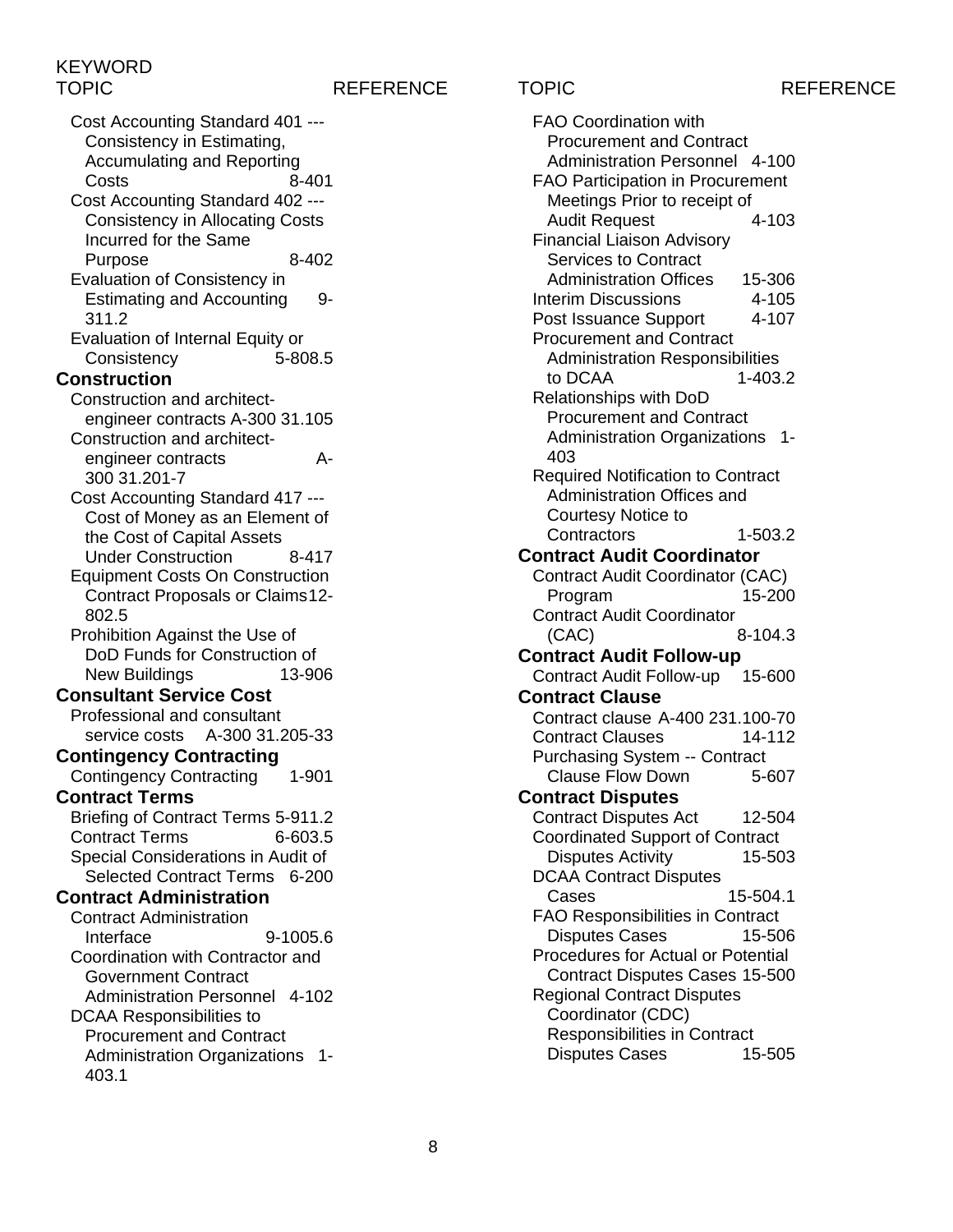TOPIC REFERENCE TOPIC REFERENCE

Relationship with Government Legal Counsel in Contract Disputes, Bid Protests, and Other Matters 1-406 Reporting Requirements for Contract Disputes Cases 15-504 **Contract Modifications** Prior Contract Briefings 12-604 Contract Modifications Causing Subcontract Terminations 12- 102 Effect of Contract Modifications 8- 103.4 **Contracting Officer** Communicating with the Contracting Officer at the Start of the Audit 14-116.1 Contracting Officer Decisions 15- 502 Contracting Officer's Designated Representatives for Receiving Certified Cost or Pricing Data14- 106 Contracting Officer's Record of Price Negotiations 14-111 Contracting Officer's Treatment of Reported Recommendations 15- 403.4 Coordinate with Government Trial Attorney and Contracting Officer 15-506.3 Coordination with Contracting Officers and Paying Offices 6-1007.1 Coordination with Contracting Officers 9-305 Establishment of Final Indirect Cost Rates by Contracting Officer Negotiation 6-709 Reporting to the Contracting<br>Change Chicer 3- $3 - 304.2$ **Contractor Appeals See Contract Disputes Cases Contractor Cost Data Reports (CCDRs)** Audits of Contractor Cost Data Reports (CCDRs) 11-400 **Contractor DISCLOSURES** DoD Contractor Disclosure Program 4-707

**Contributions** Contributions or donations A-300 31.205-8 Suspected Illegal Political Contributions 4-706 **Control Environment** Accounting System (Control Environment) 5-311 Assignment of Authority and Responsibility - Impact on Control Environment 5-309 Audit of Internal Controls -- Control Environment and Overall Accounting Controls 5-300 **Control Objectives** Determining if Relevant Control Objectives and Related Control Activities Exist 5-107 **Control Risk** Assessing Control Risk and Designing Substantive Audit Tests 2-306.2 Assessing Control Risk 5-109 Assessment of Control Risk 5-111.2 Control Risk Assessment 3-405.2 Obtaining an Understanding of a Contractor's Internal Controls and Assessing Control Risk 5- 100 **Control Structure** Internal Control Structure (GAGAS  $6.10 - 6.12$  2-306 **Coordinated Audit** Audit Approach and Coordinated Audits at Educational Institutions 13-307 Coordinated Audit Approach 13- 703 Coordinated Audit Matrix 13-703.2 Coordinated Audit Matrix 4-202.3 Coordinated Audit Objectives or Programs Coordinated Audit Planning 4- 202.1 Procedures for Coordinated Audits 15-206.3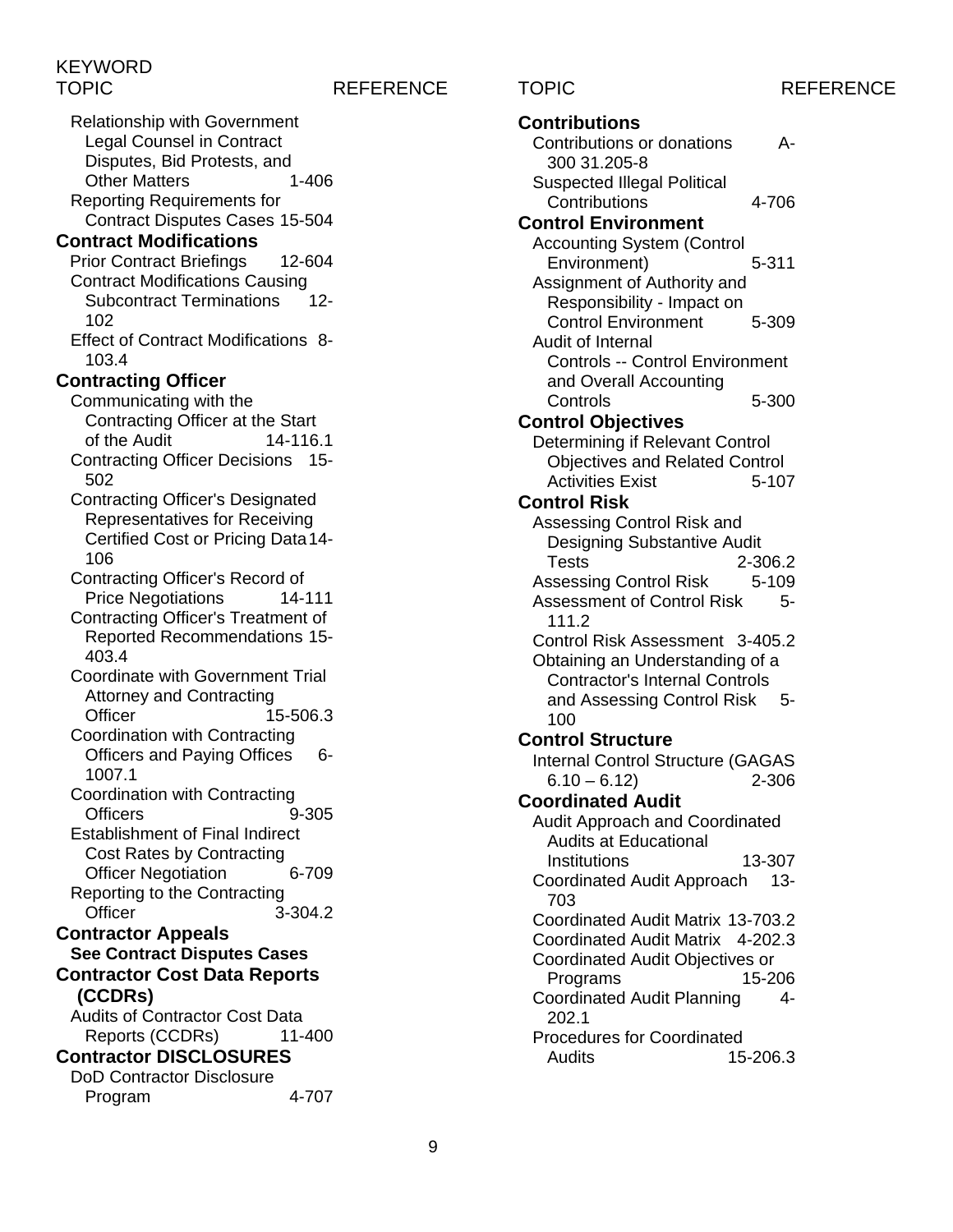TOPIC REFERENCE TOPIC REFERENCE

**COORDINATION WITH** Audit Coordination within Multiorganizational Companies 8-204 Coordination with ACO 14-606 Coordination with Contracting Officers and Paying Offices 6- 1007.1 Coordination with Contracting Officers 9-305 Coordination with Contractor and Government Contract Administration Personnel 4-102 Coordination with Contractor Internal and External Auditors 4- 200 Coordination with Government Technical Personnel 6-506 Coordination with Technical Representatives 9-504.1 Coordination with the Contractor5- 803.4 DCAA Coordination with Subteams 9-1308.2 FAO Coordination with Contract Administration Personnel 4-100 Program Plan Coordination with Government and Contractor Personnel 14-113.2 **Corporate or Home Office** Corporate or Home Office Assessments 9-703.14 Corporate, Home Office or Service Center Audits 6-804 **Cost Accounting Period** Cost Accounting Standard 406 --- Cost Accounting Period 8-406 **Cost Accounting Practices** Disclosure of Cost Accounting Practices 5-311.2 **Cost Accounting Standard** Applicable Cost Accounting Standards at Educational Institutions 13-209.1 Audit of Cost Impact Proposals Submitted Pursuant to the Cost Accounting Standards (CAS) Clause 8-500 Audit Reports on Cost Accounting Standards Matters 10-800

Compliance with Cost Accounting Standards Board (CASB) Rules, Regulations, and Standards, and with FAR 8-300 Cost Accounting Standard 401 --- Consistency in Estimating, Accumulating and Reporting Costs 8-401 Cost Accounting Standard 402 --- Consistency in Allocating Costs Incurred for the Same Purpose 8-402 Cost Accounting Standard 403 --- Allocation of Home Office Expenses to Seaments 8-403 Cost Accounting Standard 404 --- Capitalization of Tangible Assets 8-404 Cost Accounting Standard 405 --- Accounting for Unallowable Costs 8-405 Cost Accounting Standard 406 --- Cost Accounting Period 8-406 Cost Accounting Standard 407 --- Use of Standard Costs for Direct Material and Direct Labor 8-407 Cost Accounting Standard 408 --- Accounting for Costs of Compensated Personal Absence 8-408 Cost Accounting Standard 409 --- Depreciation of Tangible Capital Assets 8-409 Cost Accounting Standard 410 --- Allocation of Business Unit General and Administrative Expenses to Final Cost Objectives 8-410 Cost Accounting Standard 411 --- Accounting for Acquisition Costs of Material 8-411 Cost Accounting Standard 412 --- Composition and Measurement of Pension Costs 8-412 Cost Accounting Standard 413 --- Adjustment and Allocation of Pension Cost 8-413 Cost Accounting Standard 414 --- Cost of Money as an Element of the Cost of Facilities Capital 8- 414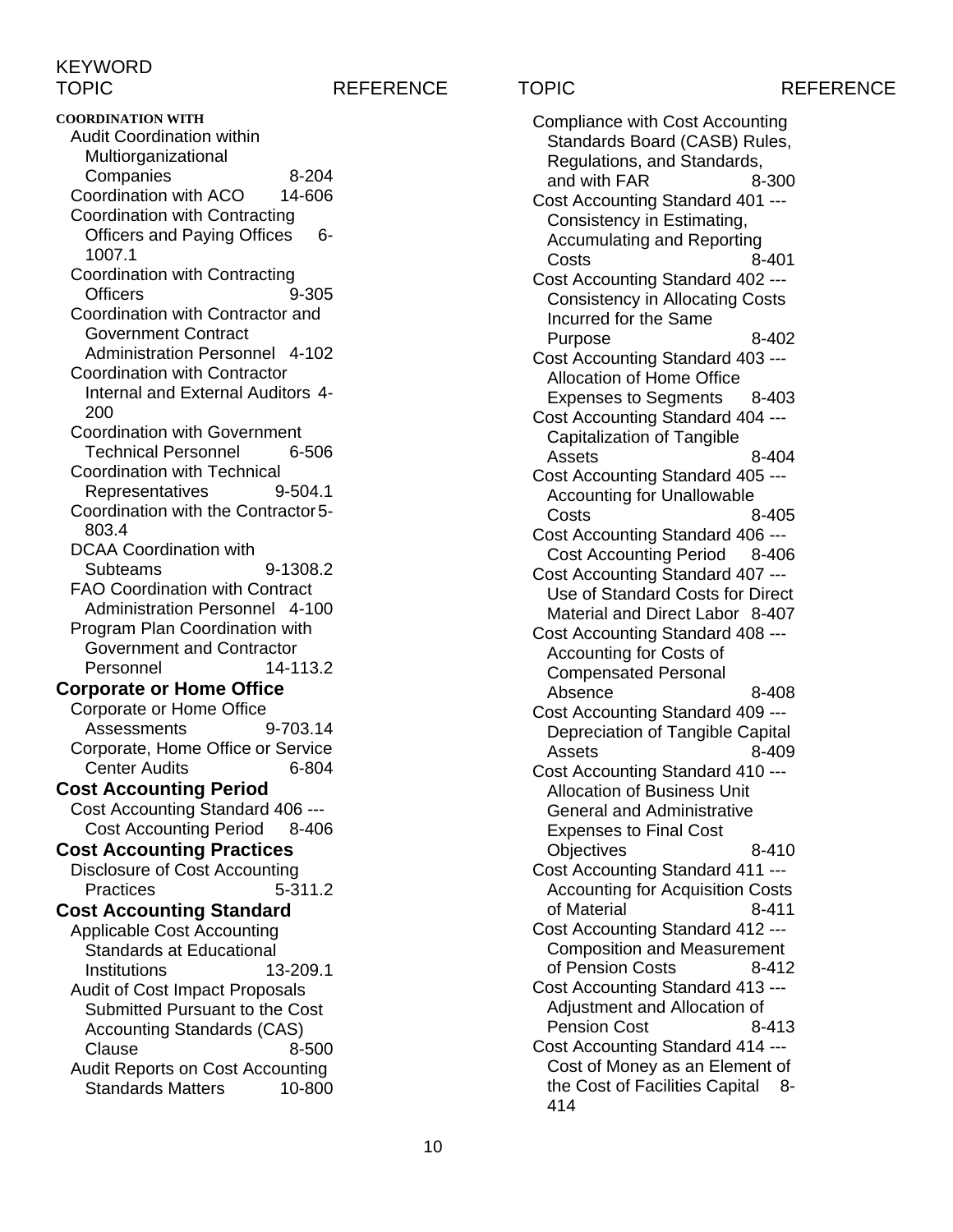### TOPIC REFERENCE TOPIC REFERENCE

Cost Accounting Standard 415 --- Accounting for the Cost of<br>Deferred Compensation 8-415 Deferred Compensation Cost Accounting Standard 416 --- Accounting for Insurance Cost 8- 416 Cost Accounting Standard 417 --- Cost of Money as an Element of the Cost of Capital Assets Under Construction 8-417 Cost Accounting Standard 418 --- Allocation of Direct and Indirect Costs 8-418 Cost Accounting Standard 420 --- Accounting for Independent Research and Development Costs and Bid and Proposal<br>Costs (IR&D and B&P) 8-420 Costs (IR&D and B&P) Cost Accounting Standards (CAS) -- Home Office 6-804.3 Cost Accounting Standards at Educational Institutions 13-209 Cost Accounting Standards Audits 4-304.6 Cost Accounting Standards 8-000 Cost Accounting Standards 8-400 Establishment of Cost Accounting Standards Board (CASB) 8-102.1 Influence of Cost Accounting Standards 12-105 Overview - Cost Accounting Standards Board (CASB) Rules and Regulations 8-100 Planning in Connection with Cost Accounting Standards 3-204.15 **Cost Estimates** Audit Of Cost Estimates and Price Proposals 9-000 Audit of Parametric Cost Estimates 9-1000 Contractor Estimating Methods and Procedures-Cost Estimates 9-303 Cost Estimates Based on Standard Costs 9-314 Deficiencies in Specific Cost Estimates 9-310 Direct Labor-Cost Estimates Based on Historical Cost 9-503

Evaluating Direct Labor Cost Estimates 9-500 Evaluating Direct Material Cost Estimates 9-400 Evaluating Major Subcontract Proposal Cost Estimates 9-406 Evaluation of Cost Estimates After Costs Have Been Incurred 9-313 Evaluation of Individual Cost Estimates and Cost Realism 9- 311 Evaluation of Methods and Procedures-Cost Estimates 9-309 Evaluation of Parametric Cost Estimates 9-1003.2 General Evaluation Procedures for Cost Estimates 9-300 Make or Buy Decisions – Direct Material Cost Estimates 9-405 Source of Material Cost Estimates 9-402.1 Uses of Parametric Cost Estimates 9-1002.3 Variances-Direct Labor Cost Estimates 9-503.8 **Cost Estimating Methods** Cost Estimating Methods B-400 Labor Cost Estimating Methods B-407 Material Cost Estimating Methods B-408 **Cost Impact Proposals** Adequacy of Cost Impact Proposals 8-502.5 Audit of Cost Impact Proposals Submitted Pursuant to the Cost Accounting Standards (CAS) Clause 8-500 Audit of Cost Impact Proposals 8- 502.6 Audits on CAS Cost Impact Proposals 10-809 Conferences and Reports on Audits-Cost Impact Proposals 8- 505 Failure to Submit Cost Impact Proposals 8-504 General - Cost Impact Proposals 8-502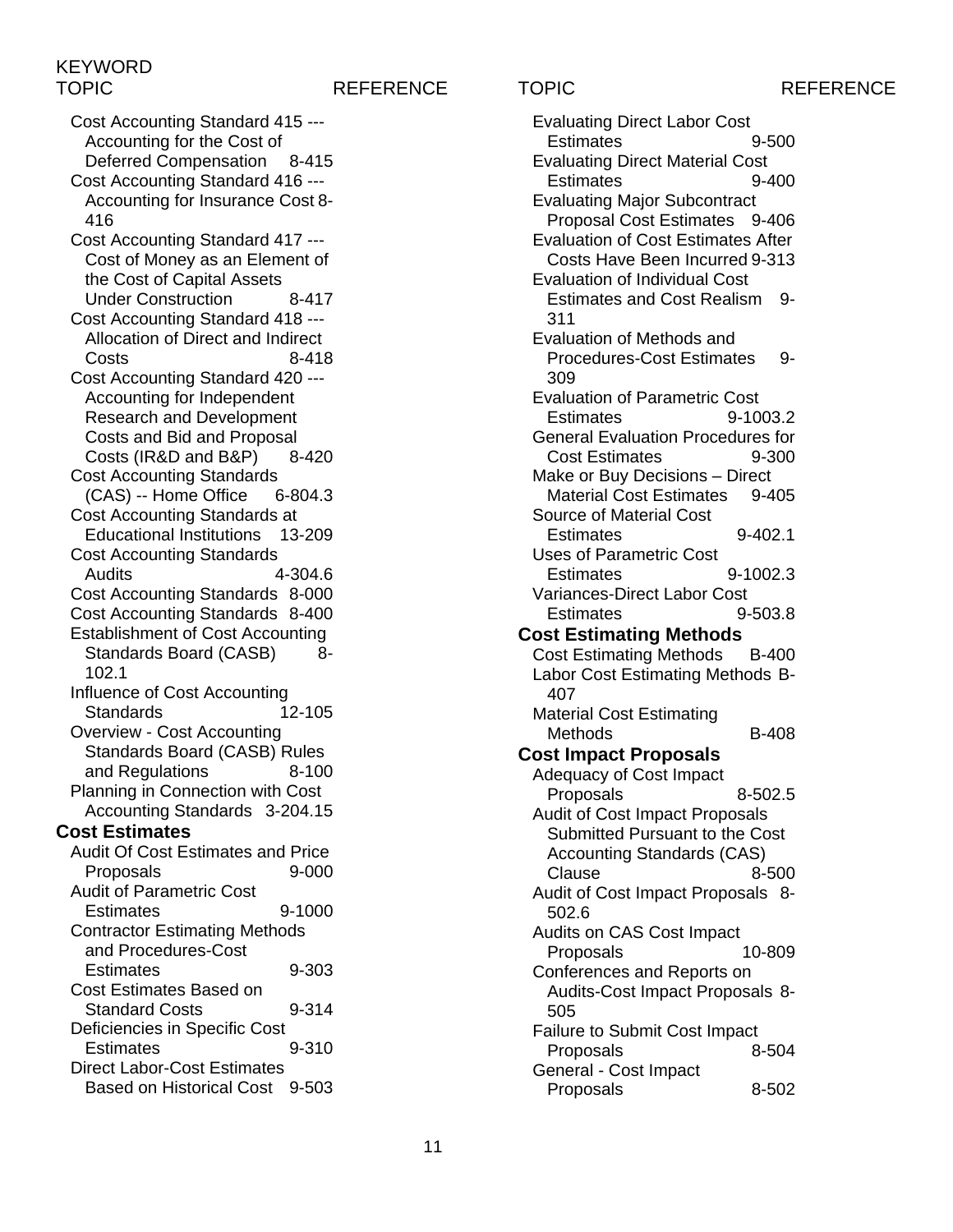Guidance on Evaluation of Cost Impact Proposals 8-503

## **Cost Impact Statements (CAS Cost Impact Reports)**

## **Cost of Money**

Cost Accounting Standard 414 --- Cost of Money as an Element of the Cost of Facilities Capital 8- 414

Cost Accounting Standard 417 --- Cost of Money as an Element of the Cost of Capital Assets Under Construction 8-417 Cost of Money A-300 31.205-10

### **Cost or Pricing Data**

- Audit Reports on Postaward Audits of Certified Cost or Pricing Data Audits of Proposals Based on
- Data Other Than Certified Cost or Pricing Data 9-207
- Certificate of Current Cost or Pricing Data 14-107
- Contracting Officer's Designated Representatives for Receiving Certified Cost or Pricing Data14- 106
- Certified Cost or Pricing Data 14- 104
- Deficient or Denial of Access to Certified Cost or Pricing Data 9- 205
- Determining Adequacy of Certified Cost or Pricing Data
- Determining Adequacy of Data Other than Certified Cost or Pricing Data 9-208
- Determining What Data are Cost or Pricing Data 14-104.4
- Errors in Certified Cost or Pricing Data 14-104.7
- Evaluating the Adequacy of Certified Cost or Pricing Data or Data Other Than Certified Cost or Pricing Data in Price Proposals 9-200

TOPIC REFERENCE TOPIC REFERENCE Evaluations of Data Other Than Certified Cost or Pricing Data in Support of Requests for Exception From Certified Cost or Pricing Data Requirements 14-907 Data Other Than Certified Cost or Pricing Data Requirements 9- 206 Postaward Audits of Contractor Certified Cost or Pricing Data14- 100 Postaward Audits of Certified Cost or Pricing Data for Possible Defective Pricing 4-304.3 Price Reduction for Defective Certified Cost or Pricing Data14- 112.1 Reporting Results of Evaluations of Pricing Proposals with Certified Cost or Pricing Data or Data Other than Certified Cost or Pricing Data 9-210 Subcontractor Certified Cost or Pricing Data 14-108 Submission or Disclosure of Certified Cost or Pricing Data14- 105 Updating Certified Cost or Pricing Data 14-105.5 **Cost Principles** Applicable Cost Principles - Termination Audits 12-104 Applicable cost principles A-300 31.106-1 Contract Cost Principles And<br>Procedures 64-000 **Procedures** Cost Principles 13-803 Defense Federal Acquisition Regulation Supplement (DFARS) Part 231 - Contract Cost Principles and Procedures A-400 Federal Acquisition Regulation (FAR) --- Part 31 --- Contract Cost Principles and Procedures A-300 NASA Cost Principles and

Procedures 15-106.1 Non-DoD Cost Principles and<br>Procedures 15-102.3 **Procedures**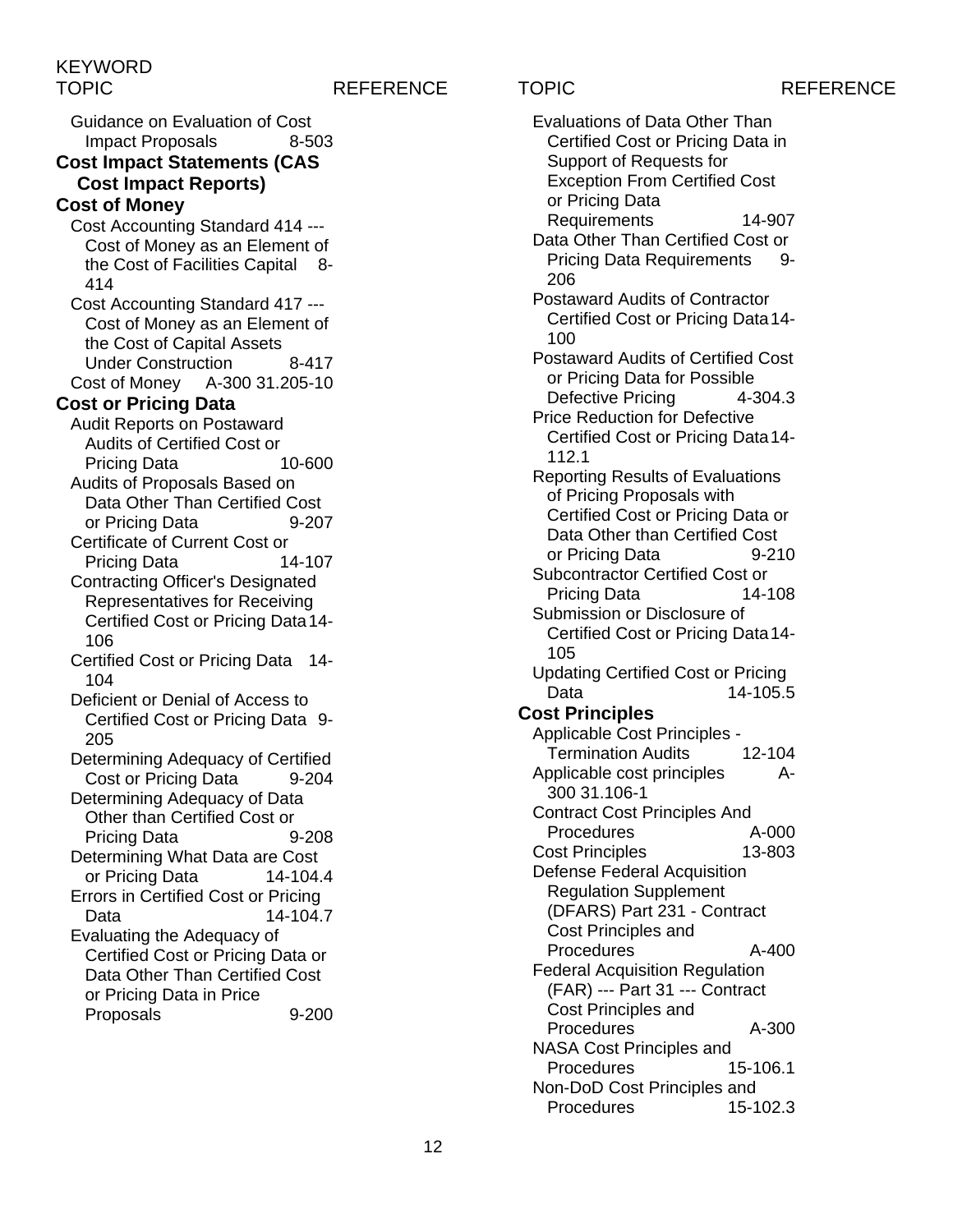## TOPIC REFERENCE TOPIC REFERENCE

Office of Management and Budget (OMB) Circular A-122 "Cost Principles for Nonprofit Organizations," and Related Areas for Audit Consideration 13-800 OMB Circular A-122 - "Cost Principles for Nonprofit Organizations" 13-205 OMB Circular A-21 - "Cost Principles for Educational Institutions" 13-203 OMB Circular A-87 - "Cost Principles for State, Local, and Indian Tribal Governments" 13- 206 Part 31 --- Contract Cost Principles and Procedures A-300 **Cost Realism** Cost Realism Analyses 9-311.4 Evaluation of Individual Cost Estimates and Cost Realism 9- 311 **Cost-Reimbursement** Cost-Reimbursement Contracts 6- 704.1 Determination of Allowable Costs Under Cost-Reimbursement Vouchers 6-1005 Interim Cost-Reimbursement Billings 6-705 Notices of Cost Suspensions and Disapprovals under Cost-Reimbursement Contracts 6-900 Procedures for Processing Non-DoD Cost-Reimbursement Vouchers 15-103 Responsibilities for Processing and Approval of Interim and Completion Cost-Reimbursement Vouchers 6- 1000

### **Cost-Type Contracts**

Auditing Terminations of Cost-Type Contracts 12-400 Credits and Refunds on Cost-Type Contracts 6-203

Termination of Subcontracts for the Convenience of the Contractor Under Cost-Type Contracts 12-406 **CPSR See Purchasing Credits and Refunds** Credits and Refunds on Cost-Type Contracts 6-203 Processing Adjustments for Credits and Refunds 6-203.2 **CSR See Compensation System Cumulative Allowable Cost Worksheet (CACWS)** Cumulative Allowable Cost<br>Worksheet (CACWS) 6-711.3 Worksheet (CACWS) Cumulative Allowable Cost Worksheet (CACWS), Comparable Worksheets, or Contract Audit Closing Statement Reports (CACS) 10-902 **DAR Section XV See Cost Principles DATA Other Than CERTIFIED Cost or Pricing Data** Audits of Proposals Based on Data Other Than Certified Cost or Pricing Data 9-207 Determining Adequacy of Data Other than Certified Cost or Pricing Data 9-208 Evaluating the Adequacy of Certified Cost or Pricing Data or Data Other Than Certified Cost or Pricing Data in Price Proposals 9-200 Evaluations of Data Other Than Certified Cost or Pricing Data in Support of Requests for Exception From Certified Cost or Pricing Data Requirements 14-907 Data Other Than Certified Cost or Pricing Data Requirements 9- 206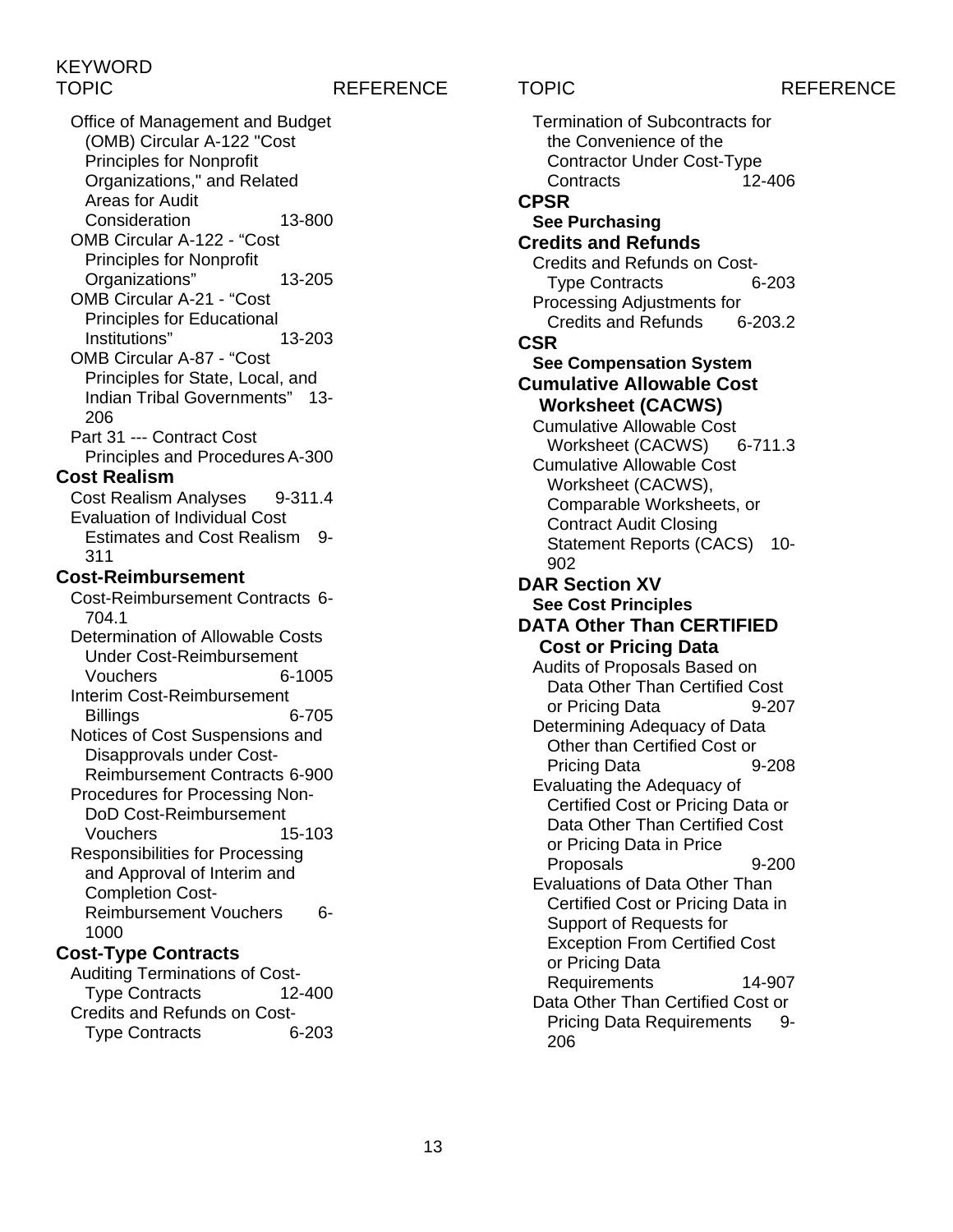Reporting Results of Evaluations of Pricing Proposals with Certified Cost or Pricing Data or Data Other than Certified Cost or Pricing Data 9-210 **Data Processing See Information Technology Data Rights** Evaluation of Data Rights Price<br>Proposals 9-109 Proposals **Defective Pricing See Postaward Audit Defense Security Cooperation Agency See DSCA Deferred Compensation** Cost Accounting Standard 415 --- Accounting for the Cost of Deferred Compensation 8-415 **Delay/Disruption See Claims Denial of Access** Conditions Representing Denial of Access to Contractor Records 1- 504.4 Deficient or Denial of Access to Certified Cost or Pricing Data 9- 205 Impact of Contractor Denial of Access 1-504.6 **Department of Health and Human Services** Non-DoD Supplement --- Address List for Department of Health and Human Services Regional Audit Offices 15-1S3 Supplemental Requirements for Department of Health and Human Services (DHHS) and Health Care Financing Administration (HCFA) Contracts. 15-111 **DFARS See Cost Principles DHHS See Department of Health & Human Services and/or Non-DoD**

TOPIC REFERENCE TOPIC REFERENCE **Differences of Opinion** Differences of Opinion Between DCAA Offices 6-807 Differences of Opinion Between DCAA Offices 9-104.6 **Direct Billing** Contractor Continued Participation in the Direct Billing Program 6- 1007.6 Direct Submission of Interim Public Vouchers to Disbursing<br>Offices (Direct Billing) 6-1007 Offices (Direct Billing) **Direct Labor Cost** Evaluating Direct Labor Cost<br>Estimates 09-500 **Estimates** Methods of Estimating-Direct Labor Costs 9-502 Variances-Direct Labor Cost Estimates 9-503.8 **Direct Labor Hours** Direct Labor Hours Based on Technical Data 9-504 **Direct Labor Rates** Evaluation of Estimated Direct Labor Rates 9-505 **Direct Material** Cost Accounting Standard 407 --- Use of Standard Costs for Direct Material and Direct Labor 8-407 Direct Materials Estimating Methods 9-402 Direct Materials Requiring Special Consideration 9-407 Evaluating Contractor's Direct Materials Pricing Procedures 9- 404 Evaluating Direct Material Cost Estimates 9-400 Indirect Material 9-703.7 Make or Buy Decisions – Direct Material Cost Estimates 9-405 Using Direct Materials Cost Trend Data 9-408 **Disclosure Statement** Audit of Disclosure Statement and/or Established Practices to Ascertain Compliance with CAS and  $FAR$  8-303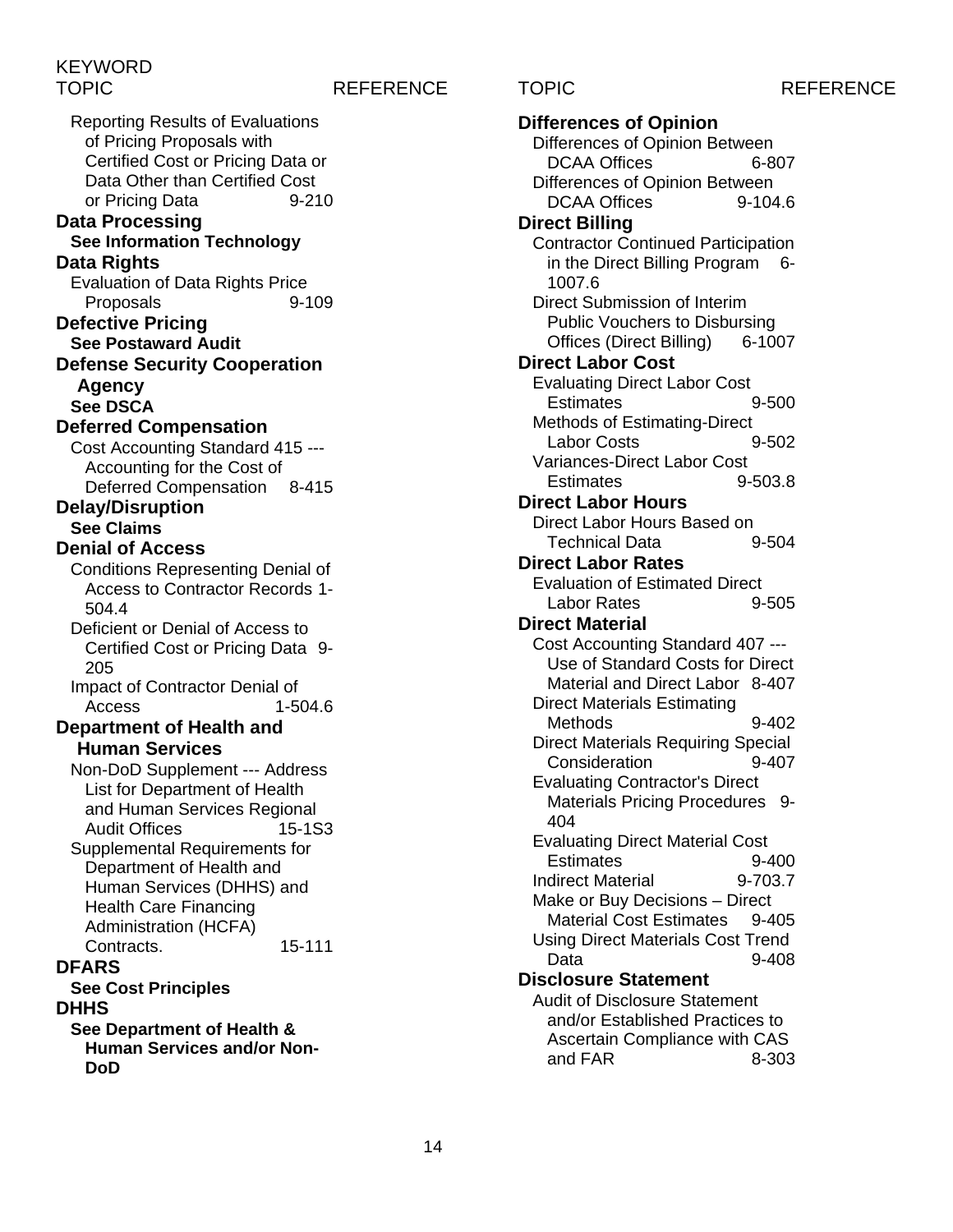## TOPIC REFERENCE TOPIC REFERENCE

Audit Programs and Working Papers for Disclosure Statement Adequacy Audits 8-205 Audit Reports on Adequacy of Initial Disclosure Statement (Disclosure Statement Reports) 10-804 Audit Reports on Compliance of Initial Disclosure Statement (Disclosure Statement Reports) 10-805 Audit Reports on Compliance Audits of Revised Disclosure Statements (CAS Reports) 10-806 Audits of Disclosure Statement for Adequacy 8-200 Changes to Disclosure Statements and/or Established Practices 8-303.3 Disclosure Statement - Basic Requirements at Educational Institutions 13-209.2 Disclosure Statement - Transition Period at Educational Institutions 13-209.3 Disclosure Statement - Waiver Authority - Educational Institutions 13-209.4 Disclosure Statement 6-504.3 Submission of Disclosure Statement 8-103.8 **DoDIG** Relationship with DoDIG, NASA IG and Other Executive Branch Internal Audit Organizations 1-

404 Relationship with the DoDIG and Military Inspectors General 1-404.7

## **DSCA**

Compliance Audit for the Defense Security Cooperation Agency [DSCA] 14-908

### **Early Retirement See Incentive Payments**

**Earned Value Management** Audit of Contractor Compliance with Earned Value Management System (EVMS) Guidelines 11- 200 Audit of Selected Cost Management Reports Submitted by Contractors Without Earned Value Management (EVM) Reporting Requirements 11-300 **Economic** Economic planning costs A-300 31.205-12 Economic Price Adjustments9-800 Proposed Economic Adjustments - Evaluation Techniques and Considerations 9-804 Types of Economic Price Adjustments 9-803 **EDPE See Lease Cost Educational Institutions See Chapter 13 Eichleay Formula** Audit Approach to the Eichleay Formula 12-805 Eichleay Formula Example 12- 804.5 **Employee Interviews** Detailed Employee Interviews 6-404.9 Evaluation of Labor Cost Charging and Allocation (Employee Interviews) 6-404 **Employee Morale See Employee Welfare Engineering Changes** Engineering Changes -- NASA 3- S208 Proposed Engineering Changes Costs 9-503.5 **Enterprise Resource Planning** Enterprise Resource Planning Systems 5-406.7 Equitable Price Adjustment **See Claims ERP See Enterprise Resource Planning**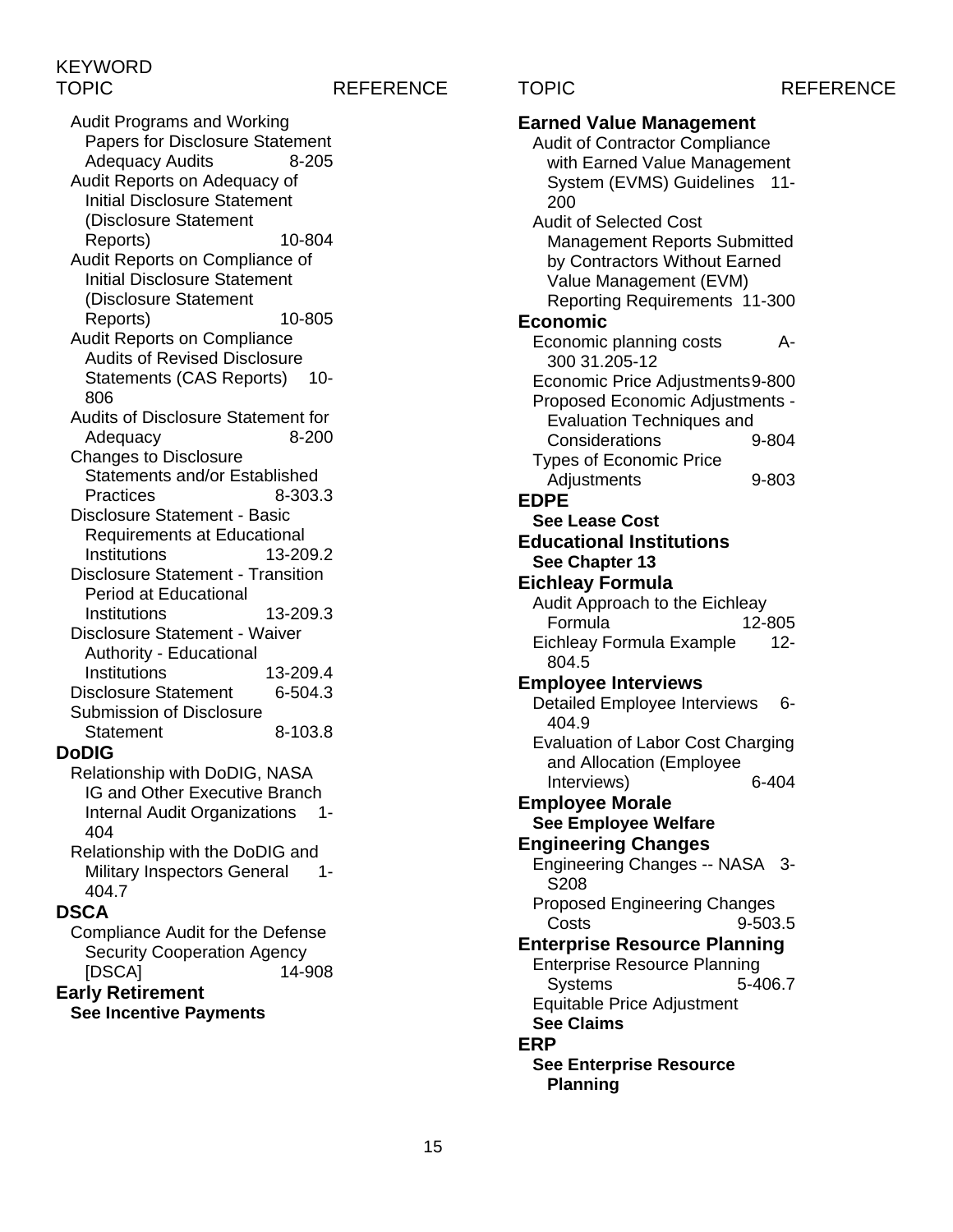### TOPIC REFERENCE TOPIC REFERENCE

**ESARS and SARS See Cost/Schedule Control ESOP See Employee Stock Ownership Established Practices** Audit of Disclosure Statement and/or Established Practices to Ascertain Compliance with CAS and  $FAR$  8-303 Audit Reports on Noncompliance with Disclosed or Established Practices, CAS, or FAR (Noncompliance Reports)10-808 Changes to Disclosure Statements and/or Established Practices 8-303.3 **Estimating Standards** Distinction Between Estimating Standards and Parametric Cost Estimating 9-1006.1 Estimating Standards 9-1006 Use of Estimating Standards 9-1006.2 **Estimating System** ACO Processing of the Estimating System Report 5-1215 Audit of Estimating System Internal Controls 5-1200 Characteristics of an Adequate<br>Estimating System 5-1204.1 **Estimating System** Comprehensive Surveys-Estimating Systems 5-1203.1 Continuous Evaluation-Estimating System 5-1217 Contract Certification-Estimating Systems 5-1210 Coordinating Team Surveys-Estimating Systems 5-1205.1 Distribution of Estimating System Audit Reports to DCMA District Offices 10-210.5 Estimating System-Description 5- 1207 Information Technology System Internal Controls-Estimating Systems 5-1211 Internal Control Reporting-Estimating System 5-1213 Labor Estimating Systems --- General B-102.1

Monitoring and Follow-up-Estimating System 5-1216 **Estimating System See Cost Estimating Methods Estimating System Reports See 10-400 Evidence** Obtaining Sufficient, Appropriate Audit Evidence (GAGAS 7.55 – 7.71) 2-506 Evidence (GAGAS 6.04b) 2-302.3 Types, Sources, and Relative Quality of Audit Evidence 3- 204.14 **EVM See Earned Value Management Exception From CERTIFIED Cost Or Pricing Data** Evaluations of Data Other Than Certified Cost or Pricing Data in Support of Requests for Exception From Certified Cost or Pricing Data Requirements 14-907 **Executive Compensation See Compensation Costs Extended Overhead See Equitable Adjustments Extraordinary Relief** Claims for Extraordinary Relief 12- 900 **Extraordinary Reviews (Scrubbing) See Correction Costs Facilities Contracts** Facilities contracts A-300 31.106 **FAR Part 31 See Cost Principles FASB Statement 13 See Lease Cost And Depreciation Cost FASB Statement No. 87 See Pension Cost Federal Awards** Reporting on Schedule of Expenditures of Federal Awards 13-706.4 Types of Federal Awards 13-202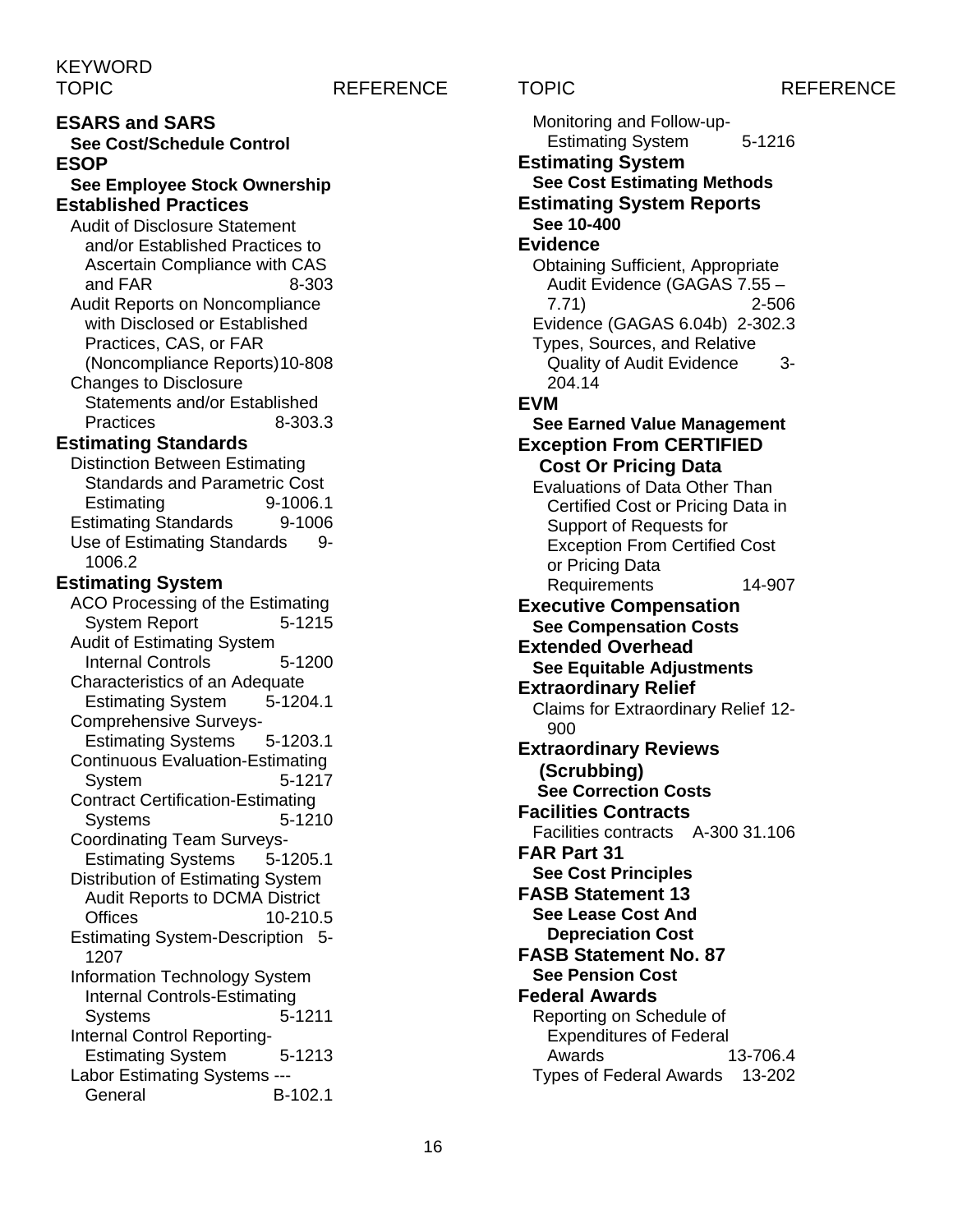TOPIC REFERENCE TOPIC REFERENCE

**FFRDC See Chapter 13 Field Audit Offices** Establishment of DCAA Field Audit Offices (FAOs) and Suboffices 1-502 **Field Pricing Support** Administrative Procedures for Field Pricing Support 9-100 Audit Scope - Field Pricing Support 9-103.3 Coordination of the Request-Field Pricing Support 9-103.1 DCAA Field Pricing Support at the Prime Contract Level 9-103 The Field Pricing Support Concept 9-102 **Field Work Standards** Field Work Standards for Operations Audits (Performance Audits) 2-500 Field Work Standards 2-300 Field Work Standards 2-302 **Financial Capability** Audit of Contractor Financial Capability 14-304 Contractor Financial Capability Audits and Reporting 14-300 Financial Capability Audits Requested by DFAS for Contractor Installment Agreements 14-307 Financial Capability Reporting Requirements 14-308 Financial Capability 5-310 Opinion Criteria in Reporting on Contractor Financial Capability 14-306 **Financial Condition** Evaluation of Existing Financial Conditions 14-304.1 Financial Capability Detailed Risk Assessment Procedures 14-303 Financial Liaison Financial Liaison Advisors (FLA) **Directory** Financial Liaison Advisory Services for Special Access<br>Programs (SAP) 15-307 Programs (SAP)

Financial Liaison Advisory Services to Contract Administration Offices 15-306 Financial Liaison Advisory Services 15-300 **Financial Management** Audit Of Contractor Compliance With Contract Financial Management Requirements 11- 000 Contract Financial Management 3- 204.10 Contractor Financial Management 3-S203 **First Year Depreciation See Depreciation Costs Fixed-Price Contracts** Auditing Terminations of Fixed-Price Contracts 12-300 Fixed-Price Contracts 6-704.2 Fixed-price contractsA-300 31.102 Reimbursement of Indirect Costs on Fixed-Price Contracts6-705.3 Repricing Proposal Reports for Incentive and Redeterminable Fixed-Price Contracts 10-904 **Flash Reports** Real Time Reporting (Flash Reports) **Floor Checks** Access to Restricted Areas (Floor<br>Checks) 6-405-4  $Checks)$ Observations of Work Areas (Floor Checks) Procedures 6- 405 **FMS See Foreign Military Sales FOIA See Freedom of Information Act Form 1** DCAA Form 1 Distribution 6-906<br>DCAA Form 1 Preparation 6-905 DCAA Form 1 Preparation Types of DCAA Form 1 6-903 **FORWARD PRICING RATE POSITIONS** Forward Pricing Rate Agreements (FPRA) 9-1200 Forward Pricing Rate Agreements 9-1005.2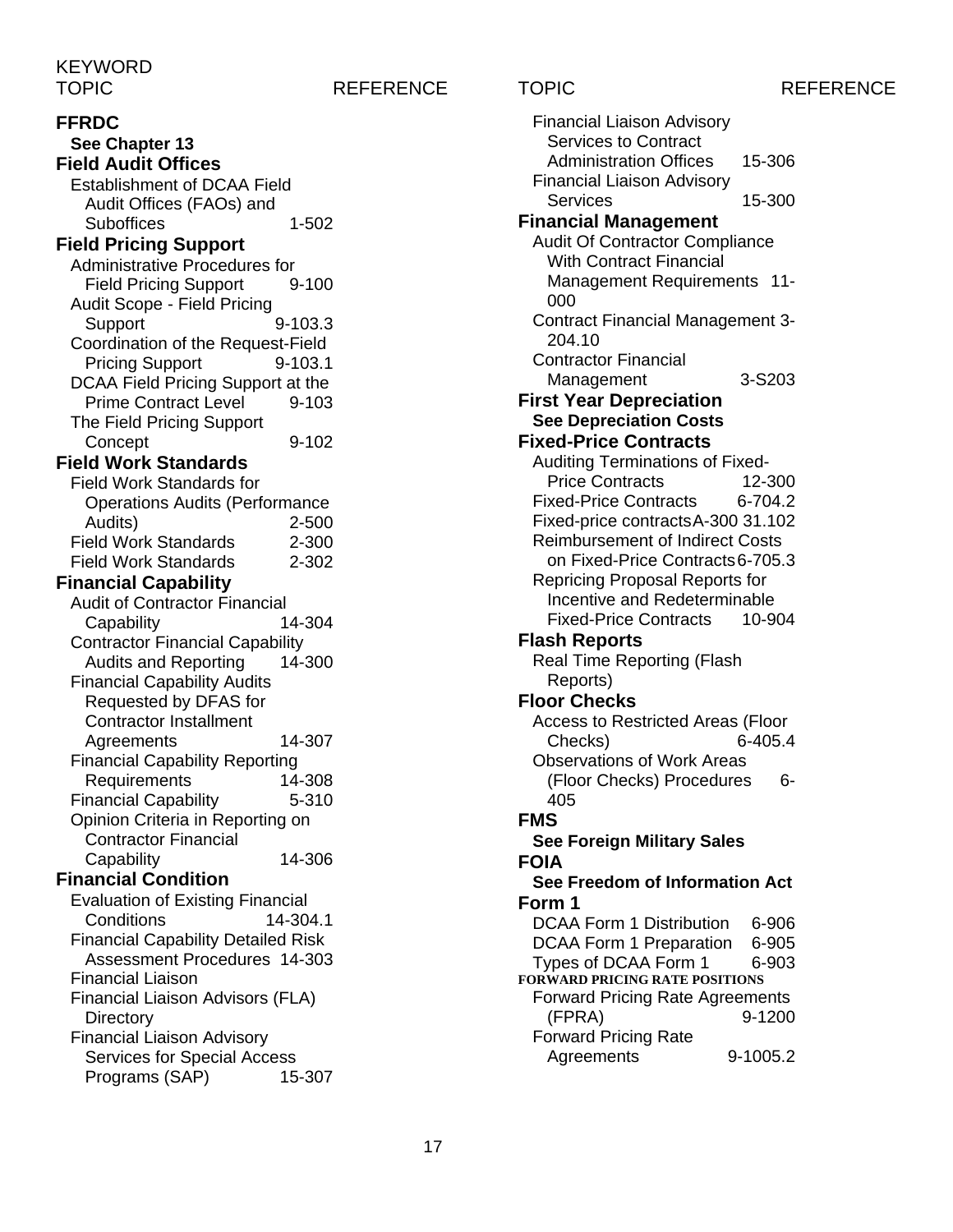## TOPIC REFERENCE TOPIC REFERENCE

Forward Pricing Rate Recommendations (FPRR) 9-1202.2 **Forward Pricing Rates** Pre-Established Forward Pricing Rates and Factors 9-312 **FPI Contract See Incentive Contract FPRA See Forward Pricing Rate Agreements Fraud** Audit Reports Involving Alleged Subcontractor Fraud 4-702.8 Auditor Responsibilities for Detecting and Reporting Fraud 4-702.2 Examples of Conditions Warranting Consideration of a Fraud Referral 14-121.2 Findings and Conditions Requiring Further Pursuit as Potential Cases of Fraud (Postaward<br>Audits) 14-121 Audits) Fraud Indicators and Audit Procedures for Uncovering Fraud 4-702.3 Fraud, Illegal Acts, Violations of Provisions of Contracts (GAGAS  $6.13 - 6.14$  2-305 Legal and Regulatory Requirements, Fraud and Abuse  $(GAGAS 7.28 - 7.35)$  2-504 Reporting on Compliance with Generally Accepted Government Auditing (GAGAS 6.32 and 1.12) 2-403 Suspected Fraud and Unlawful Activity --- General 4-702 **Freedom of Information Act** Processing Freedom of Information Act (FOIA) Requests 1-700 **GAO See Government Accountability Office**

| <b>Government Accountability</b>         |
|------------------------------------------|
| <b>Office</b>                            |
| Assistance in Preparing Replies to       |
| Government Accountability                |
| Office (GAO) Reports 15-304.13           |
| <b>Government Accountability Office</b>  |
| Notices of Exception<br>6-909            |
| Interface with the Government            |
| Accountability Office in the             |
| Performance of Postaward                 |
| 1-206<br>Audits                          |
| Liaison Between DCAA and                 |
| Government Accountability                |
| $1 - 205$<br><b>Office Activities</b>    |
| Relationships with the                   |
| <b>Government Accountability</b>         |
| Office<br>1-200                          |
| <b>General And Administrative</b>        |
| <b>Expenses</b>                          |
| Auditing General and                     |
| Administrative Expenses 12-306           |
| Cost Accounting Standard 410 ---         |
| <b>Allocation of Business Unit</b>       |
| <b>General and Administrative</b>        |
| <b>Expenses to Final Cost</b>            |
| Objectives<br>8-410                      |
| <b>General Controls</b>                  |
| <b>See IT Internal Control</b>           |
|                                          |
| <b>General Standards</b>                 |
| <b>General Standards</b><br>2-200        |
| <b>GFP</b>                               |
| <b>See Government Property</b>           |
| Gifts                                    |
| <b>Suspected Contractor Provision of</b> |
| <b>Improper Gifts/Gratuities to</b>      |
| <b>Government Personnel</b><br>4-703     |
| <b>Government Auditing</b>               |
| <b>Standards</b>                         |
| <b>Generally Accepted Government</b>     |
| Auditing Standards (GAGAS) 2-            |
| 101                                      |
| <b>AICPA Reporting Standards for</b>     |
| <b>Attestation Engagements</b>           |
| (GAGAS 6.30)<br>2-402                    |
| <b>Government Furnished</b>              |
| <b>Property</b>                          |
| <b>See Government Property</b>           |
|                                          |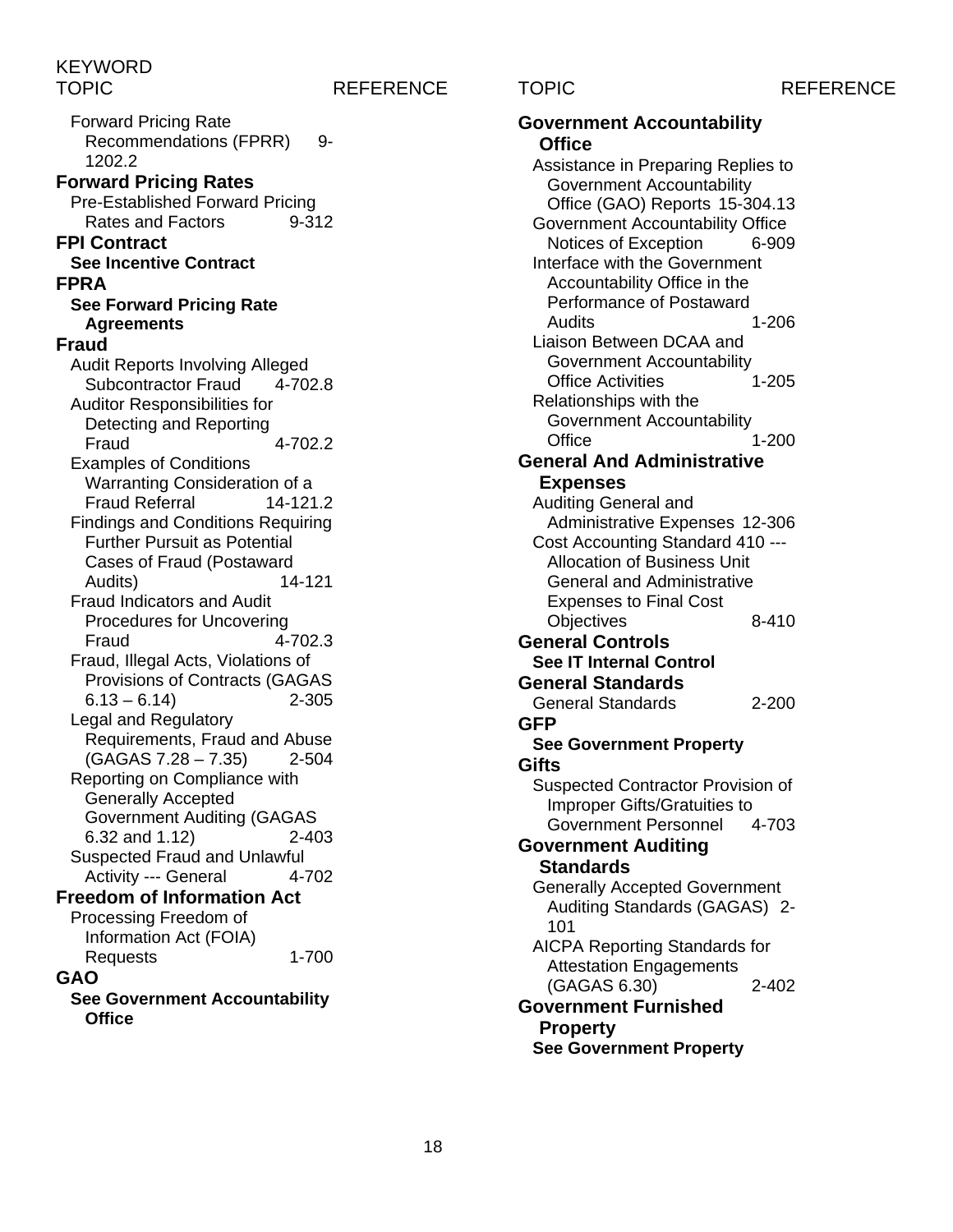## TOPIC REFERENCE TOPIC REFERENCE

**Government Property** Contract Audits of Government Property Including Government Furnished Property (GFP) 14- 400 Government Property Audits Upon<br>Specific Request 14-406 Specific Request Government Roles in Audit of Government Property 14-404 Types of Government Property 14- 402 **Grants See Educational Institutions Health Care Financing Administration (HCFA)** Supplemental Requirements for Department of Health and Human Services (DHHS) and Health Care Financing Administration (HCFA) Contracts. 15-111 **Higher-Tier Contractor** Justifying Government Assistance to Higher-Tier Contractor Reviews 9-106.2 Release of Subcontract Audit Report to the Higher-Tier Contractor --- Proposals or Other Cost Submissions 10- 210.4 Release of Subcontract Audit Report to the Higher-Tier Contractor 10-210.4 Release of Subcontract Audit Report to the Higher-Tier Contractor 10-210.4 Release of Subcontractor Data to Higher-tier Contractors 14-119.2 Special Considerations --- Release of Data to Higher-Tier Contractors 9-106.4 Special Considerations - Release of Subcontractor Data to the Higher-Tier Contractor 6-801.2 **Historical Cost** Direct Labor-Cost Estimates Based on Historical Cost 9-503 Requests to Report on Comparative Historical Cost Information 9-103.6

**Home Office Expenses** Corporate, Group, or Home Office Expenses 6-706.3 Cost Accounting Standard 403 --- Allocation of Home Office Expenses to Segments 8-403 **Hotline** Defense Hotline 4-710 **ICAPS See Internal Control Audit Planning Incentive Contract** Underuns, etc. on Incentive Contracts 6-206 **Incurred Cost Audit** Introduction to Incurred Cost Audit Objectives 6-100 Reporting as Part of the Annual Incurred Cost Audit 5-111.3 **INDEFINITE DELIVERY, INDEFINITE QUANTITY (IDIQ)** IDIQ Proposals 9-103.1 **Independence** Evaluation of Competency, Independence, and Objectivity 4- 1004.2 Independence (GAGAS 3.02 – 3.30) 2-203 Independence Independence and Ethical Requirements 2-S103.1 Organizational Independence 5- 608.1 **Indian Tribal** Contracts with State, local, and federally recognized Indian Tribal Governments A-300 31.107 Contracts with State, Local, and Federally Recognized Indian Tribal Governments A-300 31.6 Contracts With State, Local, and Federally Recognized Indian Tribal Governments A-400 231.6 OMB Circular A-87 - "Cost Principles for State, Local, and Indian Tribal Governments" 13- 206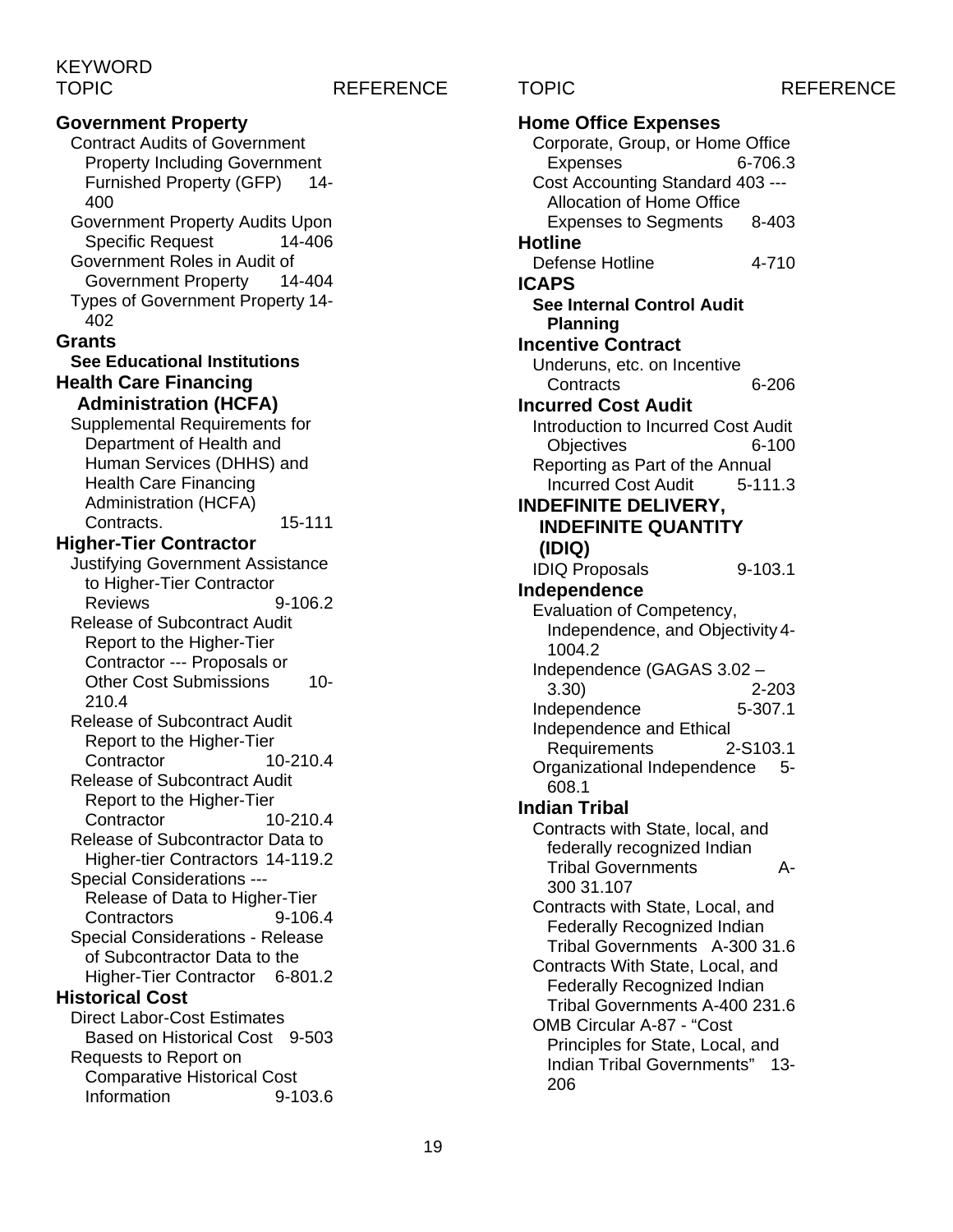TOPIC REFERENCE TOPIC REFERENCE

**Indirect Cost** Adjustment of Interim Indirect Cost Reimbursement 6-705.2 Administrative Procedures for Establishing Indirect Costs 6-700 Advance Agreements (Indirect Cost) 9-703.3 Approaches to Establish Indirect Costs 6-703 Audit of Incurred Indirect Costs 6- 600 Audit of Indirect Costs at Educational Institutions 13-500<br>
udits of Indirect Cost 6-707 Audits of Indirect Cost Classification of Indirect Costs 9- 703.2 Cost Accounting Standard 418 --- Allocation of Direct and Indirect Costs 8-418 Direct and Indirect Cost Verification 6-610 Effect of Contract Type on Indirect Cost Recovery 6-704 Establishing Indirect Cost Rates at Educational Institutions 13-600 Establishment of Final Indirect Cost Rates by Audit Determination 6-708 Establishment of Final Indirect Cost Rates by Contracting Officer Negotiation 6-709 Estimated Indirect Costs - General 9-702 Evaluating Estimated Indirect Costs 9-700 Evaluation of Indirect Costs 9-703 Evaluation of Prospective Rates -- Indirect Costs 9-704 Expediting Indirect Costs Settlement 12-407 Expediting Settlement of Indirect Costs on Completed Contracts 6-711.1 Expediting Settlement of Indirect Costs on Terminated Contracts 6-711.2 Expediting Settlement of Indirect Costs 6-711 Final Indirect Cost Rates for non-DoD Contracts 15-102.4 Final Indirect Cost Rates 6-706.1

Indirect Cost Allocation Bases 3- 204.9 Indirect Cost Allocation Methods 13-805.3 Indirect Cost Audit Reports for NASA 15-106.5 Indirect Cost Base Period 6-605 Indirect Cost Certification 6-706 Indirect Cost Rate Calculation and Cost Distribution - Quick-Closeout 6-611 Indirect cost rate certification and penalties on unallowable costs A-300 31.110 Indirect Cost Rates at Nonprofit Organizations 13-805 Indirect Costs – General 12-802.4 Indirect Costs - NASA 3-S209 Indirect Costs – Termination Inventory 12-304.15 Indirect Costs Advance Agreements 6-710 Indirect Costs Allocation Methods -- Bases and Pools 6-606 Indirect Costs Transaction Testing Plan 6-608 Indirect costs A-300 31.203 Individual Indirect Costs 9-703.5 Obtaining Indirect Cost Proposals 6-707.2 Reimbursement of Indirect Costs on Fixed-Price Contracts6-705.3 Submission of Indirect Cost Proposal 6-707.1 Timeliness of Final Indirect Cost Audits 6-707.4 Types of Indirect Cost Rates 13- 805.1 **Information Technology** Audit of Information Technology Systems Application Internal Controls 5-1400 Audit of Information Technology Systems General Internal Controls 5-400 Billing System - Information Technology System Internal Controls 5-1109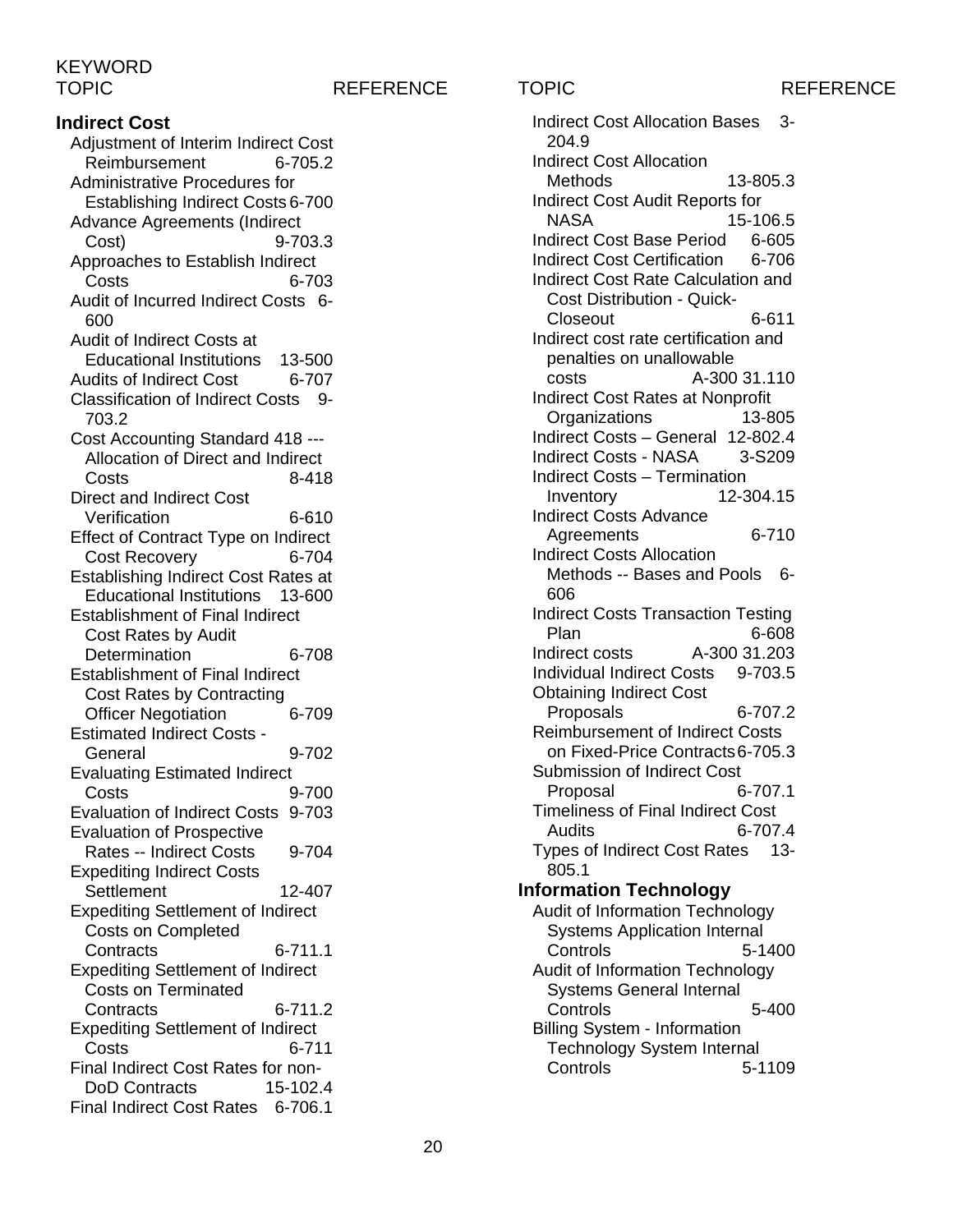## TOPIC REFERENCE TOPIC REFERENCE

Budgeting and Planning System - Information Technology System Internal Controls 5-511 Compensation System – Information Technology System Internal Controls 5-810 Indirect/ODC System - Information Technology System Internal Controls 5-1011 Information Technology Environments 5-406 Information Technology System Internal Controls 5-1406 Information Technology System Internal Controls-Estimating Systems 5-1211 Labor System - Information Technology System Internal Controls 5-914 MMAS - Information Technology System Internal Controls 5-716 Overall Accounting Controls - Information Technology System Internal Controls 5-312 Purchasing System - Information Technology System Internal Controls 5-612 Installment Agreements Financial Capability Audits Requested by DFAS for Contractor Installment Agreements 14-307 **Insurance Cost** Cost Accounting Standard 416 --- Accounting for Insurance Cost 8- 416 Review of Contractor Insurance Cost and Pension Cost 5-1303 **Integrated Product Teams (IPTs)** Auditor Participation on Contractor and Government Process Action Teams (PATs); Integrated Product Teams (IPTs); Management Councils; and Related Streamlined Acquisition Initiatives 1-800

Integrated Product Teams (IPTs) - Background 1-802

**Interest** Charging Interest When Defective Pricing is Found 14-124 Interest – Progress Payments 14- 207 Interest – Selected Areas of 13-806.2 Interest and other financial costs A-300 31.205-20 Interest Rates – Cost of Facilities Capital 8-414.2 Interest Rates – Defective Pricing 14-125<br>terest 8-503.2 **Interest** Ownership and Substantial Financial Interest 6-414.2 Signing Certificates of Non-Disclosure and Statements of Financial Interest 1-403.5 **Internal Audit Organization** DCAA Assistance to Government Internal Audit Organizations 1-404.2 Government Internal Audit Organization Assistance to<br>-1- $1 - 404.3$ Illustrative Audit Situations Involving Interface Between **Contract and Internal Audit<br>Organizations** 1-4S1 **Organizations** Interfacing with Government Internal Audit Organizations 1- 404.4 Relationship with DoDIG, NASA IG and Other Executive Branch Internal Audit Organizations 1- 404 Support DoD IG and Internal Audit Organization Reviews 15-604.2 **Internal Control Audit Planning Summary (ICAPS)** Internal Control Audit Planning<br>Summary (ICAPS) 3-400 Summary (ICAPS) **Internal Controls** Adequacy and Complexity of the Contractor's Systems, Policies, Procedures, and Internal Controls 3-204.11 Assessment of Internal Controls at Service Organizations 3-204.19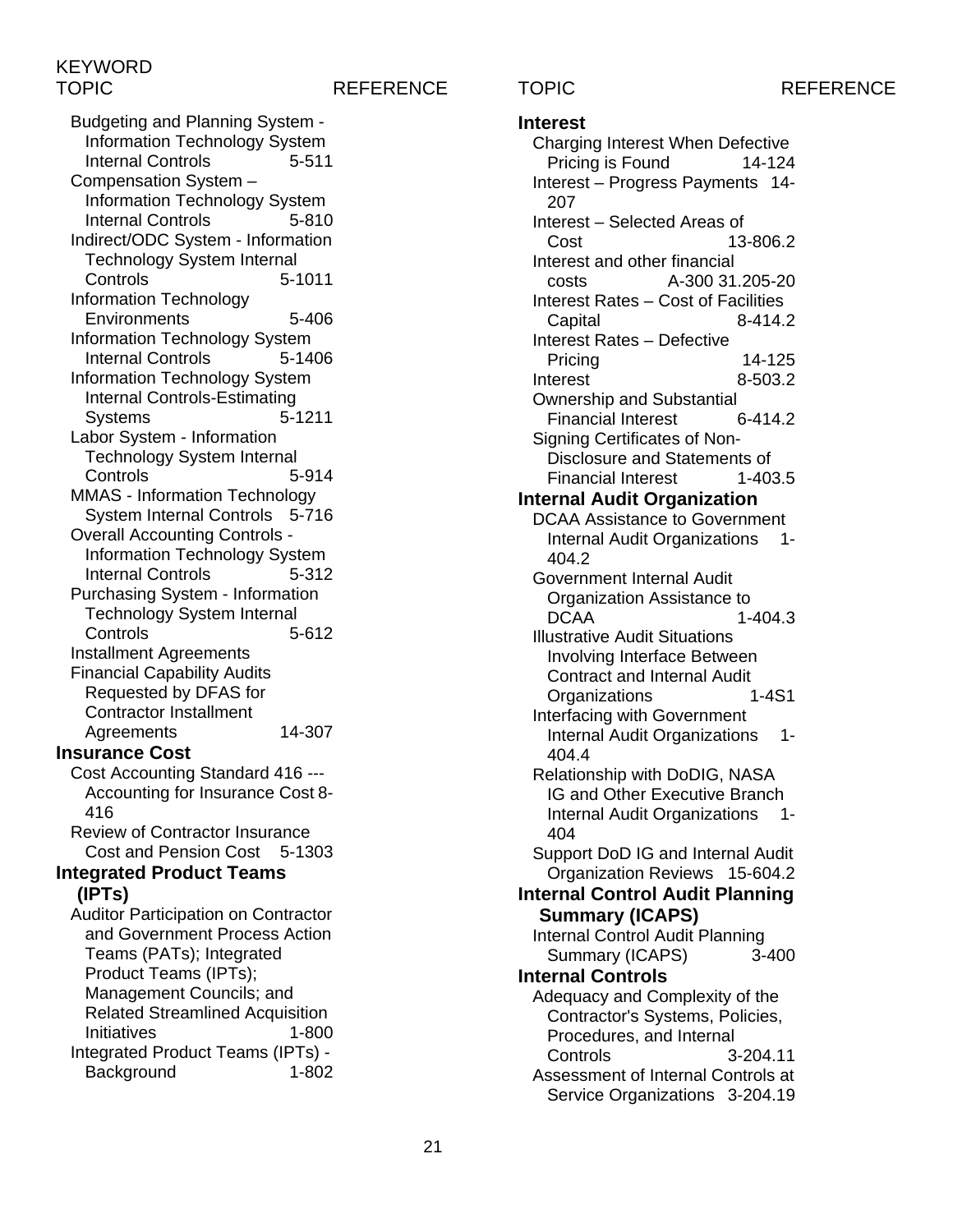TOPIC REFERENCE TOPIC REFERENCE Evaluation of the Adequacy of

Audit and Evaluation of Contractor's Policies, Procedures, and Internal Controls 6-604 Audit of Billing System Internal Controls 5-1100 Audit of Contractor Budget and Planning System Internal Controls 5-500 Audit of Estimating System Internal Controls 5-1200 Audit of Indirect and Other Direct Cost System Internal Controls5- 1000 Audit of Information Technology Systems Application Internal Controls 5-1400 Audit of Information Technology Systems General Internal Controls 5-400 Audit of Internal Controls -- Control Environment and Overall Accounting Controls 5-300 Audit of Labor System Internal Controls 5-900 Audit of Material Management and Accounting System (MMAS) Internal Controls -- Standards 1 Through 10 5-700 Audit of Policies, Procedures, and Internal Controls Relative to Accounting and Management Systems 5-000 Audit of Purchasing System Internal Controls 5-600 Auditing Internal Controls at Nonmajor Contractors 5-111 Billing System - Information Technology System Internal Controls 5-1109 Budgeting and Planning System - Information Technology System Internal Controls 5-511 Compensation System – Information Technology System Internal Controls 5-810 Considering Internal Controls  $(GAGAS 7.16 - 7.22)$  2-505 Evaluation of Compliance with Internal Controls 6-404.5

Internal Controls 6-404.4 External CPA Management Letter on Internal Controls 5-307.3 Indirect/ODC System - Information Technology System Internal Controls 5-1011 Information Technology System Internal Controls 5-1406 Information Technology System Internal Controls-Estimating Systems 5-1211 Labor System - Information Technology System Internal Controls 5-914 MMAS - Information Technology System Internal Controls 5-716 Obtaining an Understanding of a Contractor's Internal Controls and Assessing Control Risk 5- 100 Overall Accounting Controls - Information Technology System Internal Controls 5-312 Procedures and Internal Controls 6-603.3 Purchasing System - Information Technology System Internal Controls 5-612 Reporting Compliance with Generally Accepted Government Auditing Standards (GAGAS 6.32 and 1.12) 2-403 Understanding and Evaluating Internal Controls 5-111.1 **Internal Revenue Service** Contractor Internal Revenue Service and State Taxes Reports 3-2S2 Relationship with the Internal Revenue Service (IRS) 1-408 **Interplant Billings** Interplant Billings 6-803 **Intracompany** Addressing and Distributing Subcontract and Intracompany Audit Reports 10-605.2 Intracompany Proposals Included in Prime Contract Price Proposals 9-105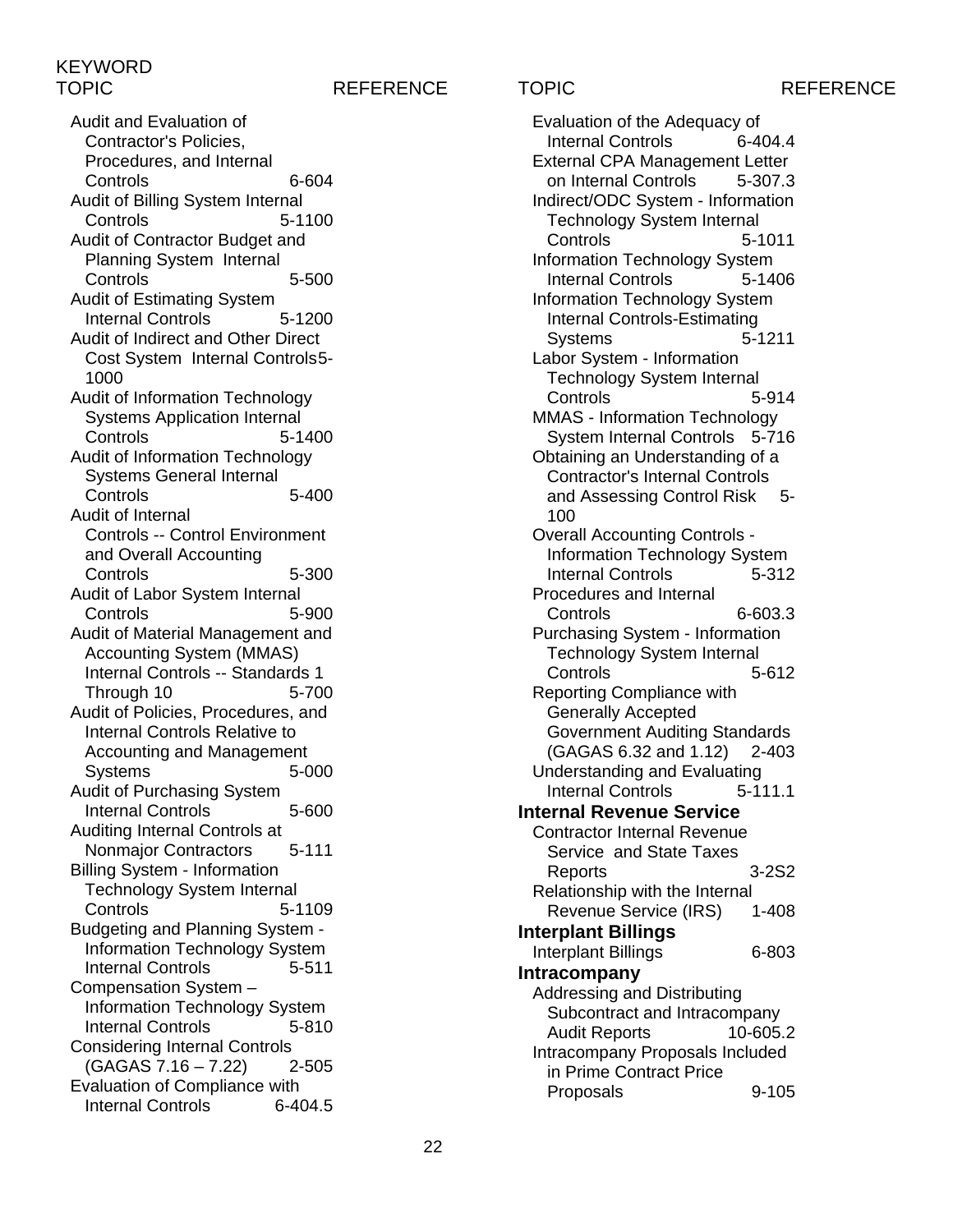## TOPIC REFERENCE TOPIC REFERENCE

Intracompany Transactions 12- 304.9 Intracompany Transfers 6-313 Reports on Intracompany and Subcontract Proposals 10-210.5 Subcontract and Intracompany<br>Report Addressees 10-210.5 **Report Addressees Investigative Agencies** Relationship With Investigative Agencies of the Government 1- 405 **IPTs See Integrated Product Teams IR&D and B&P** Cost Accounting Standard 420 --- Accounting for Independent Research and Development Costs and Bid and Proposal Costs (IR&D and B&P) 8-420 IR&D and B&P Allowability Criteria for CFYs Beginning After<br>September 30. 1995 9-703.3 September 30, 1995 IRS **See Internal Revenue Service** Information Technology IT **See Kickback** Public Law 99-634, "Anti-Kickback Enforcement Act of 1986" 4-7S1 Suspected Violations of the Anti-Kickback Act (41 U.S.C. 51 to 58) 4-704 **Labor Charging** Analysis of Labor Charging and Allocation Procedures 6-404.2 Evaluation of Conditions Influencing Contractor Labor Charging Practices 6-404.6 **Labor Cost Accounting** Audit of Labor Cost Accounting 5- 911 **Labor Distribution** Evaluation of Labor Distribution 5- 910 Labor Distribution Edit Errors 5- 913.2 Review of Labor Distribution, Transfers, and Adjustments 5- 913

**Labor System** Audit of Labor System Internal Controls 5-900 Evaluation of Other Labor Systems (Standard Costs and Proprietor/Partner Salaries) 6-411 Labor System - Information Technology System Internal Controls 5-914 Labor System Authorization/Approvals 5-908 Labor System Management Compliance Audits 5-906 **Labor-Management Agreements See Compensation Costs Leased Property See Depreciation Costs** Costs related to legal and other proceedings A-300 31.205-47 **Legal Counsel** Relationship with Government Legal Counsel in Contract Disputes, Bid Protests, and Other Matters 1-406 **Limitation of Cost** Audit of Contractor Compliance with "Limitation of Cost," "Limitation of Funds," and "Limitation on Payments" Clauses 11-100 Impact of Limitation of Cost or Funds Clause on Termination Settlements 12-408 **Limitation of Funds See Limitation of Cost Limitation on Payments See Limitation of Cost Litigation See Contract Disputes Cases Low-Risk Contractors** Audit Scope - Incurred Costs at Low-Risk Contractors with \$15 Million or Less Auditable Dollar Volume (ADV) 6-104 **Lump-Sum Wages** Lump-Sum Wages 5-911.4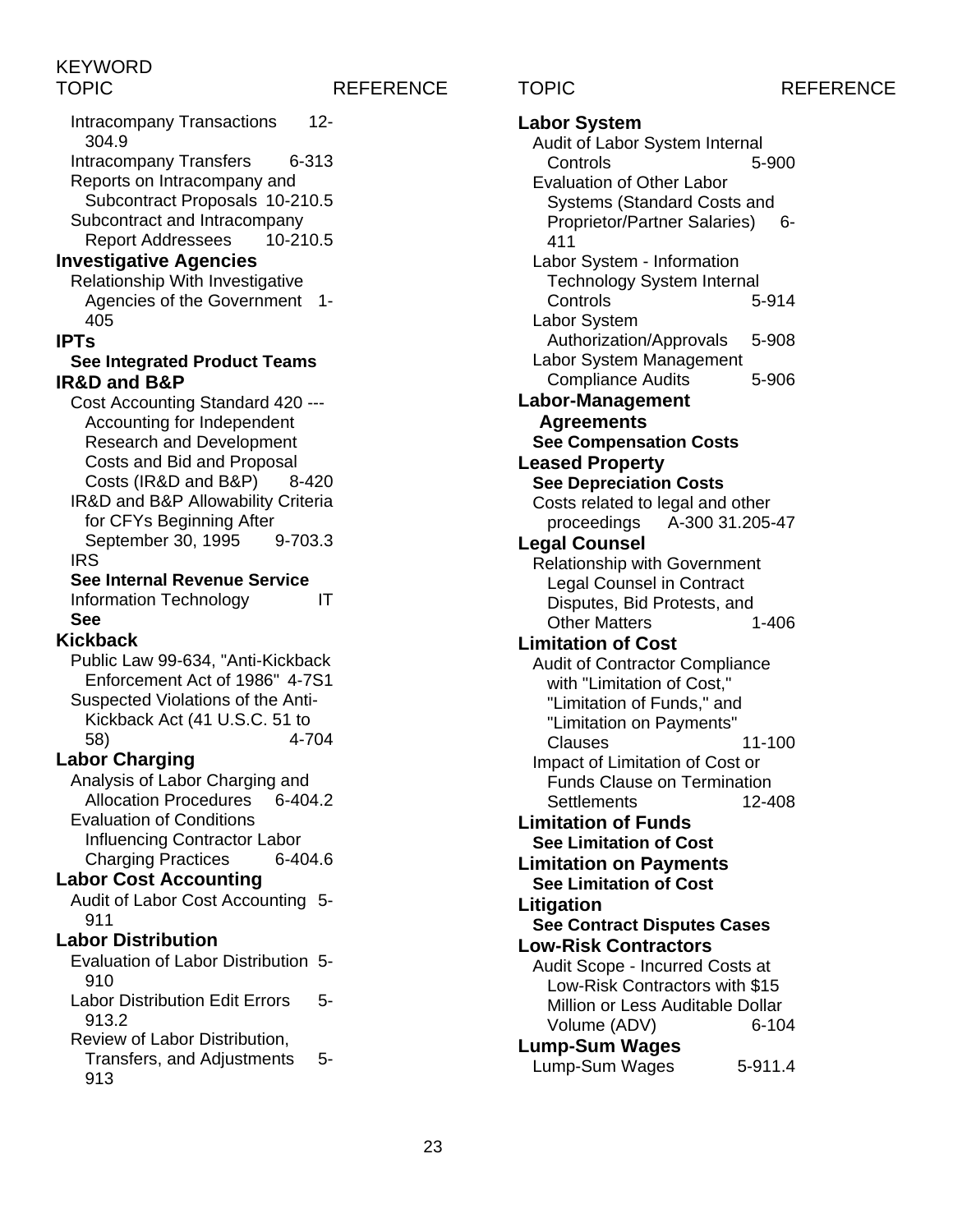### TOPIC REFERENCE TOPIC REFERENCE

### **MAARS**

**See Mandatory Annual Audit Requirements**

### **Make or Buy**

Make or Buy Decisions – Direct Material Cost Estimates 9-405 Make or Buy Decisions – Incurred Material Costs and Purchased Services 6-309<br>ake or Buv Program 5-608.4 Make or Buy Program Purchasing Management and Administration (Make or Buy) 5- 608 Special Considerations in Make or Buy 9-405.2 **Management Councils** Auditor Participation on Contractor and Government Process Action Teams (PATs); Integrated Product Teams (IPTs); Management Councils; and Related Streamlined Acquisition Initiatives 1-800 Management Councils 1-804.1 Management Councils, Single Process Initiative (SPI), and Cost-Benefit Analysis 1-804 **Mandatory Annual Audit Requirements** Mandatory Annual Audit Requirements (MAARs)<br>Accomplishment 3-204.16 Accomplishment Mandatory Annual Audit Requirements (MAARs) 6-603.2

Mandatory Annual Audit Requirements 6-105 Relationship of ICAPS and Mandatory Annual Audit Requirements (MAARs) 3-403 Schedule of Mandatory Annual Audit Requirements (MAARs) 6- 1S1

### **Material Costs And Purchased Service**

Audit of Incurred Material Costs and Purchased Services 6-300 Make or Buy Decisions – Incurred Material Costs and Purchased Services 6-309

**Material Management and Accounting System (MMAS)** Audit of Material Management and Accounting System (MMAS) Internal Controls -- Standards 1 Through 10 5-700 **Material Requirements** Determination of Material Requirements 6-308 Material Requirements (MMAS Standard 2) 5-707 Use of Consolidated Material Requirements 9-404.8 **Memorandum of Agreement** Memorandum of Agreement 1-805 **MMAS Standard** Audit Trail (MMAS Standard 4) 5- 709 Commingled Inventories (MMAS Standard 9) 5-714 Costing of Material Transactions (MMAS Standard 7) 5-712 Internal Audits (MMAS Standard 10) 5-715 Inventory Allocations (MMAS Standard 8) 5-713 Material Requirements (MMAS Standard 2) 5-707 Material Transfers (MMAS Standard 6) 5-711 Physical Inventories (MMAS Standard 5) 5-710 System Description (MMAS Standard 1) 5-706 System Monitoring (MMAS Standard 3) 5-708 **MMAS See Material Management and Accounting System Multiorganizational Companies** Audit Coordination within Multiorganizational Companies 8-204 **NASA See National Aeronautics and Space Administration and/or Non-DoD**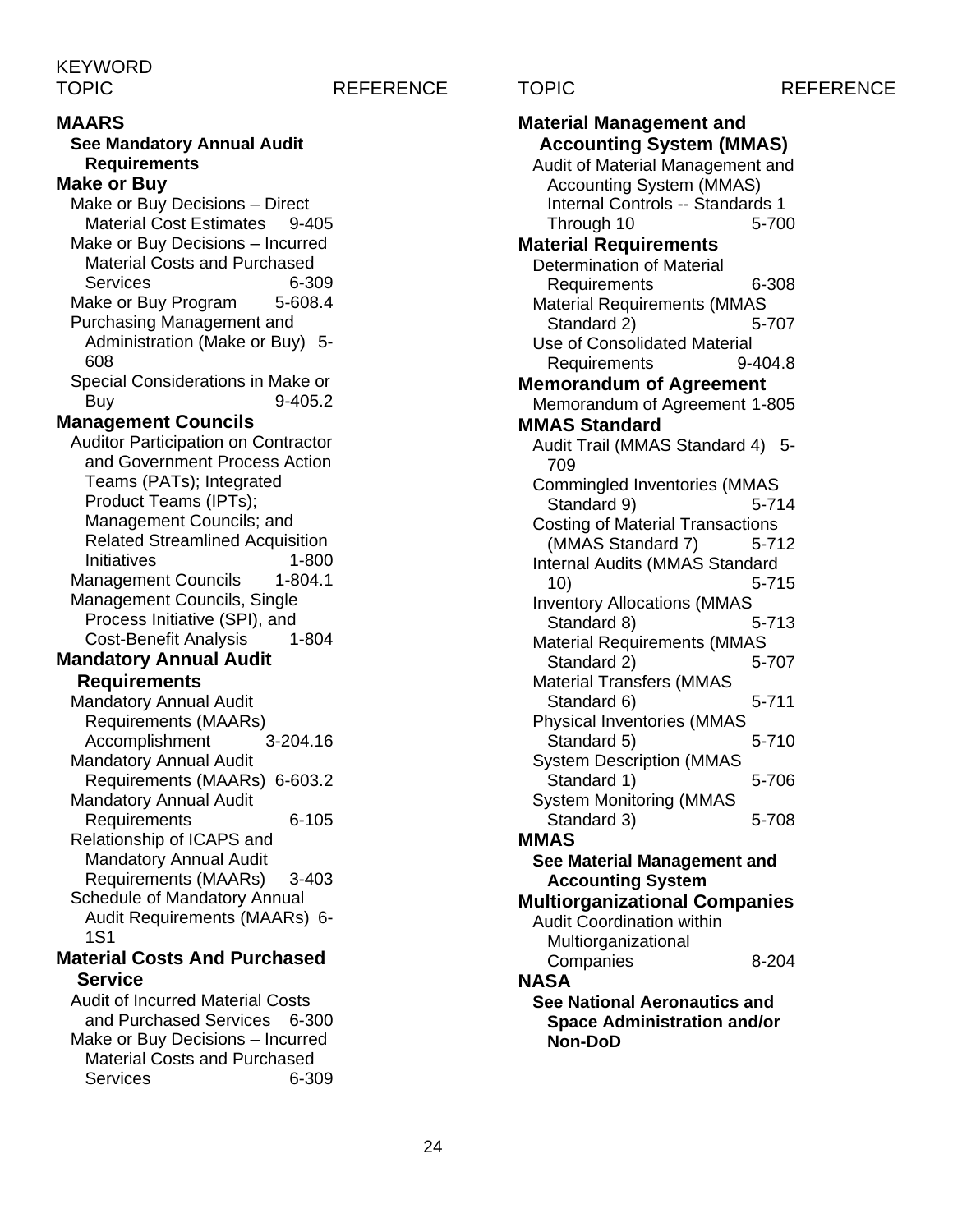**National Aeronautics and Space Administration (NASA)** Procedures Applicable to Cost Reimbursement Contracts Awarded by National Aeronautics and Space Administration (NASA) 15-105 **National Guard Bureau Agreements** National Guard Bureau Agreements with the States and Possessions 14-903 **National Science Foundation (NSF)** Supplemental Requirements for National Science Foundation (NSF) Contracts 15-117 **Negotiated Fixed Rates** Negotiated Fixed Rates 13-606 **Negotiation Conference** Advisory Audit Counsel in the Negotiation Conference 15-403 Arranging for DCAA Participation in Negotiation Conferences 15- 304.6 Auditor Support of a Negotiation Conference 15-400 Auditor Attendance at a Negotiation Conference 15-402 Auditor Involvement at FPRA Negotiation Conferences 9-1210 Request for Auditor Attendance at the Negotiation Conference 15- 402.2 Subcontract Negotiation Conferences 15-402.3 **Negotiation Memorandum** Distribution of Contract Documents and Price Negotiation Memorandum (PNM) 15-304.11 Negotiation Memorandum and Findings on Appeals 4-108 Obtaining Price Negotiation Memorandums and Requesting<br>Data for the Audit 14-115 Data for the Audit **News Media** Relationship with the News Media 1-600

TOPIC REFERENCE TOPIC REFERENCE **Non-DoD** Additional Report Distribution Requirements for Non-DoD Organizations 15-1S6 Applicability of CAS to non-DoD Contracts 15-102.5 Audit Services for Non-DoD Agencies 1-300 Boards of Contract Appeals - Non-DoD Agencies 15-102.9 Establishing Audit Cognizance and Processing Non-DoD Audit Requests 15-102.1 Final Indirect Cost Rates for non-DoD Contracts 15-102.4 General Rules for Establishing Cognizance and Accepting or Rejecting Non-DoD Requests 1- 302 Non-DoD Cost Principles and Procedures 15-102.3 Non-DoD Organizations to which Various Procedures are Applicable 15-104 Non-DoD Postaward Audits 15- 102.10 Non-DoD Procedures 6-703.2 Non-DoD Supplement --- Address List for Department of Agriculture Regional Audit Offices 15-1S5 Non-DoD Supplement --- Address

List for Department of Health and Human Services Regional Audit Offices 15-1S3 Non-DoD Supplement -- Address List for Department of Transportation Offices 15-1S4 Non-DoD Supplement - Address List for NASA Office of Inspector General Field Offices 15-1S1 Non-DoD Supplement --- Address List for NASA Procurement Centers 15-1S2 Obtaining Technical Evaluation of Non-DoD Proposals 15-102.6 Procedures for Processing Non-DoD Cost-Reimbursement

Vouchers 15-103

25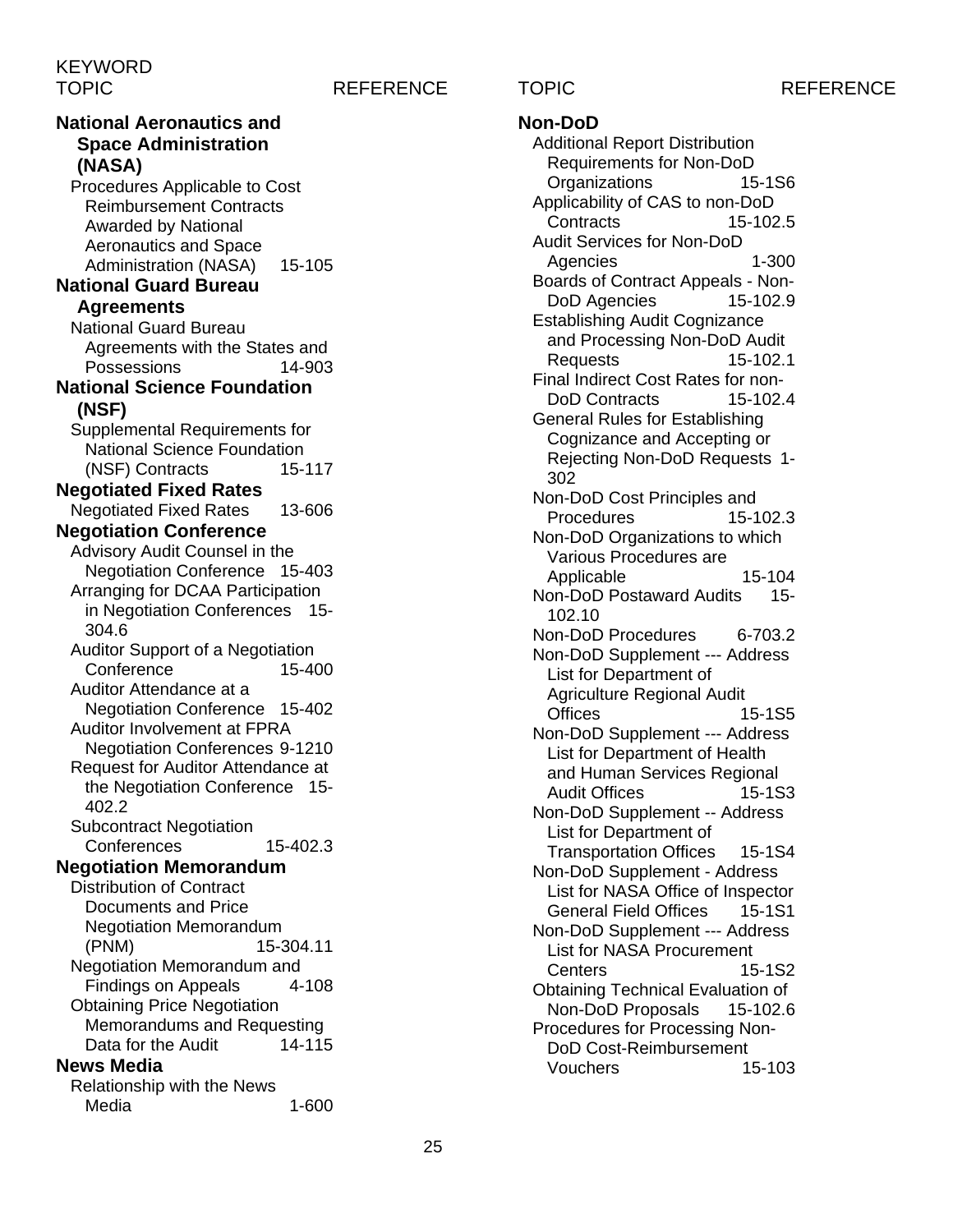### TOPIC REFERENCE TOPIC REFERENCE

Processing Non-DoD Agency Requests for Audit Information or Services 1-303 Special Procedures for Non-DoD Agencies 15-100 **Nonappropriated Fund** Audit Responsibility – Nonappropriated Funds14-905.2 Contract Audit Services for Nonappropriated Funds 14-905 **Noncompliance** Audit Reports on Noncompliance with Disclosed or Established Practices, CAS, or FAR (Noncompliance Reports)10-808 Noncompliance with CAS 8-302 Noncompliance with FAR Part 31 8-502.8 Report Distribution - Noncompliance 10-808.7 Reporting Noncompliance 8-302.7 Types of Noncompliance 8-302.2 **Nonprofit Organizations See Chapter 13 Nonrecurring Costs** Proposed Nonrecurring Costs of Labor 9-503.4 **Nonunion Compensation See Compensation Costs Notices of Exception** Government Accountability Office Notices of Exception 6-909 **Notification** Contractor Notification Letter 4- 302.3 Establishing the Engagement/Acknowledgment/ Notification Letter 4-104 Notification of Availability of Audit Assistance 15-402.1 Notification of Visits to Contractor Facilities 1-503 Notification Procedures 6-1007.5 Required Notification to Contract Administration Offices and Courtesy Notice to Contractors 1-503.2 **NSF**

**See National Science Foundation and/or Non-DoD**

**Obsolete Material** Audit Guidelines-Excess and Obsolete Materials 6-307.3 Obsolete Materials and Tooling12- 304.12 Spoilage, Excess Scrap, and<br>Obsolete Material 6-307 Obsolete Material **Obstruction Of Audit** Obstruction of Audit 4-708 **ODC See Other Direct Cost Off-Balance Sheet Arrangements** Review of Off-Balance Sheet Arrangements and Related Party Transactions 14-305 **Offsets** Contract Overpayments, Refunds<br>and Offsets 5-1107.11 and Offsets Offsets – Compensation Costs 6- 413.7 Offsets – Profit Evaluations 9- 906.5 Treatment of Offsets 14-118 **Offsite Locations** Audit Responsibility – Offsite Locations 6-805.1 Offsite Locations (including overseas locations) 6-805 **OMB Circulars See Chapter 13 OMB CIRCULAR A-133** OMB Circular A-133 - "Audits of States, Local Governments, and Nonprofit Organizations" 13-207 OMB Circular A-133 Audits and Reports 13-700 OMB Circular A-133 Compliance Supplement 13-208<br>MB Circular A-133 13-702 OMB Circular A-133 **Operations Audits** Field Work Standards for Operations Audits (Performance Audits) 2-500 Operations Audits – Exit Conferences 4-304.5 Operations Audits – Interim Conferences 4-303.3 Operations Audits 14-500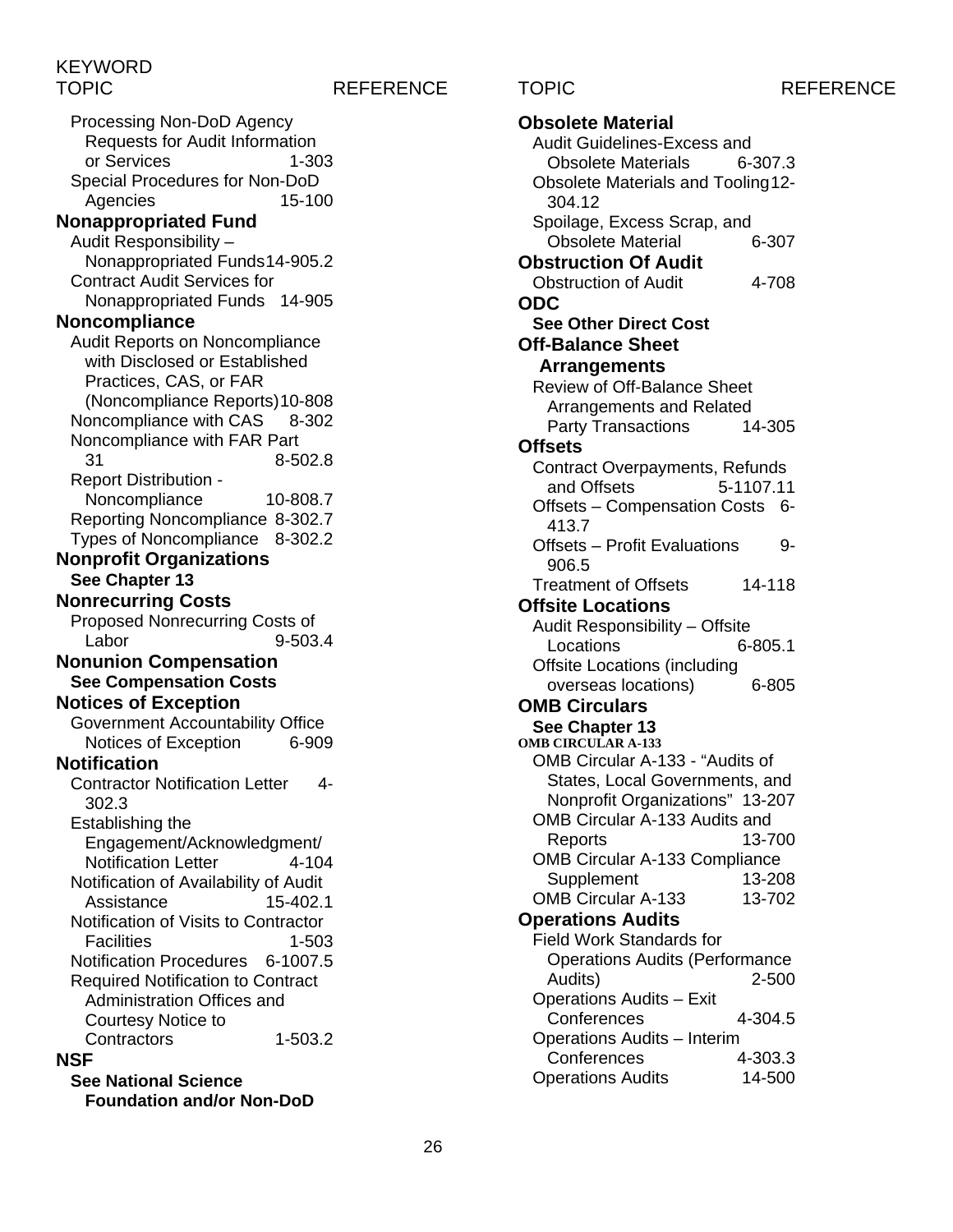## TOPIC REFERENCE TOPIC REFERENCE

Programming Operations Audits at **NASA Locations** Reporting Standards for Operations Audits (Performance Audits) 2-600 Special Considerations for Entrance Conferences on Major Operations Audits 4-302.2 Use of DCAA Operations Audits by the Should-Cost Review Team 9-1309 **Other Direct Cost** Audit of Incurred Other Direct<br>Costs and Credits 6-500 Costs and Credits Audit of Indirect and Other Direct Cost System Internal Controls5- 1000 Definition of Other Direct Costs 9- 602 Evaluating Estimated Other Direct Costs (ODC) 9-600 General Audit Policy - Indirect and Other Direct Costs 5-1003 Indirect and Other Direct Costs Preparation and Submissions 5- 1008 Other Direct Cost Evaluation Considerations and Techniques 9-604 **Other Than CERTIFIED Cost Or Pricing Data** Audits of Proposals Based on Data Other Than Certified Cost or Pricing Data 9-207 Determining Adequacy of Data Other than Certified Cost or Pricing Data 9-208 Evaluating the Adequacy of Certified Cost or Pricing Data or Data Other Than Certified Cost or Pricing Data in Price Proposals 9-200 Evaluations of Data Other Than Certified Cost or Pricing Data in Support of Requests for Exception From Certified Cost or Pricing Data Requirements 14-907

| Data Other Than Certified Cost or          |
|--------------------------------------------|
| <b>Pricing Data Requirements</b><br>9-     |
| 206                                        |
| <b>Reporting Results of Evaluations</b>    |
| of Pricing Proposals with                  |
|                                            |
| Certified Cost or Pricing Data or          |
| Data Other than Certified Cost             |
| or Pricing Data<br>9-210                   |
| <b>Other Transaction</b>                   |
| <b>Evaluations of Other Transaction</b>    |
| 14-909<br>(OT) Agreements                  |
| <b>Overhead Costs</b>                      |
| <b>See Indirect Costs</b>                  |
|                                            |
| <b>Overtime</b>                            |
| Evaluation of Overtime, Extra-Pay          |
| Shifts, and Multi-Shift Work<br>հ-         |
| 409                                        |
| <b>Evaluation of Uncompensated</b>         |
| Overtime<br>6-410                          |
| <b>Overtime Authorizations</b><br>5-911.5  |
|                                            |
| <b>Parametric Cost Estimates</b>           |
| <b>Audit of Parametric Cost</b>            |
| 9-1000<br><b>Estimates</b>                 |
| <b>Evaluation of Parametric Cost</b>       |
| 9-1003.2<br><b>Estimates</b>               |
| <b>Uses of Parametric Cost</b>             |
| 9-1002.3<br><b>Estimates</b>               |
| <b>PATs</b>                                |
|                                            |
| <b>Auditor Participation on Contractor</b> |
| and Government Process Action              |
| Teams (PATs); Integrated                   |
| Product Teams (IPTs);                      |
| Management Councils; and                   |
| <b>Related Streamlined Acquisition</b>     |
| Initiatives<br>1-800                       |
| Auditor's Role on Contractor and           |
| Government Teams Such as                   |
|                                            |
| PATs, Steering Committees,                 |
| and Management Advisory                    |
| <b>Boards</b><br>1-801                     |
| <b>Patent Costs</b>                        |
| A-300 31.205-30<br>Patent costs            |
| <b>PAYROLL</b>                             |
| <b>Evaluation of Payroll Preparation</b>   |
| and Payment<br>6-406                       |
| <b>Payroll Costs - Estimated Taxes</b>     |
| and Fringe Benefits<br>9-703.8             |
| Review of Payroll Preparation and          |
|                                            |
|                                            |
| Payment<br>5-912                           |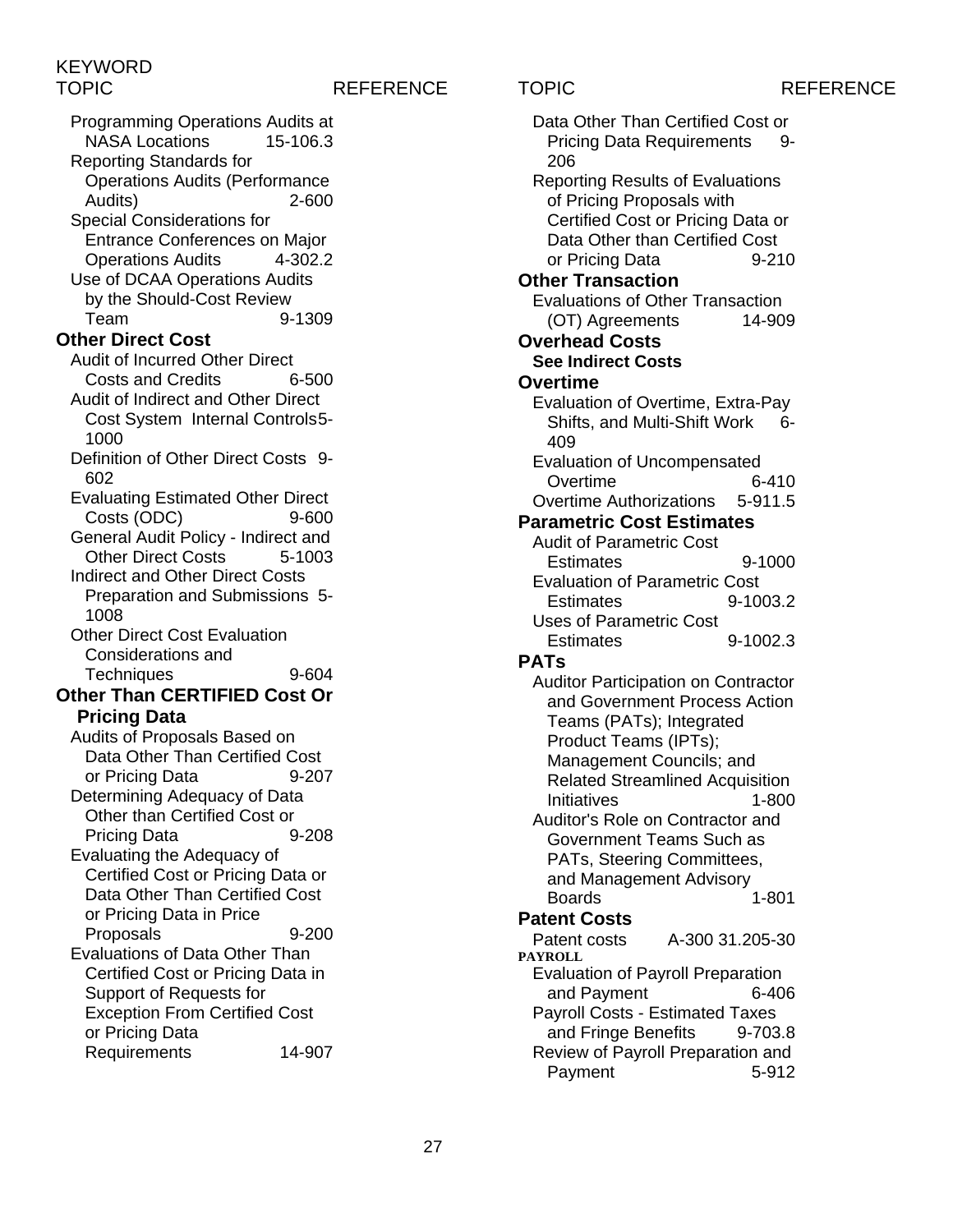TOPIC REFERENCE TOPIC REFERENCE **Penalties on Unallowable Costs** Indirect cost rate certification and penalties on unallowable costs A-300 31.110 Penalties on Unallowable Costs 6- 609 **Pension Cost** Assignment of Pension Cost 8-412.2 Cost Accounting Standard 412 --- Composition and Measurement<br>of Pension Costs 8-412 of Pension Costs Cost Accounting Standard 413 --- Adjustment and Allocation of Pension Cost 8-413 Review of Contractor Insurance Cost and Pension Cost 5-1303 **Pension Plan** Treatment of Fringe Benefit Costs Including Pension Plans 13-509 **Personnel Policies** Evaluation of Personnel Policies and Procedures 6-407 **Physical Inventories** Physical Inventories (MMAS  $Standard 5$ ) Physical Inventories and Adjustments 6-306 **PLANNING** Annual Audit Planning Meeting 3- 102 Operating Plan 3-103 Requirements Planning 3-101 **PNM** See Negotiation Memorandum **Pool See Allocation Methods Post Award Accounting System Audits** Post Award Accounting System Audits 5-203 Preaward Surveys of Prospective Contractor Accounting Systems and Post Award Accounting<br>System Audits 5-200 **System Audits Postaward Audit** Audit Program for Postaward Audits 14-114

Audit Reports on Postaward Audits of Certified Cost or Pricing Data 10-600 Establishing the Baseline for Audit, Determining the Defective Data, and Calculating the Recommended Price Adjustment (Postaward Audits) 14-116 Findings and Conditions Requiring Further Pursuit as Potential Cases of Fraud (Postaward Audits) 14-121 Interface with the Government Accountability Office in the Performance of Postaward Audits 1-203.4 Non-DoD Postaward Audits 15- 102.10 Postaward Audits of Contractor Certified Cost or Pricing Data14- 100 Postaward Audits of Certified Cost or Pricing Data for Possible<br>Defective Pricing 4-304.3 Defective Pricing Requirement for Postaward Audit After Revision to an FPRA 9-1211 Requirements and Program Plans (Postaward Audits) 14-113 Statistical Sampling Techniques in Postaward Audits 14-120.5 Subcontract Audit Procedures (Postaward Audits) 14-119 The DCAA Postaward Audit<br>Program 14-102 Program **PRB See Post-Retirement Benefits Preaward Survey** Preaward Survey of a Prospective Contractor's Accounting System 5-202 Preaward Surveys of Prospective Contractor Accounting Systems and Post Award Accounting System Audits 5-200 **Precontract Costs** Precontract costs A-300 31.205-32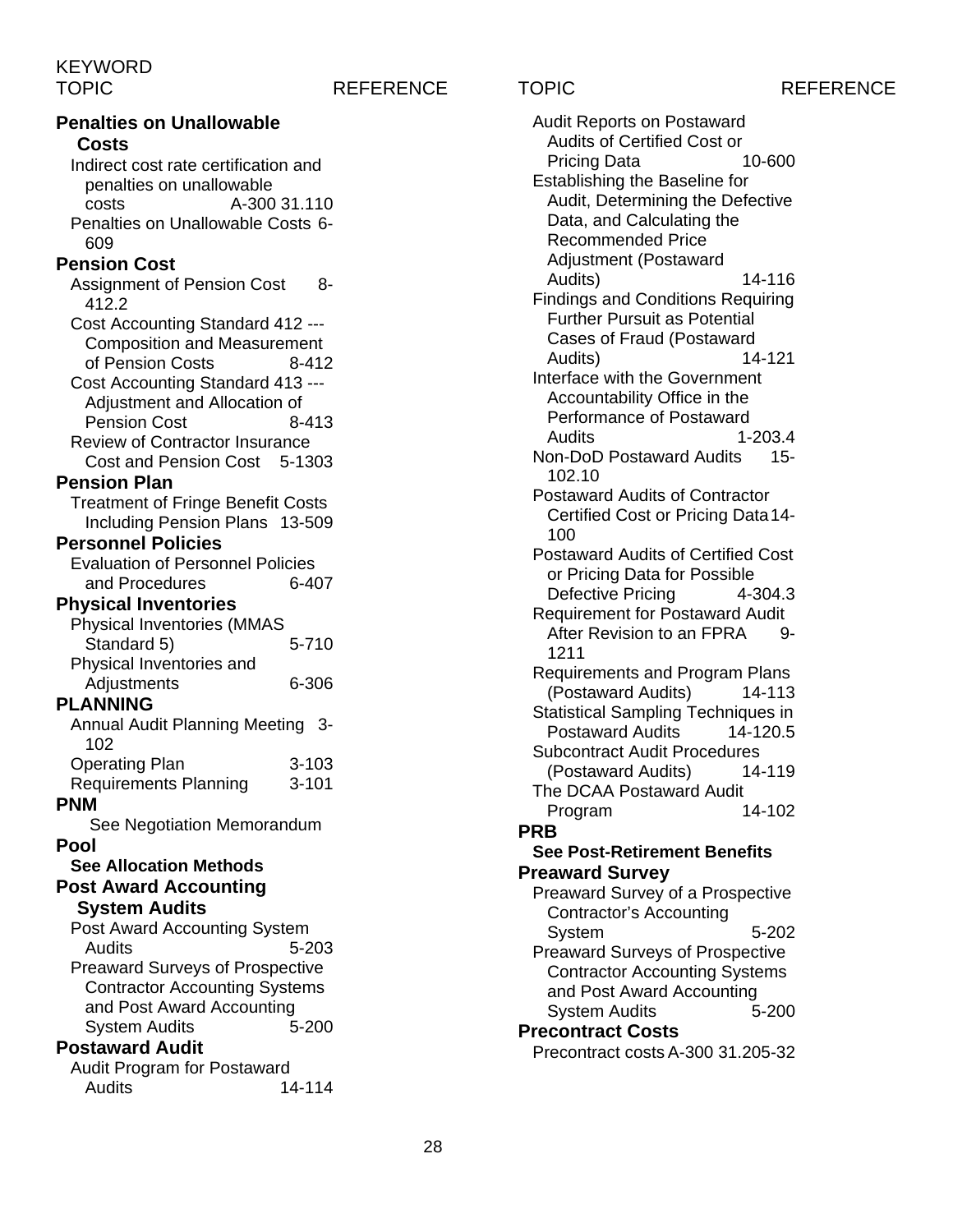### TOPIC REFERENCE TOPIC REFERENCE

Precontract Costs, Costs After Completion, or Costs Over Contract Amount 6-202 **Predetermined Fixed Rates** Predetermined Fixed Rates13-605 **Price Proposal** Adequacy of Cost Accounting System for Preparation of Price Proposals 9-302 Applicability to Price Proposals 9- 1006.3 Audit Of Cost Estimates And Price Proposals 9-000 Audit of Part(s) of a Proposal and Applications of Agreed-Upon Procedures – Price Proposals 9- 108 Audit Reports on Price Proposals 10-300 Auditor Attendance at a Negotiation Conference for a Price Proposal 15-400 Audits of Lower-Tier Proposals Not Included in Prime Contract Price Proposals 9-106 Coordination of Requests for Audit of Price Proposals 15-304.4 Evaluating the Adequacy of Certified Cost or Pricing Data or Data Other Than Certified Cost or Pricing Data in Price Proposals 9-200 Evaluation of Data Rights Price<br>Proposals 9-109 Proposals Field Pricing of Subcontract Proposals Included in Prime Contract Price Proposals 9-104 Incorporating Cost Avoidance Recommendations into Audits of Price Proposals 9-308 Intracompany Proposals Included in Prime Contract Price Proposals 9-105 Parametric Estimating Criteria for Price Proposals 9-1003 Price Proposals Bill of Material Evaluations 9-403 Price Proposals Format and Support 9-304 Price Proposals 4-304.2

Processing Requests for Audit of Subcontractor Price Proposals9- 104.4 Profit in Price Proposals 9-900 Reporting the Audit Opinion in Price Proposal Audit Reports 9- 212 Types of Audit Opinions in Price Proposal Audit Reports 9-211 Use of Specialist Assistance in Price Proposal Technical Evaluations 9-306 Written and Telephone Requests for Specific Cost Information on Price Proposals 9-107 **Pricing/Cost Analysis** Pricing/Cost Analysis and Negotiated Purchases 5-610 **Process Action Team See PAT Production Scheduling And Control** Audit of Production Scheduling<br>and Control 14-700 and Control **Professional Activity Cost** Trade, business, technical and professional activity costs A-300 31.205-43 **Professional Judgment** Professional Judgment (GAGAS  $3.31 - 3.39$  2-204 **Profit** Audit Policies -- Profit Evaluations 9-906 Civilian Agency Profit Policies and Procedures 9-904 Evaluating Profit or Loss 12-307 Offsets – Profit Evaluations 9-906.5 Other Methods for Establishing DoD Profit Objectives 9-903 Profit in Price Proposals 9-900 Profit on Equitable Adjustment Claims 12-703<br>Profit 12-802.7 Profit 12-802.7 Pyramiding of Costs and Profit on Material Purchases 9-404.5 Responsibility for Evaluation of Proposed Profit 9-905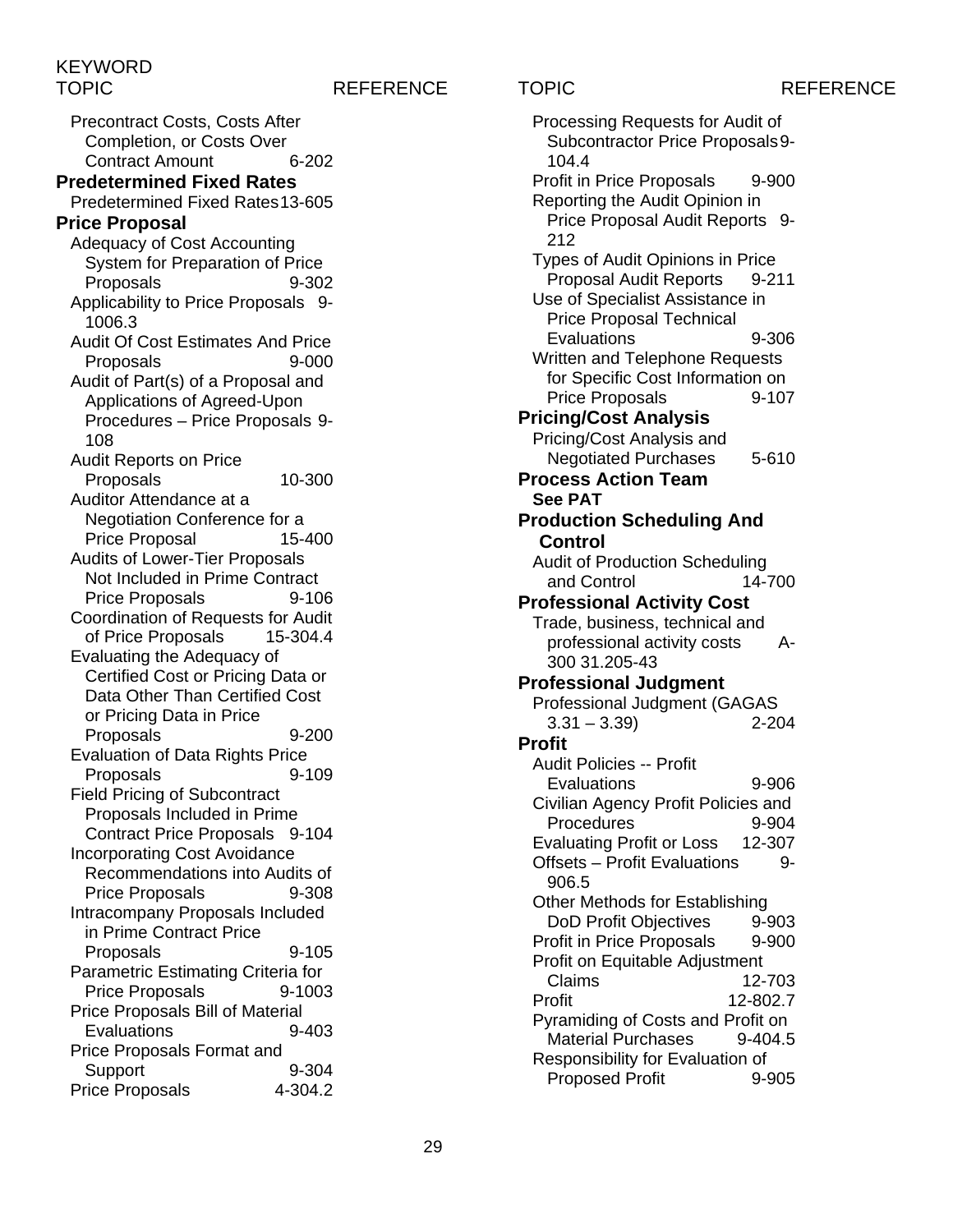## TOPIC REFERENCE TOPIC REFERENCE

Weighted Guidelines for DoD Profit Policy 9-902 **Progress Payment** Approval of Progress Payment Requests 14-202.2 Audit of Progress Payments 14- 200 Audit Responsibility - Progress Payments 14-203 Audit Scope - Progress Payments 14-204 Audits of Progress Payments for NASA 15-106.6 Costs to be included in Progress Payment Requests 14-202.4 Interest – Progress Payments 14- 207 Subcontractor Progress Payments, Performance-Based Payments and Commercial Financing Payments 5-1107.7 **Proprietor/Partner Salaries** Evaluation of Other Labor Systems (Standard Costs and Proprietor/Partner Salaries) 6-411 **Protege See Mentor Public Relations And Advertising Cost** Public relations and advertising costs A-300 31.205-1 **Purchase Method** Assets Acquired in a Business Combination Using the Purchase Method of Accounting. 8-404.2 **Purchasing** Audit of Purchasing System Internal Controls 5-600 Audit Scope - Purchasing Controls 5-605 Contractor Purchasing System Review (CPSR) 5-1302.2 Effect of Purchasing Procedures on Prices Paid 9-404.2 Purchasing and Subcontract Practices at NASA Contractors 3-S204

Purchasing and Subcontracting System Reviews 5-1302 Purchasing and Subcontracting 6- 310 Purchasing File Data 5-608.3 Purchasing Management and Administration (Make or Buy) 5- 608 Purchasing Source Selections 5- 609 Purchasing System -- Contract Clause Flow Down 5-607 Purchasing System - Information Technology System Internal Controls 5-612 **Quality Control System** ADMINISTRATION OF DCAA'S QUALITY CONTROL SYSTEM 2-S104 ELEMENTS OF DCAA'S QUALITY CONTROL SYSTEM 2-S103 Supplement. Description of DCAA Quality Control System 2-S10 **Qui Tam** Qui Tam Actions Under the False Claims Act 4-709 **Quick-Closeout** Indirect Cost Rate Calculation and Cost Distribution - Quick-Closeout 6-611 Quick-Closeout Procedure Reports 10-903 Quick-Closeout Procedures (See 6-1010) 6-611.2 Quick-Closeout Procedures6-1010 **Rates** Adjustment of Cost and Rates 5-1107.5 Appendix - Billing Rates 10-505.2 Average Labor Rates 9-505.2 CAS Audits at Educational Institutions with Predetermined Fixed Indirect Rates 13-209.7 Ceiling Rates 9-704.4 Establishing Indirect Cost Rates at Educational Institutions 13-600 Establishment of Final Indirect Cost Rates by Audit Determination 6-708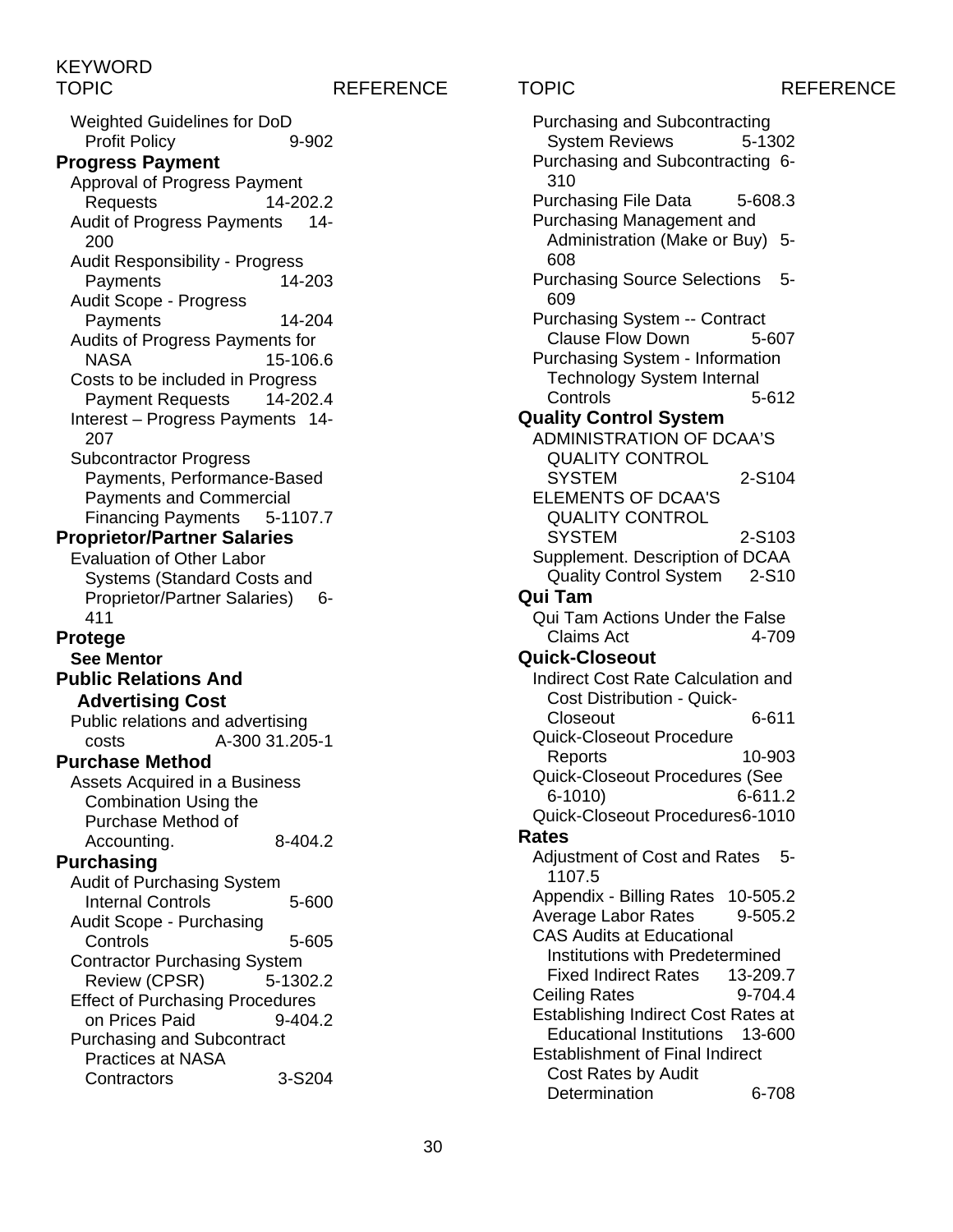### TOPIC REFERENCE TOPIC REFERENCE

Establishment of Final Indirect Cost Rates by Contracting Officer Negotiation 6-709 Evaluation of Estimated Direct Labor Rates 9-505 Evaluation of Prospective Rates -- Indirect Costs 9-704 Factors Influencing Validity of Average Labor Rates 9-505.7 Final Indirect Cost Rates for non-DoD Contracts 15-102.4 Final Indirect Cost Rates 6-706.1 Indirect Cost Rates at Nonprofit Organizations 13-805 Indirect Rates for Training and Other Non-Research Agreements 13-607 Individual Employee Labor Rates 9-505.1 Interest Rates – Cost of Facilities Capital 8-414.2 Interest Rates – Defective Pricing 14-125 Negotiated Fixed Rates 13-606 Predetermined Fixed Rates13-605 Pre-Established Forward Pricing Rates and Factors 9-312 Pre-established Labor Rates 9-505.3 Provisional Billing Rates 6-705.1 Rates for Educational Service Agreements 13-603 Rates for Sponsored Agreements 13-602 Types of Indirect Cost Rates 13- 805.1 **Real Time See Flash Reports Reasonableness See Cost Principles Receiving And Inspection** Receiving and Inspection 6-311 **Recruitment Costs** Evaluation of Recruitment Costs and Practices 6-408 Recruitment costs A-300 31.205- 34 **References Section** References Section (Reports-General) 10-205.1

**Reimbursement Claims** Evaluation of Contractor's Procedures for Preparing Reimbursement Claims 6-1006 Preparation and Submission of Reimbursement Claims by<br>Contractors 6-1004 Contractors **Related Party Lease See Lease Cost Related Party Transactions** Review of Off-Balance Sheet Arrangements and Related Party Transactions 14-305 **Relationship** Relationship --- DCAA and GAO 1- 202 Relationship --- DCAA and the Office of the Secretary of Defense 1-103 Relationship of Hospital Operations to Institutional Activities 13-506.1 Relationship of ICAPS and Mandatory Annual Audit Requirements (MAARs) 3-403 Relationship with Component Remedies Coordinators 1-407 Relationship with Contractors 1- 500 Relationship with DoDIG, NASA IG and Other Executive Branch Internal Audit Organizations 1- 404 Relationship with Government Legal Counsel in Contract Disputes, Bid Protests, and Other Matters 1-406 Relationship With Investigative Agencies of the Government 1- 405 Relationship with Members of Congress and Congressional Committees 1-409 Relationship with the DoDIG and Military Inspectors General 1-404.7 Relationship with the Internal<br>Revenue Service (IRS) 1-408 Revenue Service (IRS) Relationship with the News Media 1-600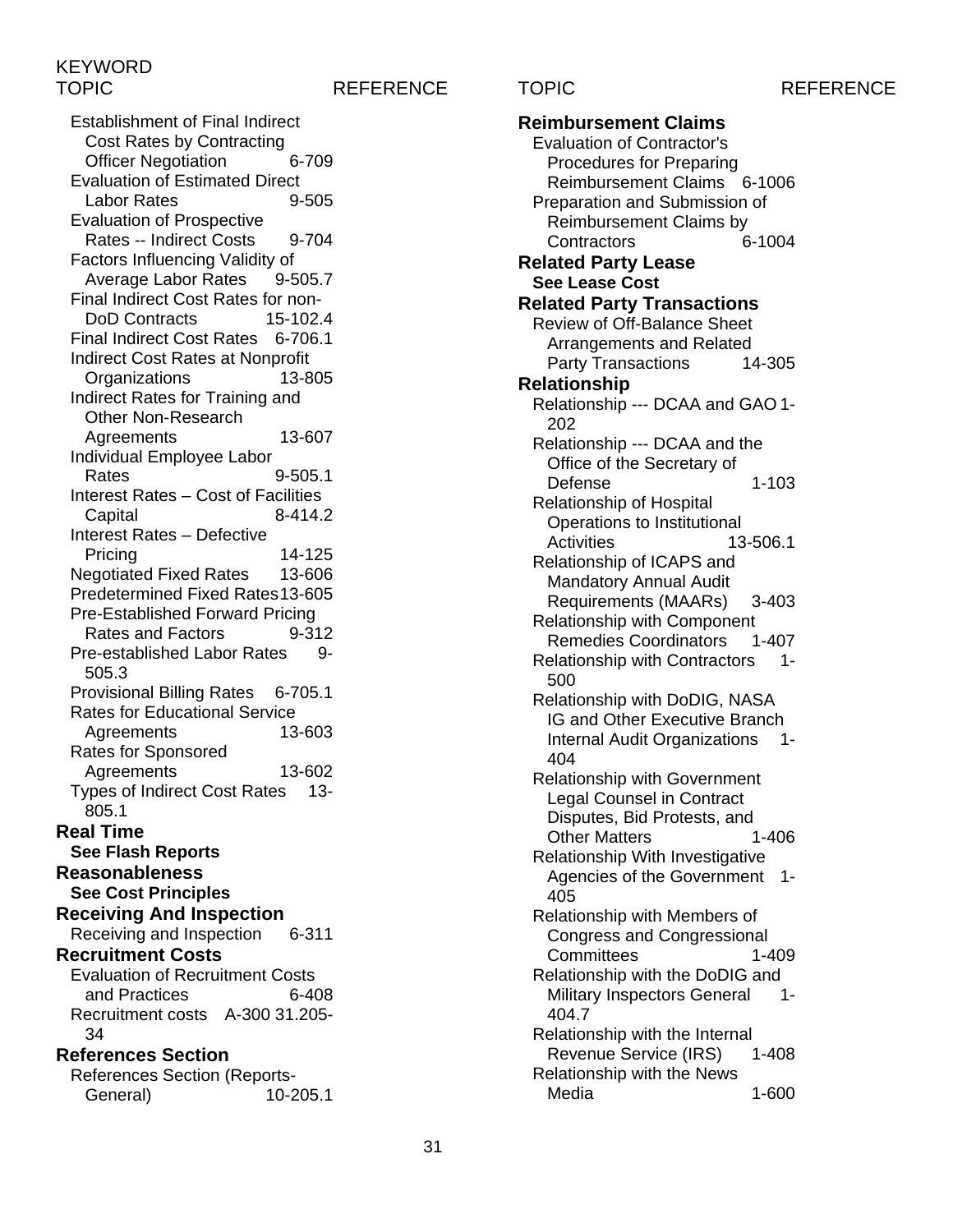TOPIC REFERENCE TOPIC REFERENCE

**RELOCATION COSTS** Relocation costs A-300 31.205-35 **Relying** Relying Upon the Work of Others 4-1000 **Report Administrative Requirements** Report Administrative Requirements (Reports-General) 10-203 **Report Distribution** Additional Report Distribution Requirements for Non-DoD Organizations 15-1S6 Audit Report Distribution to Onsite FLAs 15-308 Report Distribution – CACS and Repricings 10-905 Report Distribution - Adequacy Report Distribution – CAS Cost Impact 10-210.1 Report Distribution – Compliance 10-210.1 Report Distribution - Compliance 10-210.1 Report Distribution - Concurrent 10-210.1 Report Distribution - Noncompliance 10-210.1 Report Distribution (Agreed - Upon Procedures) 10-210.1 Report Distribution (Proposal Reports) 10-210.1 Report Distribution (Reports-General) 10-210.1 Report Restrictive Markings and Distribution 10.210.2 **Report RESTRICTIONs** 10-210.2 Release of Audit reports to the Contractor 10-210.3 Release of Subcontract Audit report to the Higher-Tier Contractor --- Propsals or Other Cost Submissions 10-210.4 **Reporting Standards** Application of the Reporting Standards 2-407 Reporting (GAGAS 8.03 – 8.07) 2- 602

| <b>Reporting Standards for</b>                                     |           |
|--------------------------------------------------------------------|-----------|
| <b>Operations Audits (Performance</b>                              |           |
| Audits)                                                            | 2-600     |
| <b>Reporting Standards</b>                                         | 2-400     |
| <b>Request For Reconsideration</b>                                 |           |
| Contractor's Request for                                           |           |
| Reconsideration or Claims of                                       |           |
| <b>Disapproved Costs</b>                                           | 6-908     |
| <b>Requesting Audit Guidance</b>                                   |           |
| <b>Requesting Audit</b>                                            |           |
| <b>Guidance -- Regional Offices</b>                                |           |
| and Headquarters                                                   | 4-900     |
| <b>Restructuring Costs</b>                                         |           |
| <b>External Restructuring Costs.</b>                               | А-        |
| 400 231.205-70                                                     |           |
| <b>Restructuring Costs</b>                                         | 8-406.2   |
| <b>Risk Assessment</b>                                             |           |
| <b>See Audit Planning</b>                                          |           |
| Scrap                                                              |           |
| Audit Guidelines-Scrap and                                         |           |
| Spoilage                                                           | 6-307.2   |
| Scrap, Spoilage, and Rework<br>407.3                               | 9-        |
| Spoilage, Excess Scrap, and                                        |           |
| <b>Obsolete Material</b>                                           | 6-307     |
| <b>Scrubbing Overhead</b>                                          |           |
|                                                                    |           |
| <b>See Correction Costs</b>                                        |           |
| <b>SEC</b>                                                         |           |
|                                                                    |           |
| <b>See Securities and Exchange</b><br><b>Commission</b>            |           |
| <b>Secretary Of Defense</b>                                        |           |
|                                                                    |           |
| Relationship --- DCAA and the                                      |           |
| Office of the Secretary of<br>Defense                              | 1-103     |
|                                                                    |           |
| <b>Securities and Exchange</b><br><b>Commission</b>                |           |
| <b>Contractor Securities and</b>                                   |           |
|                                                                    |           |
| <b>Exchange Commission</b>                                         | $3 - 2S1$ |
| Reports                                                            |           |
| <b>Security Requirements</b>                                       |           |
| Security Requirements and<br>Procedures                            | 1-503.1   |
| <b>Security Requirements for</b>                                   |           |
| <b>Contractor Information</b>                                      | 1-507     |
|                                                                    |           |
| <b>Selling Costs</b><br>A-300 31.205-38                            |           |
| Selling costs                                                      |           |
| <b>Service Organizations</b><br>Assessment of Internal Controls at |           |
| Service Organizations 3-204.19                                     |           |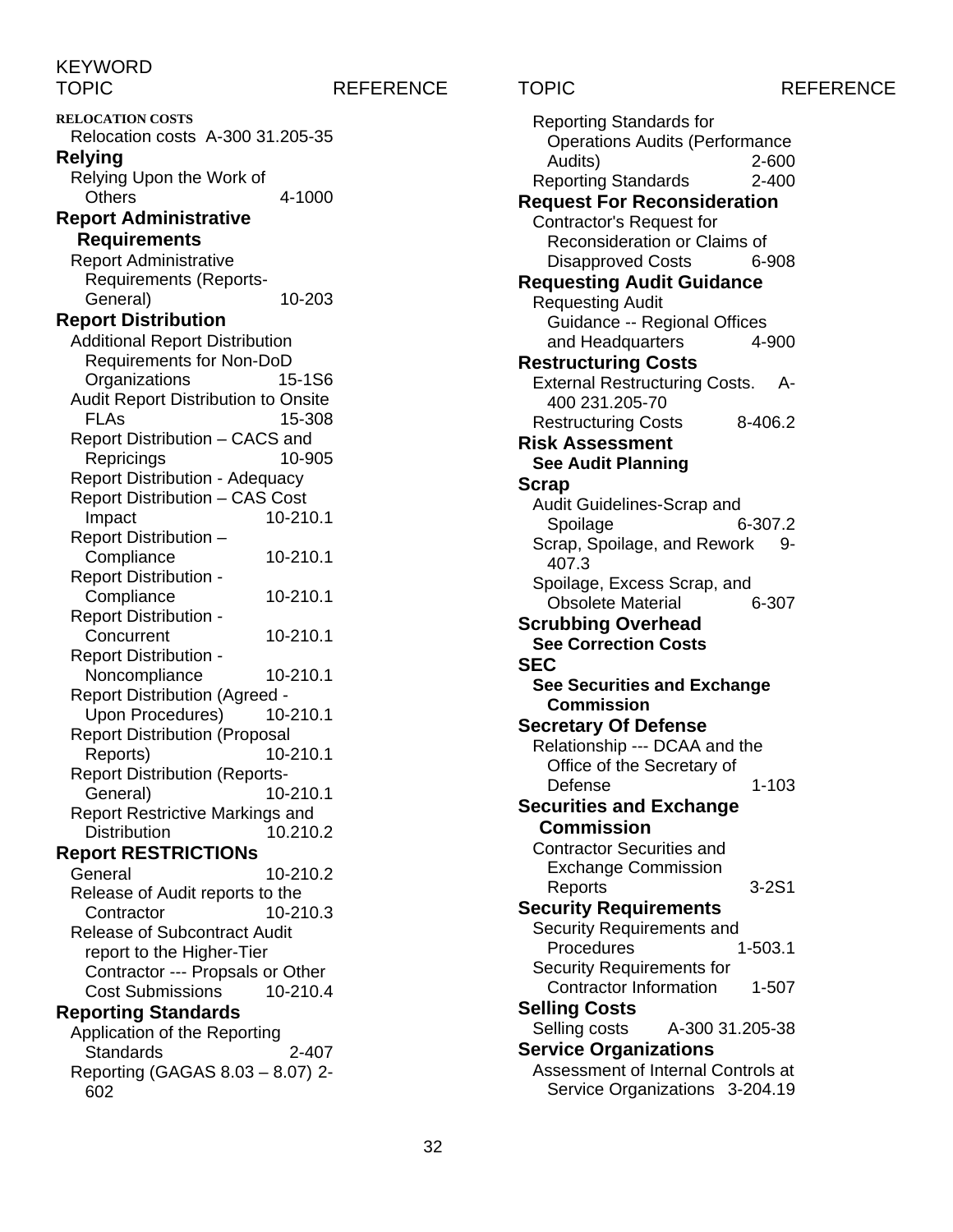304.10

### TOPIC REFERENCE TOPIC REFERENCE

Special Considerations for Auditing Purchased Services Acquired from Service Organizations 6-314 **Settlement of Indirect Costs** Expediting Settlement of Indirect Costs on Completed Contracts 6-711.1 Expediting Settlement of Indirect Costs on Terminated Contracts 6-711.2 Expediting Settlement of Indirect Costs 6-711 **Severance See Termination Payments Should-Cost** Criteria for Performing Should-Cost Reviews 9-1304 Should-Cost Team Reviews 9-1300 Types of Should-Cost Reviews 9- 1303 Use of DCAA Operations Audits by the Should-Cost Review<br>Team 9 9-1309 **Software** Advantages, Terminology, and Software C-106 Application Software Tracing and Mapping 4-504.2 Commercial-Off-The-Shelf (COTS) Software 5-406.5 Generalized Audit Software 4- 504.1 In-House Software Development5- 409.1 Use of Information Technology to Assist in Sample Selection 4-602.4 Software Acquisition, Development and Modification 5- 409 Software Modifications 5-409.2 Utility Software 4-504.5 **Source Selection Evaluation Boards** Auditors Role on Source Selection Evaluation Boards (SSEBs) 15-

**Special Access Programs (SAP)** Financial Liaison Advisory Services for Special Access Programs (SAP) 15-307 **Special Business Unit See SBUs Standard Costs** Cost Accounting Standard 407 --- Use of Standard Costs for Direct Material and Direct Labor 8-407 Cost Estimates Based on Standard Costs 9-314 Evaluation of Other Labor Systems (Standard Costs and Proprietor/Partner Salaries) 6-411 **Statement of Condition and Recommendations** Statement of Condition and Recommendations (System Reports) 10-409 **Statistical Sampling** Statistical Sampling Techniques in Postaward Audits 14-120.5 Use of Statistical Sampling 13-308.4 Work Sampling --- An Application of Statistical Sampling C-105 **Storing and Issuing** Storing and Issuing 6-312 **Stratification** Stratification of the Work Sample C-403 **Subcontract Audit Procedures** Subcontract Audit Procedures (Postaward Audits) 14-119 **Subcontract Award** Subcontract Award and Administration 5-611 **Subcontract Incurred Costs** Subcontract or Intercompany<br>Incurred Costs 6-802 **Incurred Costs Subcontract Proposal** Basic Responsibilities for Subcontract Proposals 9-104.1 Evaluating Major Subcontract Proposal Cost Estimates 9-406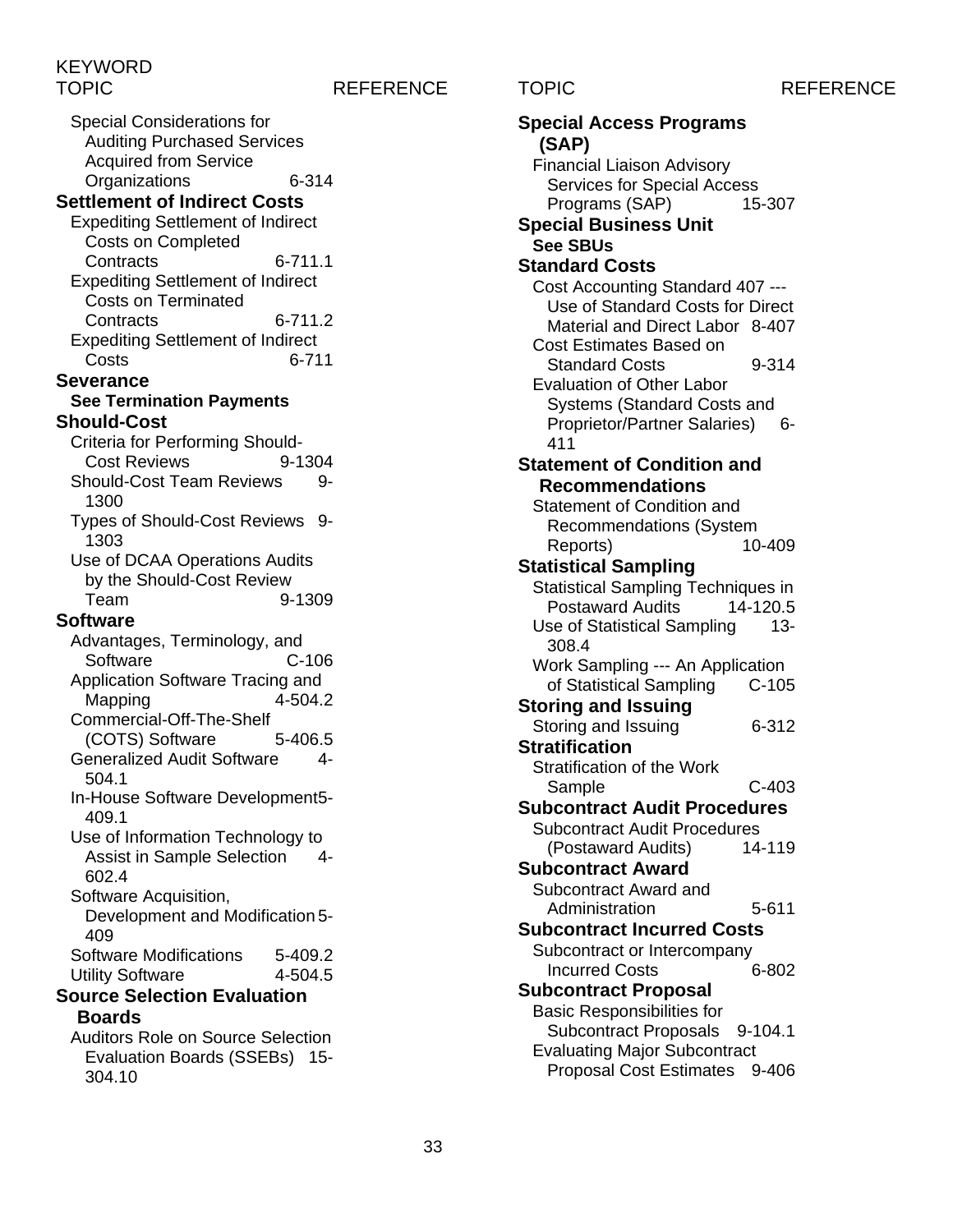### TOPIC REFERENCE TOPIC REFERENCE

Field Pricing of Subcontract Proposals Included in Prime Contract Price Proposals 9-104 Reports on Intracompany and Subcontract Proposals 10-303.5 **Supervision** Proper Supervision (GAGAS 6.04a) 2-302.2 Supervision (GAGAS 7.52 – 7.54) 2-503 **Supplemental Reports** General Requirements for Supplemental Reports 10-213 Supplemental Reports 10-213 **Supplemental Requirements** Supplemental Requirements for Agency for International Development (AID) Contracts 15-107 Supplemental Requirements for Department of Agriculture Contracts 15-108 Supplemental Requirements for Department of Commerce Contracts 15-109 Supplemental Requirements for Department of Education Contracts 15-119 Supplemental Requirements for Department of Energy Contracts 15-110 Supplemental Requirements for Department of Health and Human Services (DHHS) and Health Care Financing Administration (HCFA) Contracts. 15-111 Supplemental Requirements for Department of Labor Contracts 15-113 Supplemental Requirements for Department of the Interior Contracts 15-112 Supplemental Requirements for Department of the Treasury Contracts 15-115 Supplemental Requirements for Department of Transportation Contracts 15-114

Supplemental Requirements for DFAS – Columbus Center 6-1007.9 Supplemental Requirements for Environmental Protection Agency Contracts 15-116 Supplemental Requirements for Maryland Procurement Office (MPO) Contracts 6-1007.8 Supplemental Requirements for Maryland Procurement Office Contract Closeouts 6-1009.4 Supplemental Requirements for NASA Contracts 15-106 Supplemental Requirements for National Science Foundation (NSF) Contracts 15-117 Supplemental Requirements for U.S. Army Corps of Engineers (COE) Contracts 15-118 **Suspected** Responsibilities for Detection and Reporting of Suspected Irregularities 4-700 Suspected Anticompetitive Procurement Practices 4-705 Suspected Contractor Provision of Improper Gifts/Gratuities to Government Personnel 4-703 Suspected Fraud and Unlawful Activity --- General 4-702 Suspected Illegal Political Contributions 4-706 Suspected Irregularities 15-102.8 Suspected Violations of the Anti-Kickback Act (41 U.S.C. 51 to<br>58) 4-7 4-704 **Suspension** Evaluating Contractor Compliance with Administrative Suspension and Debarment Agreements 4- 711 **Table Of Contents** Table of Contents (Reports-General) 10-206 **Tangible** Cost Accounting Standard 404 --- Capitalization of Tangible Assets 8-404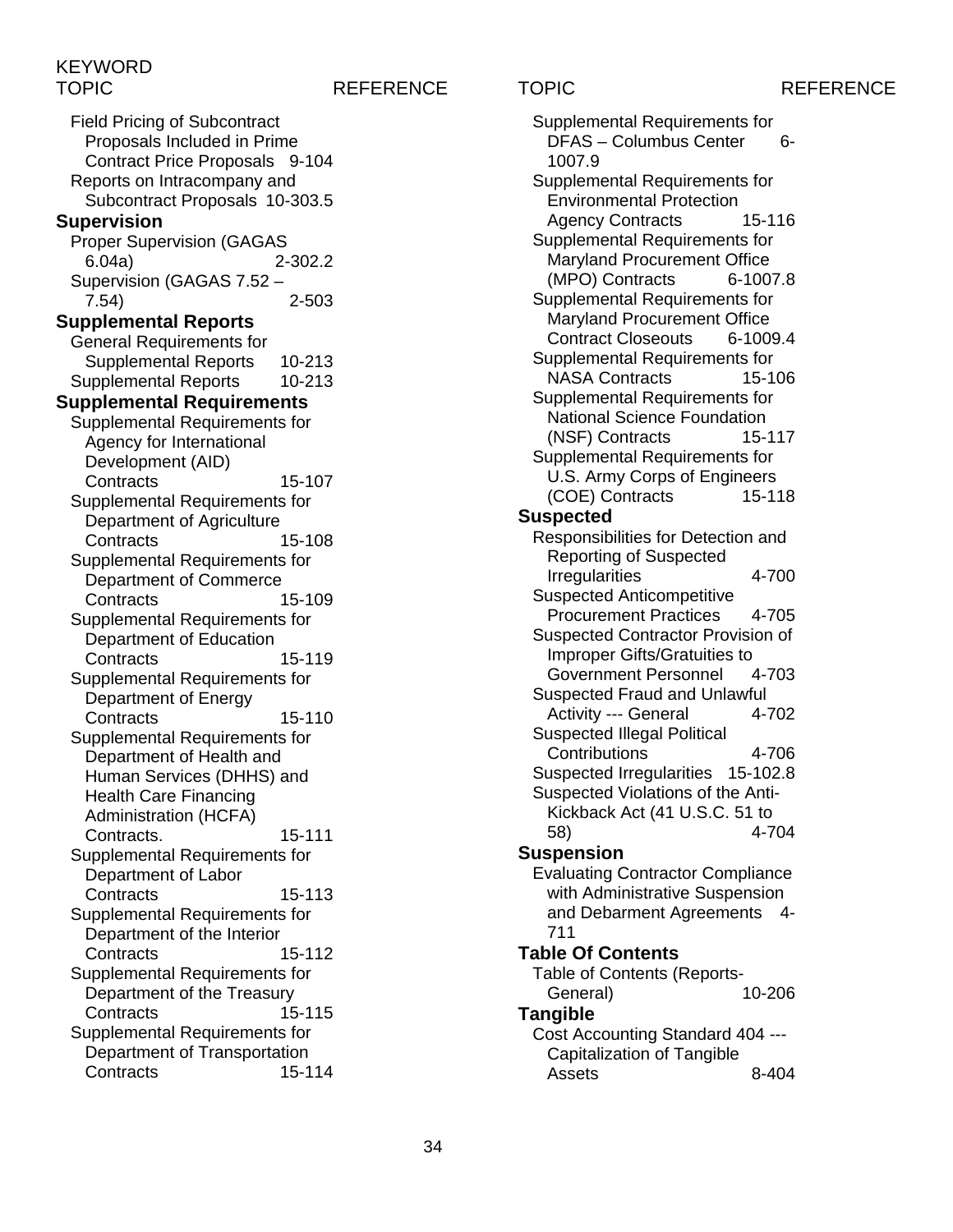TOPIC REFERENCE TOPIC REFERENCE

Cost Accounting Standard 409 --- Depreciation of Tangible Capital Assets 8-409 **Taxes** Contractor Internal Revenue Service and State Taxes Reports 3-2S2 Payroll Costs - Estimated Taxes and Fringe Benefits 9-703.8 Taxes A-300 31.205-41 **Team Reviews** Insurance/Pension Team Reviews 5-1303.1 Nature and Purpose of Team Reviews 9-1302 Participation on Joint Team Reviews 5-1300 Should-Cost Team Reviews 9-1300 Team Reviews 5-1203.2 **Technical Evaluations** Incorporating Technical Evaluations into the Audit Report 9-307 Technical Evaluations Impact on Audit Report Schedule 9-103.8 Use of Specialist Assistance in Price Proposal Technical Evaluations 9-306 **Technical Service Contracts** Audit Responsibility – Technical Service Contracts 6-205.2 Technical Service Contracts 6-205 **Technical Specialist Assistance** Deciding Whether Technical Specialist Assistance is Needed B-100 Evaluation, Use, and Impact of the Results of Government Technical Specialist Assistance B-300 Procedures for Requesting Technical Specialist Assistance B-200 Technical Specialist Assistance B-000 **Termination** Applicable Cost Principles - Termination Audits 12-104

Audit Opinion - Termination 10-208.5 Audit Reports on Termination Settlement Proposals 10-700 Auditing Contract Termination, Delay/Disruption, And Other Price Adjustment Proposals Or Claims 12-000 Auditing Other Termination 12-305 Auditing Termination Inventory 12- 304 Auditing Termination Settlement Expenses 12-309 CAS 413.50(c)(12) Adjustment For Segment Closing, Plan Termination or Benefit Curtailment 8-413.3 Contract Termination Procedures- --Overview 12-100 Contractor Organization and Systems (Termination Reports) Costs Continuing After Termination 12-305.7 Distribution (Termination Reports) 10-210.1 Executive Summary (Termination Reports) 10-207 Impact of Limitation of Cost or Funds Clause on Termination Settlements 12-408 Indirect Costs – Termination Inventory 12-304.15 Introduction (Termination Reports) 10-701 Partial Termination 12-103 Report Format and Contents (Termination Reports) 10-204 Results of Audit (Termination<br>Reports) 10-208.1 Reports) Scope of Audit (Termination Reports) 10-208.1 Subject of Audit (Termination Reports) 10-208.1 Termination costsA-300 31.205-42 Termination Inventory Schedules 12-304.2 Termination Inventory Undeliverable to the Government 12-304.10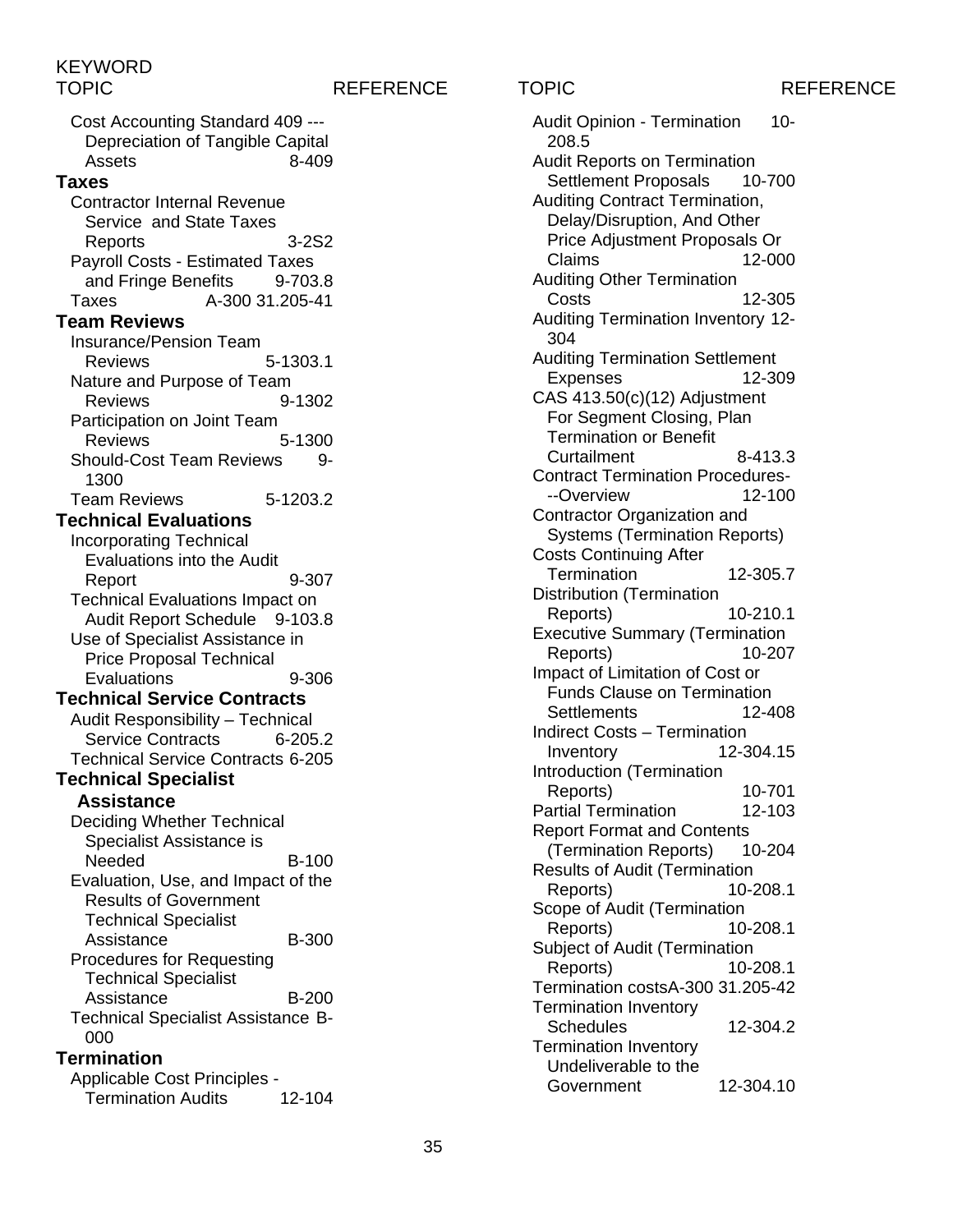### TOPIC REFERENCE TOPIC REFERENCE

Termination of Subcontracts for the Convenience of the Contractor Under Cost-Type Contracts 12-406 Termination Payments to Owners and Executives 6-414.5 **Time-And-MaterialS** Time-and-Materials Contracts 6- 204 **Timekeeping** Automated Timekeeping Systems 5-909.2 Evaluation of Timekeeping 5-909 Manual Timekeeping Systems 5- 909.1 Procedures for Evaluating Timekeeping Controls 6-405.2 **TINA See Truth in Negotiations Act Transfer of Records** Scanned Images 3-204.20 **Travel Costs** Travel Costs 12-305.6 Travel costs A-300 31.205-46 **Treasury Rate See Cost of Money TRICARE** Contract Audit Services for TRICARE 14-902 TRICARE Program Background 14-902.1 **Truth in Negotiations Act (TINA)** Truth in Negotiations Act (TINA) 14-103 **Unabsorbed Overhead See Claims Unadjusted Pricing Actions See Termination Unallowable Cost** Accounting for unallowable costs A-300 31.201-6 Cost Accounting Standard 405 --- Accounting for Unallowable Costs 8-405 Indirect cost rate certification and penalties on unallowable costs A-300 31.110 Penalties on Unallowable Costs 6- 609

Evaluation of Uncompensated<br>Overtime 6-410 Overtime **Unsatisfactory** Special Reporting of Unsatisfactory Conditions 4-800 Systemic and/or Unsatisfactory Conditions 10-606.6 Unsatisfactory Conditions (Serious Weaknesses, Mismanagement, Negligence, etc.) on the Part of Contractor or Government Personnel 4-803 Unsatisfactory Conditions or Other Audit Recommendations 10- 1105.2 Unsatisfactory Conditions 9-805 **Utilization of Labor** Evaluation of Quantitative and Qualitative Utilization of Labor 6- 412 **Universities See Educational Institutions Voluntary** Audit Responsibility – Voluntary **Refunds** Voluntary Management Reductions 6-604.2 Voluntary Refunds for "Windfall Profits" 4-802 **Vouchers** Deductions on Public Vouchers for Suspensions and Disapprovals 6-907 Determination of Allowable Costs Under Cost-Reimbursement Vouchers 6-1005 Direct Submission of Interim Public Vouchers to Disbursing Offices (Direct Billing) 6-1007 Distribution of Public Vouchers 6- 1011 Procedures for Processing Non-DoD Cost-Reimbursement<br>Vouchers 15-103 Vouchers

Screening of Unallowable Costs 5-

Unallowable Costs Screening and Segregation 5-1009

**Uncompensated Overtime**

1009.1